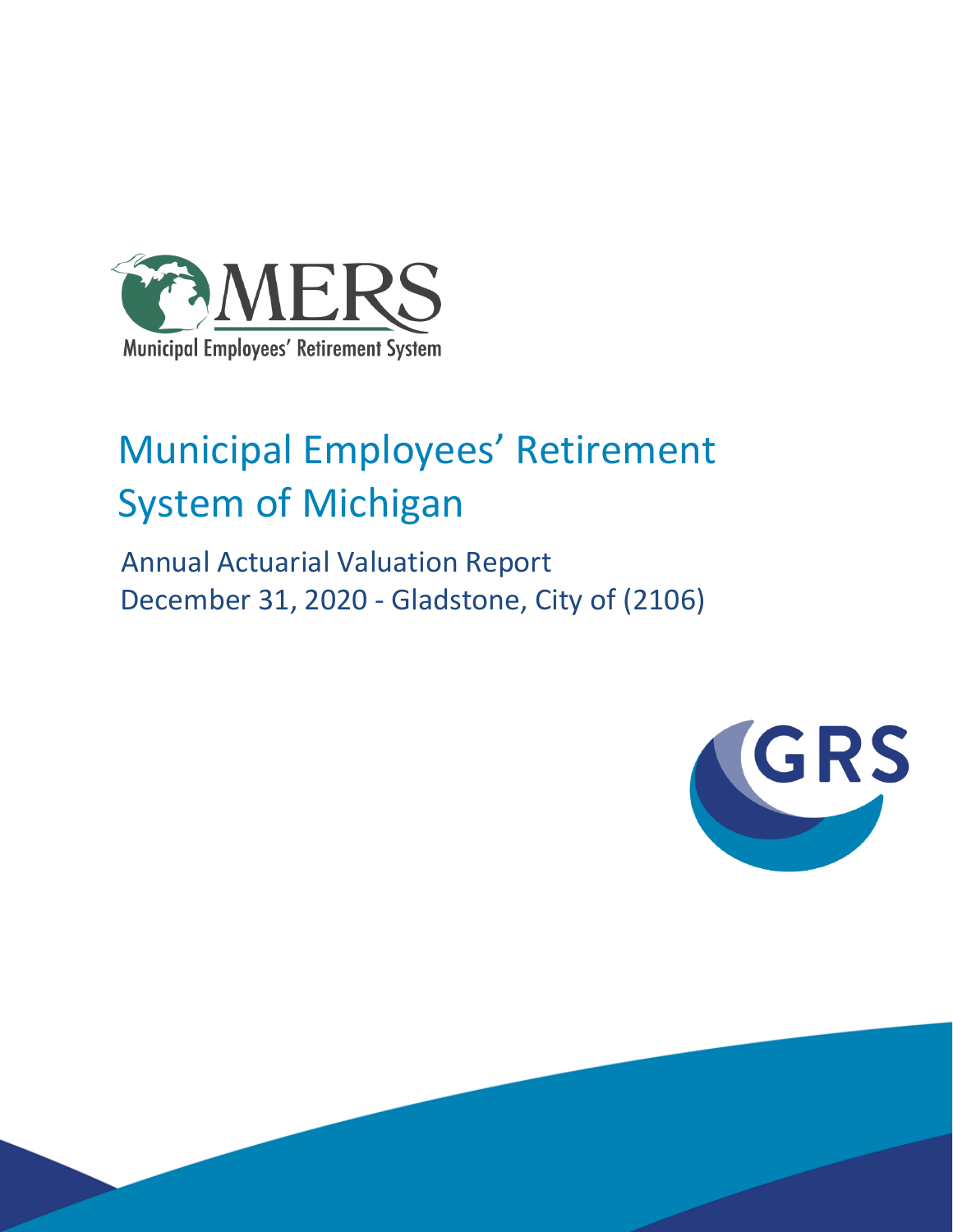

Spring, 2021

Gladstone, City of

In care of: Municipal Employees' Retirement System of Michigan 1134 Municipal Way Lansing, Michigan 48917

This report presents the results of the Annual Actuarial Valuation, prepared for Gladstone, City of (2106) as of December 31, 2020. The report includes the determination of liabilities and contribution rates resulting from the participation in the Municipal Employees' Retirement System of Michigan ("MERS"). This report contains the minimum actuarially determined contribution requirement, in alignment with the MERS Plan Document, Actuarial Policy, the Michigan Constitution, and governing statutes. Gladstone, City of is responsible for the employer contributions needed to provide MERS benefits for its employees and former employees.

The purposes of this valuation are to:

- Measure funding progress as of December 31, 2020,
- Establish contribution requirements for the fiscal year beginning April 1, 2022,
- Provide information regarding the identification and assessment of risk,
- Provide actuarial information in connection with applicable Governmental Accounting Standards Board (GASB) statements, and
- Provide information to assist the local unit of government with state reporting requirements.

This valuation assumed the continuing ability of the plan sponsor to make the contributions necessary to fund this plan. A determination regarding whether or not the plan sponsor is actually able to do so is outside our scope of expertise and was not performed.

The findings in this report are based on data and other information through December 31, 2020. The valuation was based upon information furnished by MERS concerning Retirement System benefits, financial transactions, plan provisions and active members, terminated members, retirees and beneficiaries. We checked for internal reasonability and year-to-year consistency, but did not audit the data. We are not responsible for the accuracy or completeness of the information provided by MERS.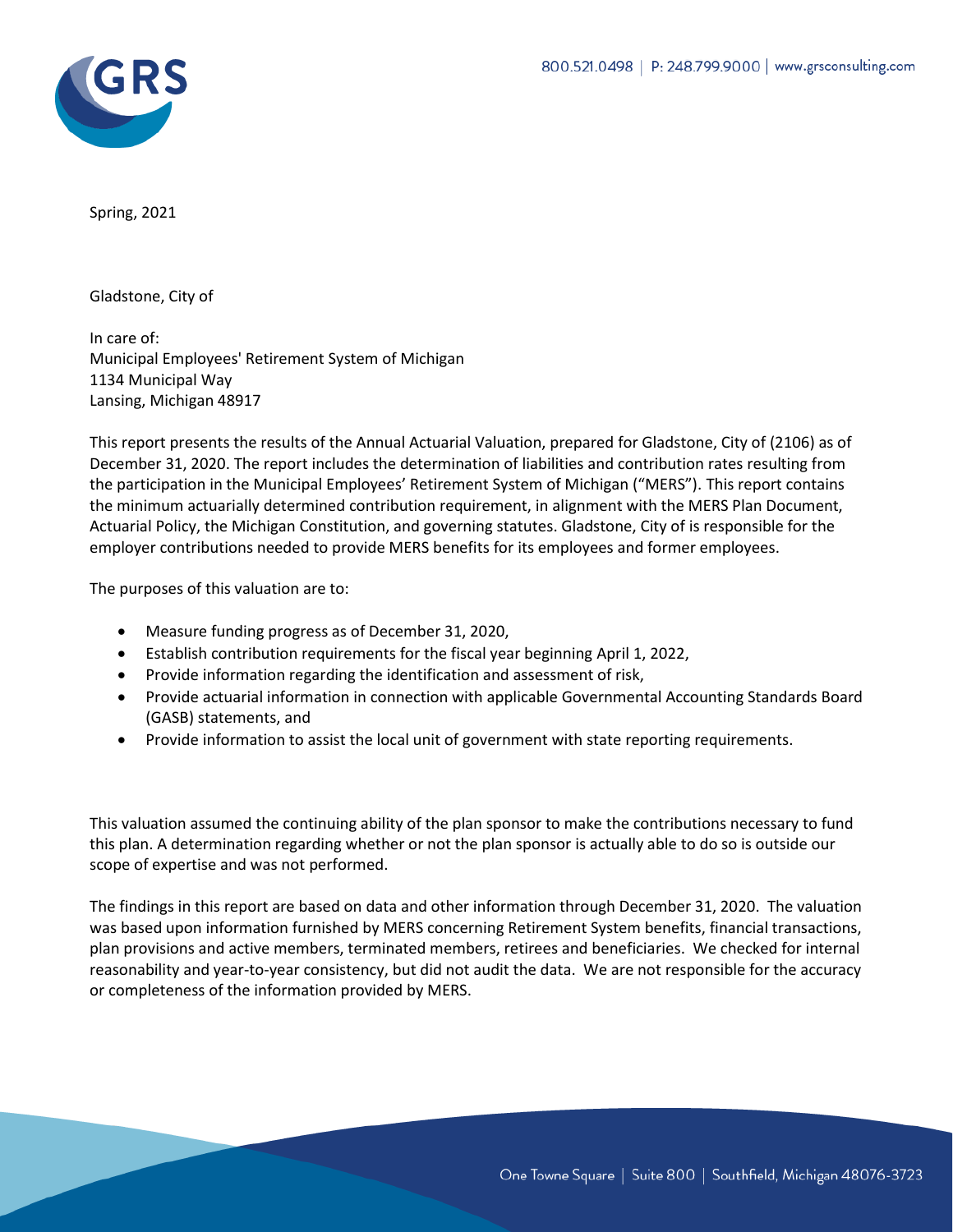Gladstone, City of Spring, 2021 Page 2

The Municipal Employees' Retirement Act, PA 427 of 1984 and the MERS' Plan Document Article VI sec. 71 (1)(d), provides the MERS Board with the authority to set actuarial assumptions and methods after consultation with the actuary. As the fiduciary of the plan, MERS Retirement Board sets certain assumptions for funding and GASB purposes. These assumptions are checked regularly through a comprehensive study, called an Experience Study. Studies were completed in 2018 and 2020, and are the basis of the economic and demographic assumptions and methods currently in place. Updated economic assumptions were adopted by the MERS Retirement Board at the February 28, 2019 board meeting and were effective with the December 31, 2019 annual actuarial valuation. **At the February 27, 2020 board meeting, the MERS Retirement Board adopted demographic assumptions effective with the December 31, 2020 annual actuarial valuation, which will impact contributions beginning in 2022.**

The Michigan Department of Treasury provides required assumptions to be used for purposes of Public Act 202 reporting. These assumptions are for reporting purposes only and do not impact required contributions. Please refer to the State Reporting page found at the end of this report for information for this filing.

For a full list of all the assumptions used, please refer to the division-specific assumptions described in table(s) in this report, and to the Appendix on the MERS website at: [http://www.mersofmich.com/Portals/0/Assets/Resources/AAV-Appendix/MERS-](http://www.mersofmich.com/Portals/0/Assets/Resources/AAV-Appendix/MERS-2020AnnualActuarialValuation-Appendix.pdf)[2020AnnualActuarialValuation-Appendix.pdf](http://www.mersofmich.com/Portals/0/Assets/Resources/AAV-Appendix/MERS-2020AnnualActuarialValuation-Appendix.pdf)

**The actuarial assumptions used for this valuation, including the assumed rate of investment return, are reasonable for purposes of the measurement.**

**This report reflects the impact of COVID-19 experience through December 31, 2020. It does not reflect the ongoing impact of COVID-19, which is likely to influence demographic and economic experience, at least in the short-term. We will continue to monitor these developments and their impact on the MERS Defined Benefit and Hybrid plans. Actual future experience will be reflected in each subsequent annual valuation, as experience emerges.**

This report has been prepared by actuaries who have substantial experience valuing public employee retirement systems. To the best of our knowledge the information contained in this report is accurate and fairly presents the actuarial position of Gladstone, City of as of the valuation date. All calculations have been made in conformity with generally accepted actuarial principles and practices, with the Actuarial Standards of Practice issued by the Actuarial Standards Board, and with applicable statutes.

David T. Kausch, Rebecca L. Stouffer, and Mark Buis are members of the American Academy of Actuaries. These actuaries meet the Academy's Qualification Standards to render the actuarial opinions contained herein. The signing actuaries are independent of the plan sponsor. GRS maintains independent consulting agreements with certain local units of government for services unrelated to the actuarial consulting services provided in this report.

The Retirement Board of the Municipal Employees' Retirement System of Michigan confirms that the System provides for payment of the required employer contribution as described in Section 20m of Act No. 314 of 1965 (MCL 38.1140m).

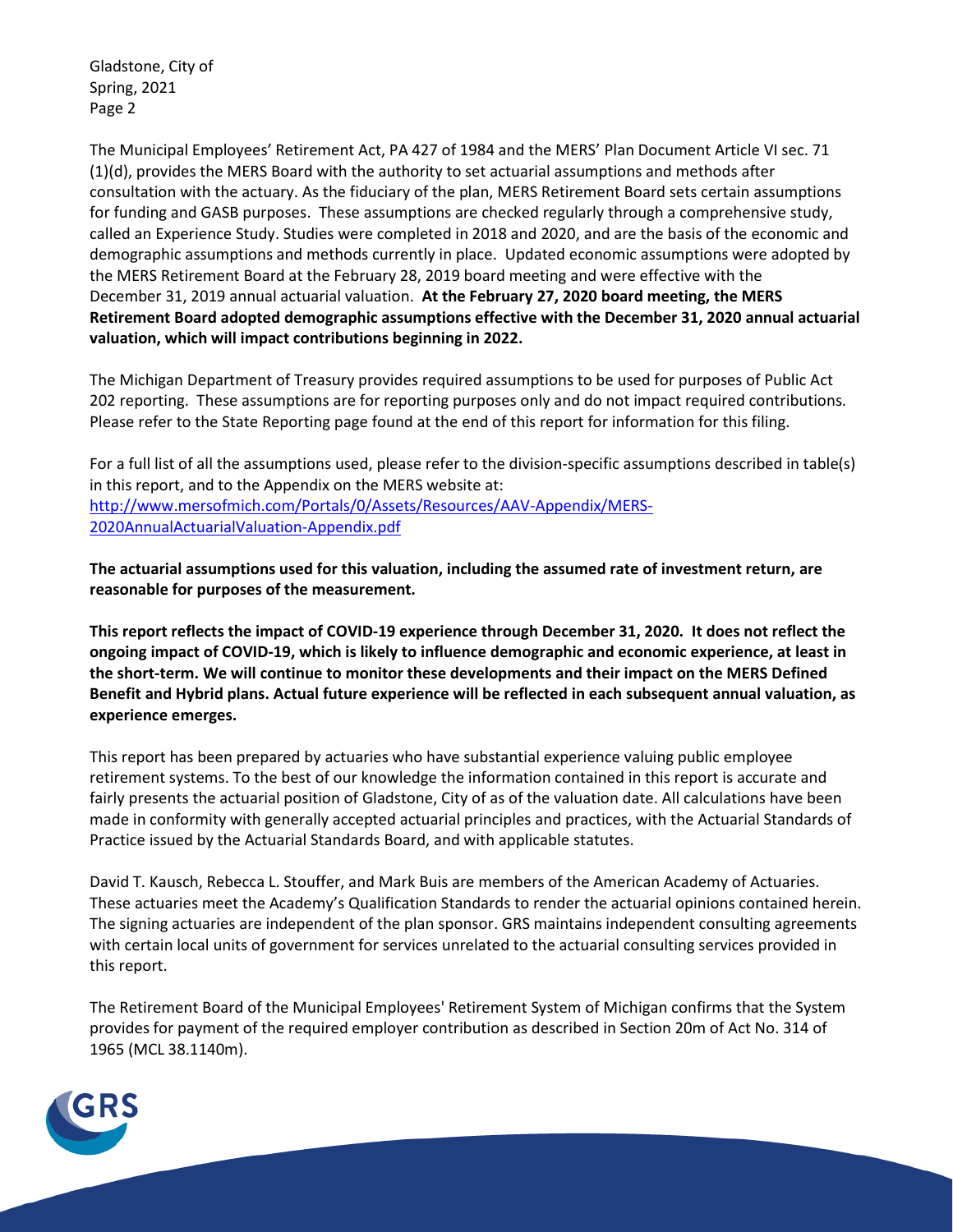Gladstone, City of Spring, 2021 Page 3

This information is purely actuarial in nature. It is not intended to serve as a substitute for legal, accounting or investment advice.

This report was prepared at the request of the MERS Retirement Board and may be provided only in its entirety by the municipality to other interested parties (MERS customarily provides the full report on request to associated third parties such as the auditor for the municipality). GRS is not responsible for the consequences of any unauthorized use. This report should not be relied on for any purpose other than the purposes described herein. Determinations of financial results, associated with the benefits described in this report, for purposes other than those identified above may be significantly different.

If you have reason to believe that the plan provisions are incorrectly described, that important plan provisions relevant to this valuation are not described, that conditions have changed since the calculations were made, that the information provided in this report is inaccurate or is in anyway incomplete, or if you need further information in order to make an informed decision on the subject matter in this report, please contact your Regional Manager at 1.800.767.MERS (6377).

Sincerely,

David Tofausch

David T. Kausch, FSA, FCA, EA, MAAA

Rebecca J. Stouffer

Rebecca L. Stouffer, ASA, FCA, MAAA

Mark Buis, FSA, FCA, EA, MAAA

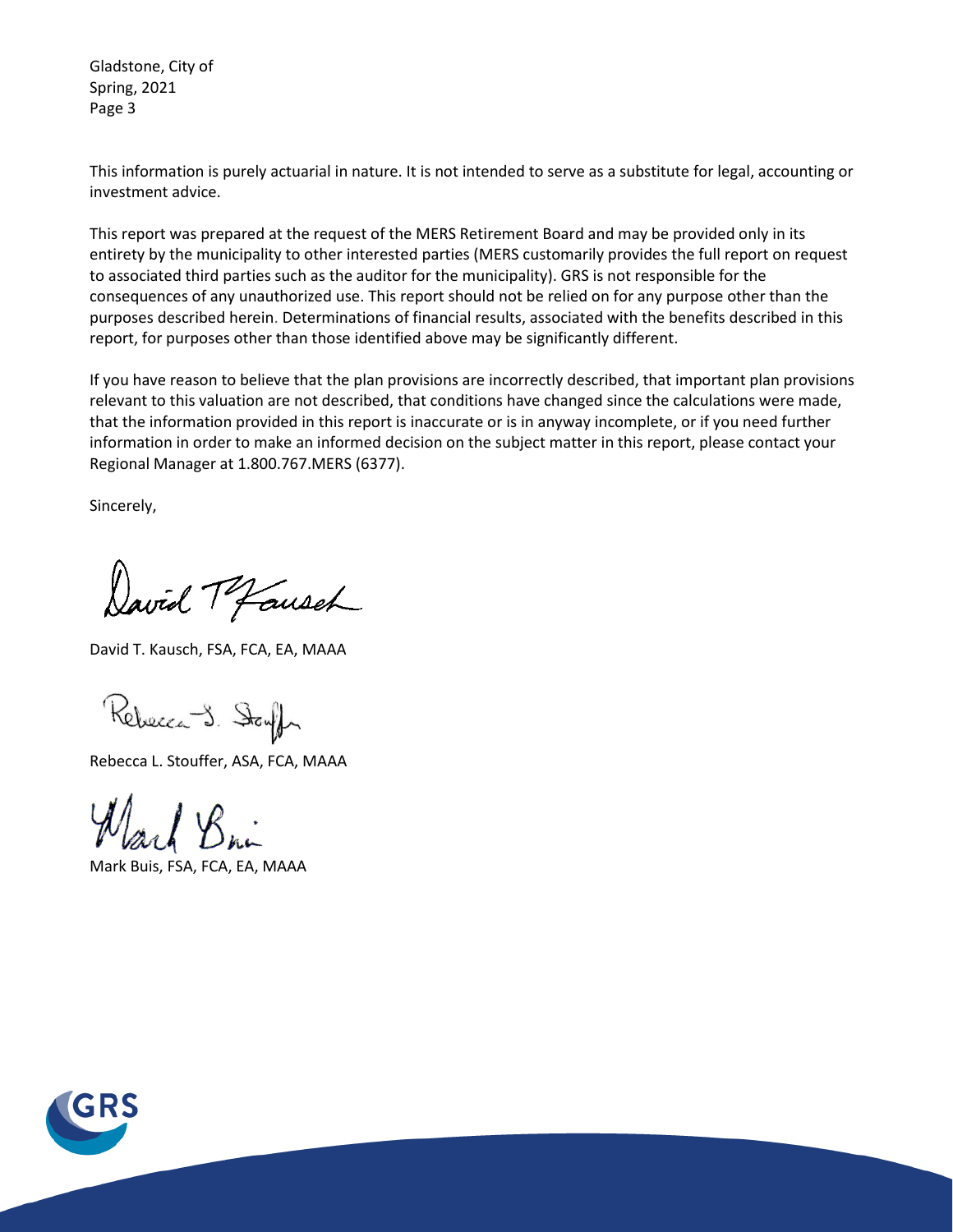# **Table of Contents**

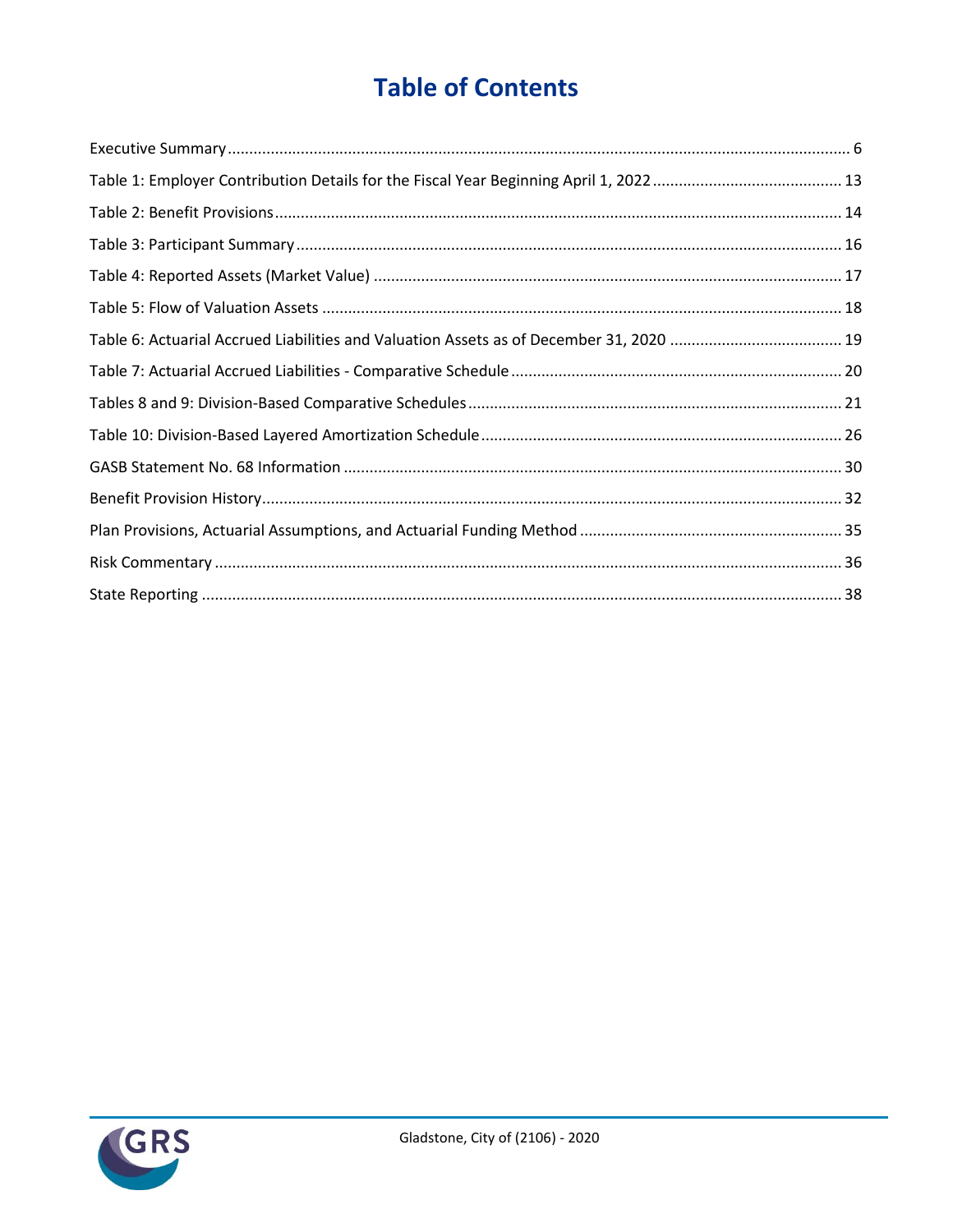# **Executive Summary**

### **Funded Ratio**

The funded ratio of a plan is the percentage of the dollar value of the actuarial accrued liability that is covered by the actuarial value of assets. While funding ratio may be a useful plan measurement, understanding a plan's funding trend may be more important than a particular point in time. Refer to Table 7 to find a history of this information.

|               | 12/31/2020 | 12/31/2019 |
|---------------|------------|------------|
| Funded Ratio* | 55%        | 52%        |

\* Reflects assets from Surplus divisions, if any.

Throughout this report are references to valuation results generated prior to the 2018 valuation date. Results prior to 2018 were received directly from the prior actuary or extracted from the previous valuation system by MERS's technology service provider.

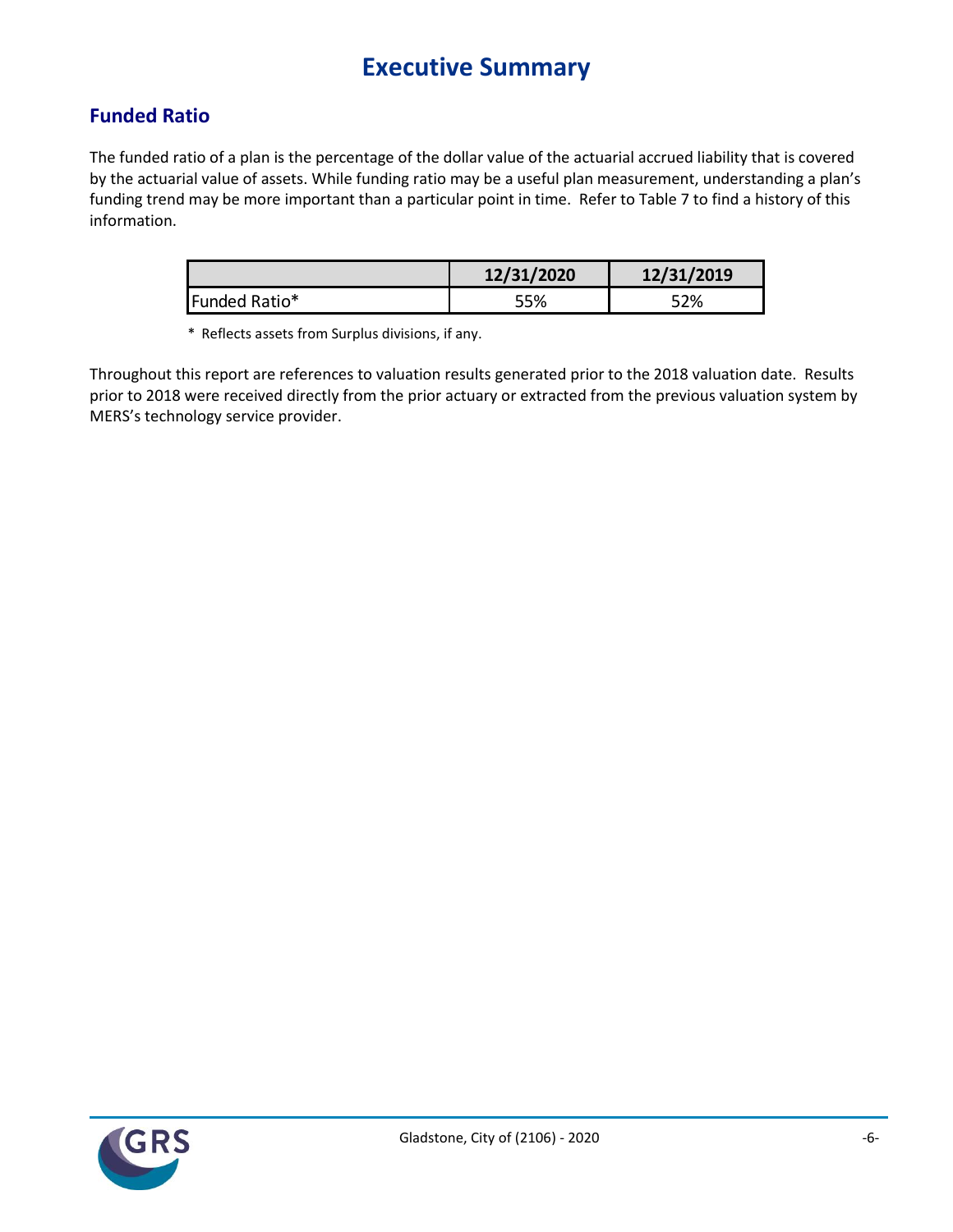### **Required Employer Contributions**

Your required employer contributions are shown in the following table. Employee contributions, if any, are in addition to the employer contributions.

Effective for the December 31, 2020 valuation, the MERS Retirement Board has adopted updated demographic assumptions. Changes to these assumptions are effective for contributions beginning in 2022. Effective with the 2019 valuation, the MERS Retirement Board adopted updated economic assumptions. The combined impact of these assumption changes may be phased in. This valuation reflects the second year of phase-in for the economic assumption update and the first year of phase-in for the demographic assumption update. The remaining combined phase-in period is four years for all assumption changes.

By default, MERS will invoice you based on the amount in the "No Phase-in" columns. This amount will be considered the minimum required contribution unless you request to be billed the "Phase-in" rates. If you wish to be billed using the phased-in rates, please contact MERS, at which point the alternate minimum required contribution will be the amount in the "Phase-in" columns.

|                                       | <b>Percentage of Payroll</b> |             |            |             |    | Monthly \$ Based on Projected Payroll |      |             |          |                |  |             |
|---------------------------------------|------------------------------|-------------|------------|-------------|----|---------------------------------------|------|-------------|----------|----------------|--|-------------|
|                                       | Phase-in                     | No Phase-in | Phase-in   | No Phase-in |    | Phase-in                              |      | No Phase-in |          | Phase-in       |  | No Phase-in |
| <b>Valuation Date:</b>                | 12/31/2020                   | 12/31/2020  | 12/31/2019 | 12/31/2019  |    | 12/31/2020                            |      | 12/31/2020  |          | 12/31/2019     |  | 12/31/2019  |
|                                       | April 1,                     | April 1,    | April 1,   | April 1,    |    | April 1,                              |      | April 1,    | April 1, |                |  | April 1,    |
| <b>Fiscal Year Beginning:</b>         | 2022                         | 2022        | 2021       | 2021        |    | 2022                                  |      | 2022        |          | 2021           |  | 2021        |
| <b>Division</b>                       |                              |             |            |             |    |                                       |      |             |          |                |  |             |
| 01 - Gnrl Other                       |                              |             |            |             | \$ | 26,212                                | I \$ | $27,436$ \$ |          | $26,031$ \$    |  | 27,084      |
| 02 - Police/Fire                      |                              |             |            |             |    | 33,214                                |      | 35,206      |          | 32,034         |  | 33,510      |
| 10 - Gnrl Sprvsr                      |                              |             |            |             |    | 38,361                                |      | 40,098      |          | 36,352         |  | 37,726      |
| 20 - Pub Safety Comm Officers         |                              |             |            |             |    | 7.027                                 |      | 7,531       |          | 5,658          |  | 5,862       |
| <b>Total Municipality -</b>           |                              |             |            |             |    |                                       |      |             |          |                |  |             |
| <b>Estimated Monthly Contribution</b> |                              |             |            |             |    | 104,814 \$                            |      | 110,271     |          | 100,075 \$     |  | 104,182     |
| <b>Total Municipality -</b>           |                              |             |            |             |    |                                       |      |             |          |                |  |             |
| <b>Estimated Annual Contribution</b>  |                              |             |            |             | Ś  | 1,257,768                             | ۱s   | 1,323,252   |          | $1,200,900$ \$ |  | 1,250,184   |

Employee contribution rates:

|                               | <b>Employee Contribution Rate</b> |            |  |  |  |  |
|-------------------------------|-----------------------------------|------------|--|--|--|--|
| <b>Valuation Date:</b>        | 12/31/2020                        | 12/31/2019 |  |  |  |  |
| <b>Division</b>               |                                   |            |  |  |  |  |
| 01 - Gnrl Other               | 1.00%                             | 1.00%      |  |  |  |  |
| 02 - Police/Fire              | 3.00%                             | 3.00%      |  |  |  |  |
| 10 - Gnrl Sprvsr              | 0.00%                             | 0.00%      |  |  |  |  |
| 20 - Pub Safety Comm Officers | 1.00%                             | 1.00%      |  |  |  |  |

The employer may contribute more than the minimum required contributions, as these additional contributions will earn investment income and may result in lower future contribution requirements. Employers making contributions in excess of the minimum requirements may elect to apply the excess contribution immediately to a particular division, or segregate the excess into one or more of what MERS calls "Surplus" divisions. An election in the first case would immediately reduce any unfunded accrued liability and lower the amortization payments throughout the remaining amortization period. An election to set up Surplus divisions would not immediately lower future contributions, however the assets from the Surplus division could be transferred to an unfunded division in the future to reduce the unfunded liability in future years, or to be used to pay all or a portion of the minimum required contribution in a future year. For purposes of this report, the assets in any Surplus division have been included in the municipality's total assets, unfunded accrued liability and funded status, however, these assets are not used in calculating the minimum required contribution.

**MERS strongly encourages employers to contribute more than the minimum contribution shown above.**

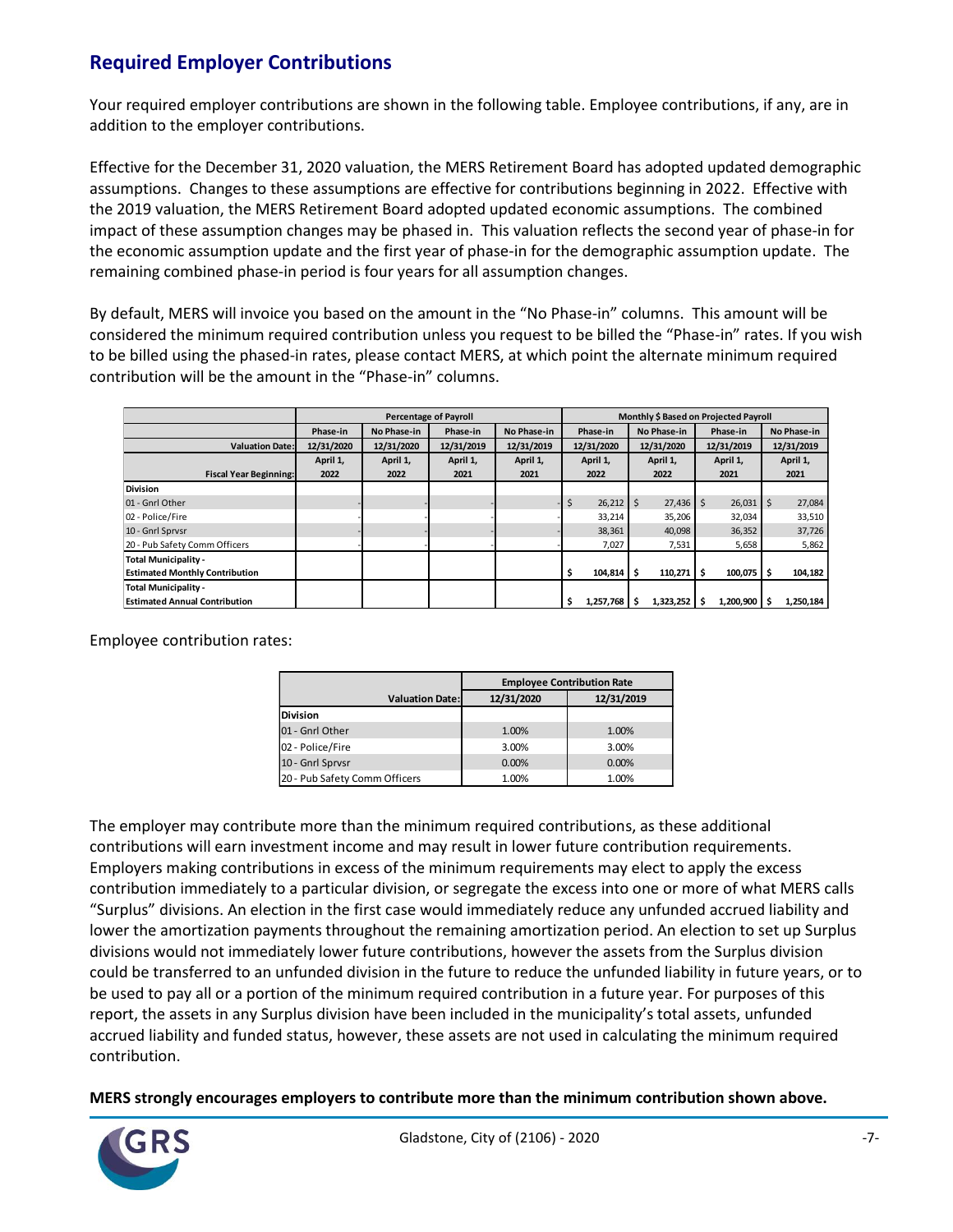#### **How and Why Do These Numbers Change?**

In a defined benefit plan, contributions vary from one annual actuarial valuation to the next as a result of the following:

- Changes in benefit provisions (see Table 2),
- Changes in actuarial assumptions and methods (see the Appendix), and
- Experience of the plan (investment experience and demographic experience); this is the difference between actual experience of the plan and the actuarial assumptions.

These impacts are reflected in various tables in the report. For more information, please contact your Regional Manager.

### **Comments on Investment Rate of Return Assumption**

A defined benefit plan is funded by employer contributions, participant contributions, and investment earnings. Investment earnings have historically provided a significant portion of the funding. The larger the share of benefits being provided from investment returns, the smaller the required contributions, and vice versa. Determining the contributions required to prefund the promised retirement benefits requires an assumption of what investment earnings are expected to add to the fund over a long period of time. This is called the **Investment Return Assumption**.

The MERS Investment Return Assumption is **7.35%** per year. This, along with all of our other actuarial assumptions, is reviewed at least every five years in an Experience Study that compares the assumptions used against actual experience and recommends adjustments if necessary. If your municipality would like to explore contributions at lower assumed investment return assumptions, please review the "what if" projection scenarios later in this report.

### **Assumption Change in 2020**

A 5-year experience study analyzing historical experience from 2013 through 2018 was completed in February 2020. In addition to changes to the economic assumptions which took effect with the fiscal year 2021 contribution rates, the experience study recommended updated demographic assumptions, including adjustments to the following actuarial assumptions: mortality, retirement, disability, and termination rates. Changes to the demographic assumptions resulting from the experience study have been approved by the MERS Retirement Board and are effective beginning with the December 31, 2020 actuarial valuation, first impacting 2022 contributions. A complete description of the assumptions may be found in the Appendix to the valuation.

### **Comments on Asset Smoothing**

To avoid dramatic spikes and dips in annual contribution requirements due to short term fluctuations in asset markets, MERS applies a technique called **asset smoothing**. This spreads out each year's investment gains or losses over the prior year and the following four years. This smoothing method is used to determine your actuarial value of assets (valuation assets), which is then used to determine both your funded ratio and your required contributions. **The (smoothed) actuarial rate of return for 2020 was 8.17%, while the actual market rate of return was 12.70%.** To see historical details of the market rate of return, compared to the smoothed actuarial rate of return, refer to this report's Appendix, or view the ["How Smoothing Works" vi](https://vimeo.com/mersofmich/review/290989403/5707240419)deo on the [Defined Benefit resource page](http://www.mersofmich.com/Employer/Programs/Defined-Benefit-Plan) of the MERS website.

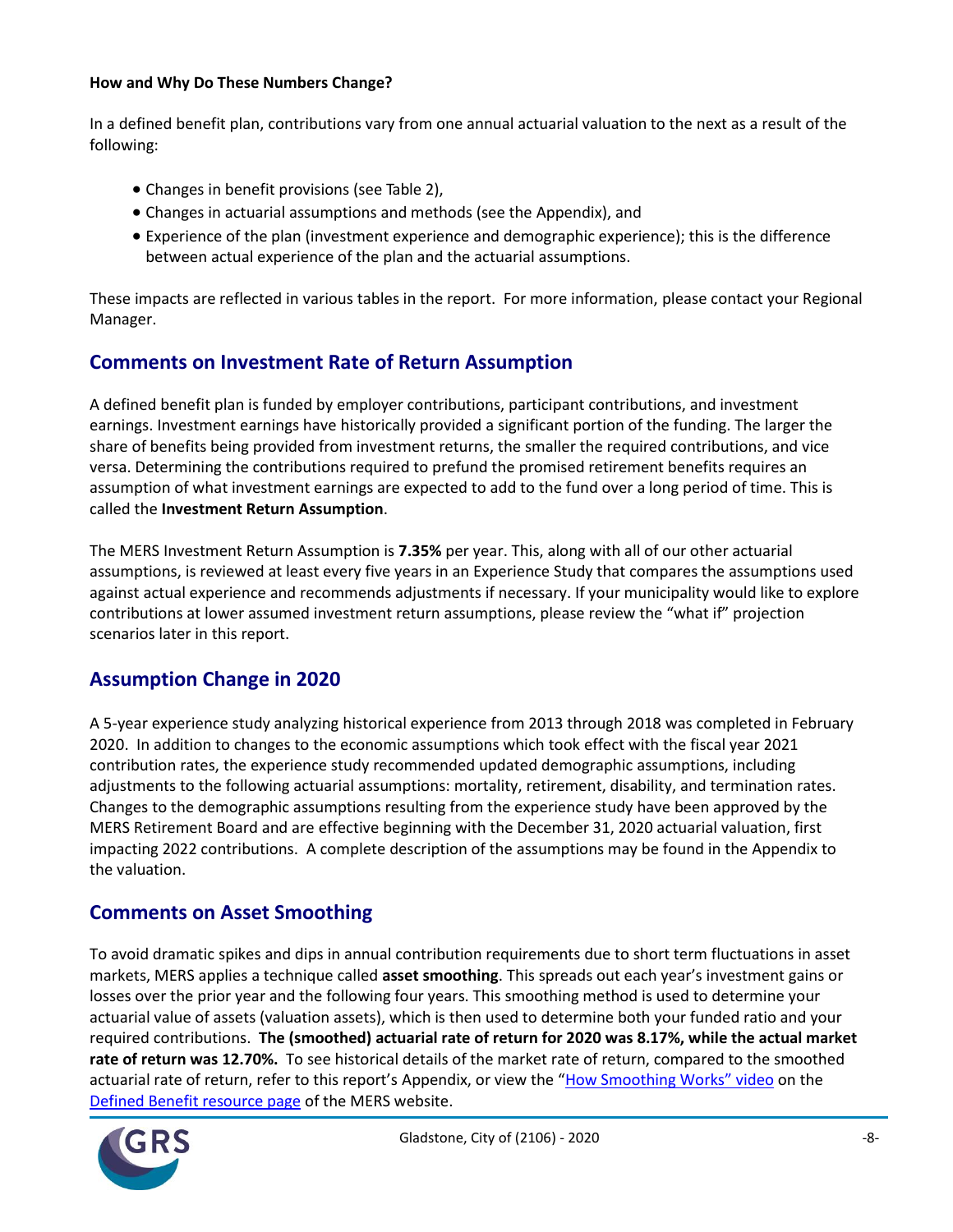As of December 31, 2020, the actuarial value of assets is 97% of market value due to asset smoothing. This means that the rate of return on the actuarial value of assets should exceed the actuarial assumption in the next few years provided that the annual market returns exceed the 7.35% investment return assumption. When all assumptions are met, contribution rates are expected to stay approximately level as a percent of payroll (dollar amounts are expected to increase with wage inflation of 3.0% each year).

If the December 31, 2020 valuation results were based on market value instead of actuarial value:

- The funded percent of your entire municipality would be 57% (instead of 55%); and
- Your total employer contribution requirement for the fiscal year starting April 1, 2022 would be \$1,293,852 (instead of \$1,323,252).

### **Alternate Scenarios to Estimate the Potential Volatility of Results ("What If Scenarios")**

The calculations in this report are based on assumptions about long-term economic and demographic behavior. These assumptions will never materialize in a given year, except by coincidence. Therefore, the results will vary from one year to the next. The volatility of the results depends upon the characteristics of the plan. For example:

- Open divisions that have substantial assets compared to their active employee payroll will have more volatile employer contribution rates due to investment return fluctuations.
- Open divisions that have substantial accrued liability compared to their active employee payroll will have more volatile employer contribution rates due to demographic experience fluctuations.
- Small divisions will have more volatile contribution patterns than larger divisions because statistical fluctuations are relatively larger among small populations.
- Shorter amortization periods result in more volatile contribution patterns.

Many assumptions are important in determining the required employer contributions. In the following table, we show the impact of varying the Investment Return assumption. Lower investment returns would result in higher required employer contributions, and vice-versa. The three economic scenarios below provide a quantitative risk assessment for the impact of investment returns on the plan's future financial condition for funding purposes.

The relative impact of the economic scenarios below will vary from year to year, as the participant demographics change. The impact of each scenario should be analyzed for a given year, not from year to year. The results in the table are based on the December 31, 2020 valuation, and are for the municipality in total, not by division. These results do not reflect a phase-in of the impact of the new actuarial assumptions.

It is important to note that calculations in this report are mathematical estimates based upon assumptions regarding future events, which may or may not materialize. Actuarial calculations can and do vary from one valuation to the next, sometimes significantly depending on the group's size. Projections are not predictions. Future valuations will be based on actual future experience.

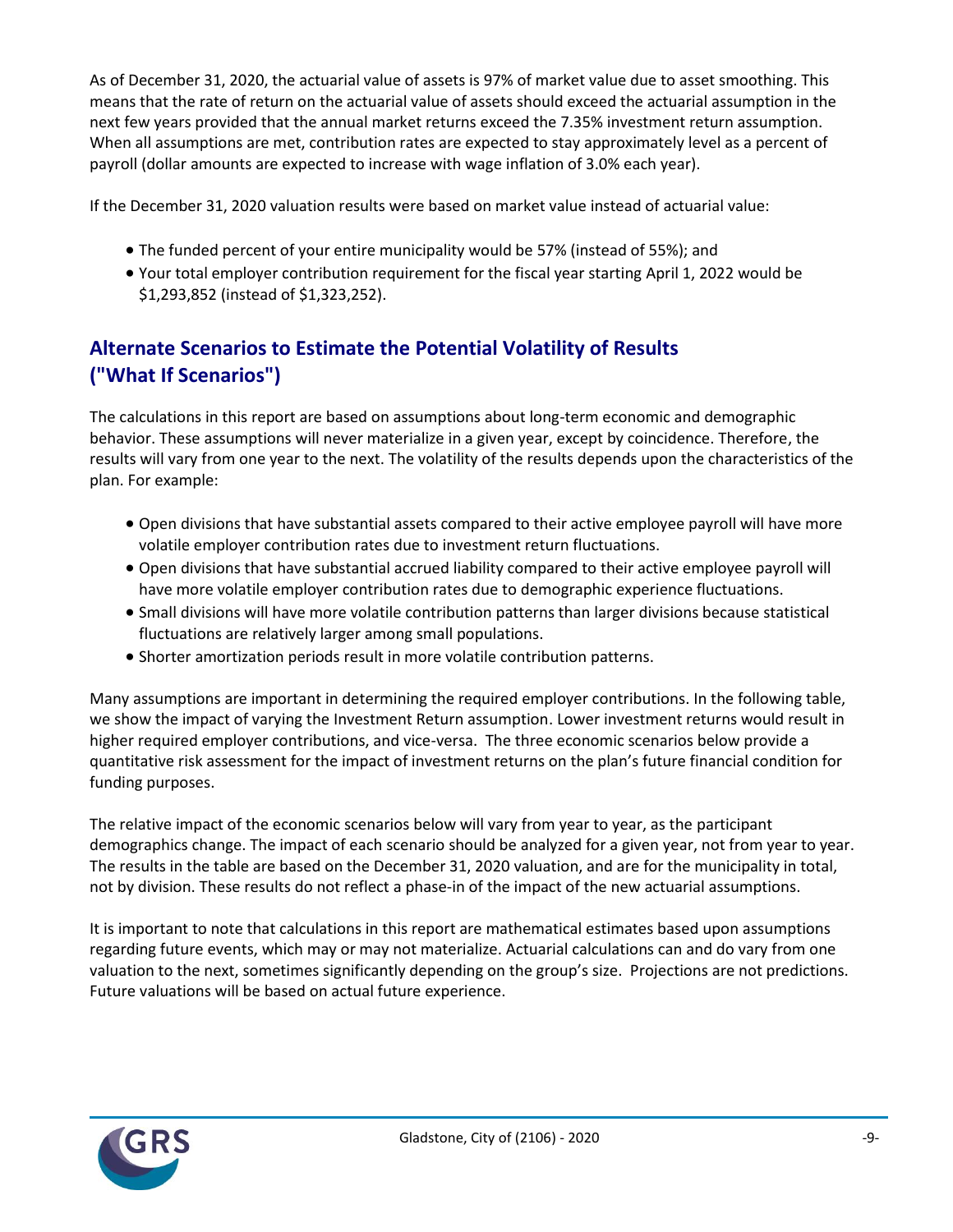|                                          | <b>Lower Future</b> |                       |   | <b>Lower Future</b>   |                    | <b>Valuation</b> |  |
|------------------------------------------|---------------------|-----------------------|---|-----------------------|--------------------|------------------|--|
| 12/31/2020 Valuation Results             |                     | <b>Annual Returns</b> |   | <b>Annual Returns</b> | <b>Assumptions</b> |                  |  |
| <b>Investment Return Assumption</b>      |                     | 5.35%                 |   | 6.35%                 |                    | 7.35%            |  |
| <b>Accrued Liability</b>                 | \$                  | 17,351,399            | S | 15,653,856            | \$                 | 14,225,907       |  |
| Valuation Assets <sup>1</sup>            | \$                  | 7,859,580             |   | 7,859,580             | \$                 | 7,859,580        |  |
| <b>Unfunded Accrued Liability</b>        | \$                  | 9,491,819             | S | 7,794,276             | Ś                  | 6,366,327        |  |
| <b>Funded Ratio</b>                      |                     | 45%                   |   | 50%                   |                    | 55%              |  |
| Monthly Normal Cost                      |                     | 5,477                 |   | 4,059                 |                    | 3,008            |  |
| <b>Monthly Amortization Payment</b>      | ⇒                   | 132,607               |   | 119,379               | S                  | 107,263          |  |
| Total Employer Contribution <sup>2</sup> |                     | 138.084               |   | 123,438               |                    | 110,271          |  |

 $1$  The Valuation Assets include assets from Surplus divisions, if any.

<sup>2</sup> If assets exceed accrued liabilities for a division, the division may have an overfunding credit to reduce the division's employer contribution requirement. If the overfunding credit is larger than the normal cost, the division's full credit is included in the municipality's amortization payment above but the division's total contribution requirement is zero. This can cause the displayed normal cost and amortization payment to not add up to the displayed total employer contribution.

### **Projection Scenarios**

The next two pages show projections of the plan's funded ratio and computed employer contributions under the actuarial assumptions used in the valuation and alternate economic assumption scenarios. All three projections take into account the past investment experience that will continue to affect the actuarial rate of return in the short term.

The 7.35% scenario provides an estimate of computed employer contributions based on current actuarial assumptions, and a projected 7.35% market return. The other two scenarios may be useful if the municipality chooses to budget more conservatively, and make contributions in addition to the minimum requirements. The 6.35% and 5.35% projection scenarios provide an indication of the potential required employer contribution if these assumptions were met over the long-term.

Your municipality includes one or more Surplus divisions. The assets in a Surplus division may be used to reduce future employer contributions or to accelerate the date by which the municipality becomes 100% funded. The timing and use of these Surplus assets is discretionary.

The Funded Percentage graph shows projections of funded status under the 7.35% investment return assumption, both including the Surplus assets (contributed as of the valuation date), and without the Surplus assets. The graph including the Surplus assets assumes these Surplus assets grow with interest and are not used to lower future employer contributions. We modeled the projections including the Surplus assets in this fashion because the use of these assets is discretionary by the employer and we do not know when and how the employer will use them. Once the employer uses these Surplus assets, any future employer contributions are expected to be lower than those shown in the projections.

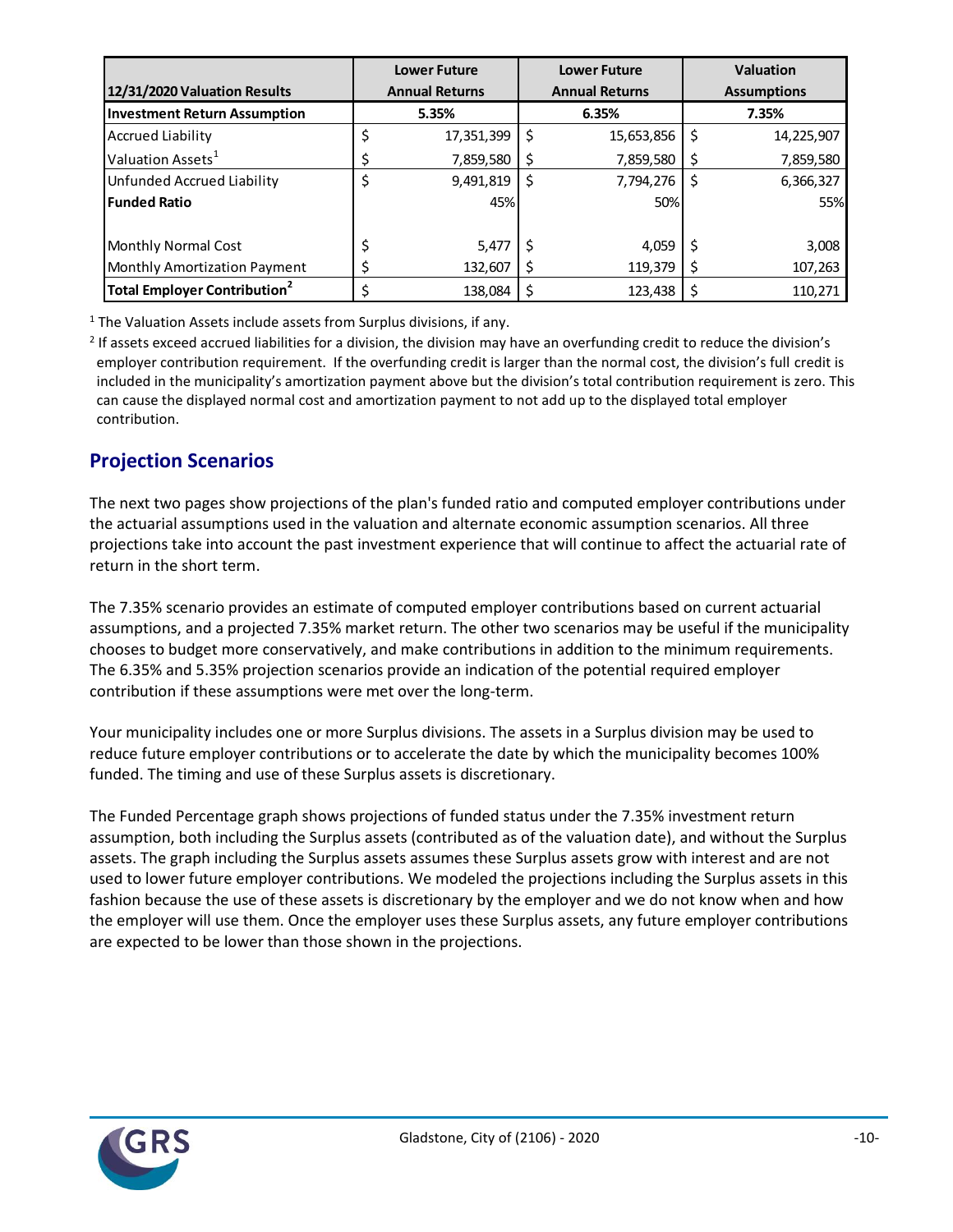| <b>Valuation</b>                    | <b>Fiscal Year</b> |           |                          |                               |               |              | <b>Estimated Annual</b> |
|-------------------------------------|--------------------|-----------|--------------------------|-------------------------------|---------------|--------------|-------------------------|
| <b>Year Ending</b>                  | <b>Beginning</b>   |           | <b>Actuarial Accrued</b> |                               | <b>Funded</b> |              | <b>Employer</b>         |
| 12/31                               | 4/1                | Liability |                          | Valuation Assets <sup>2</sup> | Percentage    | Contribution |                         |
| $7.35\%$ <sup>1</sup> - NO PHASE-IN |                    |           |                          |                               |               |              |                         |
| 2020                                | 2022               | \$        | 14,225,907               | \$<br>7,634,659               | 54%           | \$           | 1,323,252               |
| 2021                                | 2023               | \$        | 14,200,000               | \$<br>8,390,000               | 59%           | \$           | 1,350,000               |
| 2022                                | 2024               | \$        | 14,200,000               | \$<br>9,180,000               | 65%           | \$           | 1,390,000               |
| 2023                                | 2025               | \$        | 14,000,000               | \$<br>10,200,000              | 73%           | \$           | 1,410,000               |
| 2024                                | 2026               | \$        | 13,900,000               | \$<br>11,300,000              | 81%           | \$           | 665,000                 |
| 2025                                | 2027               | \$        | 13,600,000               | \$<br>12,300,000              | 90%           | \$           | 199,000                 |
| $6.35\%$ <sup>1</sup> - NO PHASE-IN |                    |           |                          |                               |               |              |                         |
| 2020                                | 2022               | \$        | 15,653,856               | \$<br>7,634,659               | 49%           | \$           | 1,481,256               |
| 2021                                | 2023               | \$        | 15,600,000               | \$<br>8,310,000               | 53%           | \$           | 1,510,000               |
| 2022                                | 2024               | \$        | 15,500,000               | \$<br>9,130,000               | 59%           | \$           | 1,560,000               |
| 2023                                | 2025               | \$        | 15,400,000               | \$<br>10,200,000              | 67%           | \$           | 1,580,000               |
| 2024                                | 2026               | \$        | 15,100,000               | \$<br>11,300,000              | 75%           | \$           | 853,000                 |
| 2025                                | 2027               | \$        | 14,900,000               | \$<br>12,400,000              | 84%           | \$           | 403,000                 |
| $5.35\%$ <sup>1</sup> - NO PHASE-IN |                    |           |                          |                               |               |              |                         |
| 2020                                | 2022               | \$        | 17,351,399               | \$<br>7,634,659               | 44%           | \$           | 1,657,008               |
| 2021                                | 2023               | \$        | 17,300,000               | \$<br>8,230,000               | 48%           | \$           | 1,690,000               |
| 2022                                | 2024               | \$        | 17,200,000               | \$<br>9,100,000               | 53%           | \$           | 1,740,000               |
| 2023                                | 2025               | \$        | 16,900,000               | \$<br>10,300,000              | 61%           | \$           | 1,760,000               |
| 2024                                | 2026               | \$        | 16,600,000               | \$<br>11,500,000              | 69%           | \$           | 1,060,000               |
| 2025                                | 2027               | \$        | 16,300,000               | \$<br>12,600,000              | 77%           | \$           | 623,000                 |

 Represents both the interest rate for discounting liabilities and the future investment return assumption on the Market Value of assets.

Valuation Assets do not include assets from Surplus divisions, if any.

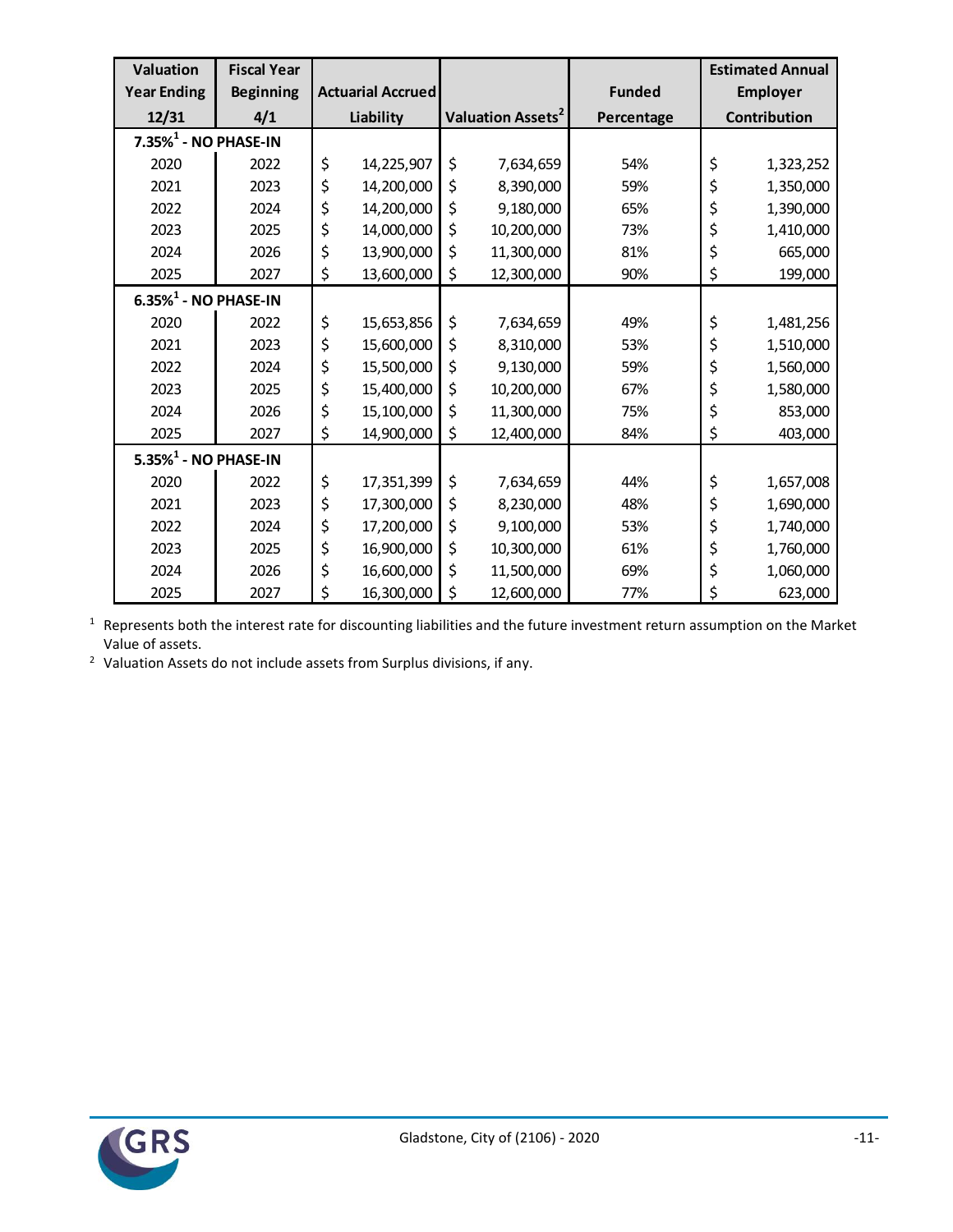

#### Notes:

All projected funded percentages are shown with no phase-in.

Assumes assets from Surplus divisions will not be used to lower employer contributions during the projection period. The green indicator lines have been added at 60% funded and 20 years following the valuation date for PA 202 purposes.



#### Notes:

All projected contributions are shown with no phase-in.

Projected employer contributions do not reflect the use of any assets from the Surplus divisions.

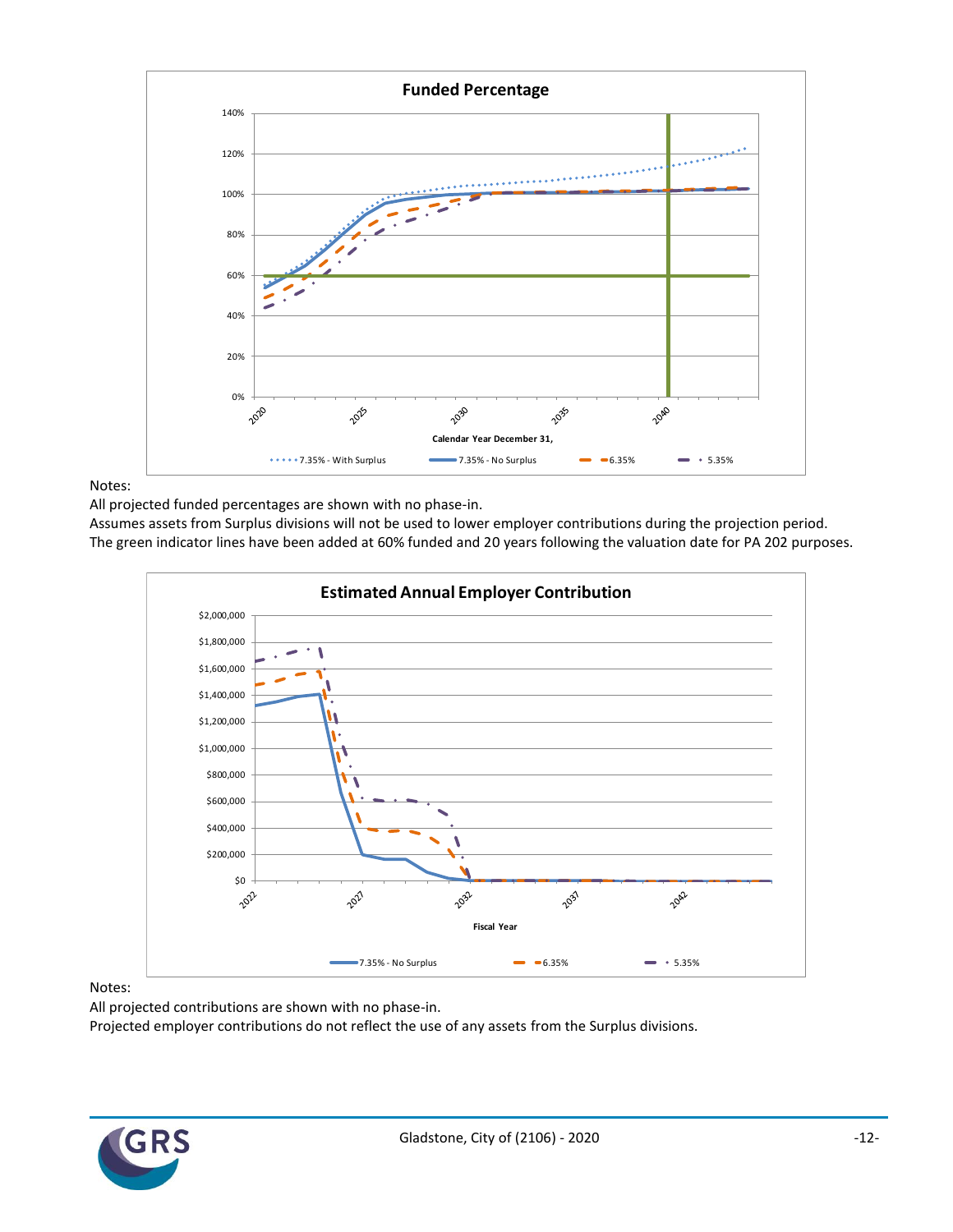# **Table 1: Employer Contribution Details for the Fiscal Year Beginning April 1, 2022**

|                                                    |               |            |                    | <b>Employer Contributions</b> <sup>1</sup> |                     |                |                       |                       |                     |
|----------------------------------------------------|---------------|------------|--------------------|--------------------------------------------|---------------------|----------------|-----------------------|-----------------------|---------------------|
|                                                    |               |            |                    | Payment of the                             | Computed            | Computed       |                       |                       | <b>Employee</b>     |
|                                                    | <b>Total</b>  | Employee   | <b>Employer</b>    | <b>Unfunded</b>                            | <b>Employer</b>     | Employer       | <b>Blended ER</b>     | <b>Blended ER</b>     | Contribut.          |
|                                                    | <b>Normal</b> | Contribut. | <b>Normal</b>      | Accrued                                    | Contribut. No       | Contribut.     | Rate No               | <b>Rate With</b>      | Conversion          |
| <b>Division</b>                                    | Cost          | Rate       | Cost <sup>6</sup>  | Liability <sup>4</sup>                     | Phase-In            | With Phase-In  | Phase-In <sup>3</sup> | Phase-In <sup>3</sup> | Factor <sup>2</sup> |
| <b>Percentage of Payroll</b>                       |               |            |                    |                                            |                     |                |                       |                       |                     |
| 01 - Gnrl Other                                    | 8.03%         | 1.00%      |                    |                                            |                     |                |                       |                       |                     |
| 02 - Police/Fire                                   | 14.08%        | 3.00%      |                    |                                            |                     |                |                       |                       |                     |
| 10 - Gnrl Sprvsr                                   | 0.00%         | 0.00%      |                    |                                            |                     |                |                       |                       |                     |
| 20 - Pub Safety Comm Officers                      | 13.94%        | 1.00%      |                    |                                            |                     |                |                       |                       |                     |
| <b>Estimated Monthly Contribution</b> <sup>3</sup> |               |            |                    |                                            |                     |                |                       |                       |                     |
| 01 - Gnrl Other                                    |               |            | \$<br>$1,086$   \$ | $26,350$ \$                                | $27,436$ \$         | 26,212         |                       |                       |                     |
| 02 - Police/Fire                                   |               |            | 493                | 34,713                                     | 35,206              | 33,214         |                       |                       |                     |
| 10 - Gnrl Sprvsr                                   |               |            |                    | 40,098                                     | 40,098              | 38,361         |                       |                       |                     |
| 20 - Pub Safety Comm Officers                      |               |            | 1,429              | 6,102                                      | 7,531               | 7,027          |                       |                       |                     |
| <b>Total Municipality</b>                          |               |            | 3,008<br>s         | 107,263<br>-S                              | 110,271             | 104,814<br>-\$ |                       |                       |                     |
| <b>Estimated Annual Contribution</b> <sup>3</sup>  |               |            | 36,096             | 1,287,156<br>-5                            | $1,323,252$ \$<br>S | 1,257,768      |                       |                       |                     |

1 The above employer contribution requirements are in addition to the employee contributions, if any.

2 If employee contributions are increased/decreased by 1.00% of pay, the employer contribution requirement will decrease/increase by the Employee Contribution Conversion Factor. The conversion factor is usually under 1%, because employee contributions may be refunded at termination of employment, and not used to fund retirement pensions. Employer contributions will all be used to fund pensions.

3 For divisions that are open to new hires, estimated contributions are based on projected fiscal year payroll. Actual contributions will be based on actual reported monthly pays, and will be different from the above amounts. For divisions that will have no new hires (i.e., closed divisions), invoices will be based on the above dollar amounts which are based on projected fiscal year payroll. See description of Open Divisions and Closed Divisions in the Appendix.

4 Note that if the overfunding credit is larger than the normal cost, the full credit is shown above but the total contribution requirement is zero. This will cause the displayed normal cost and unfunded accrued liability contributions to not add across.

5 For linked divisions, the employer will be invoiced the Computed Employer Contribution No Phase-in rate shown above for each linked division (a contribution rate for the open division; a contribution dollar for the closed-but-linked division), unless the employer elects to contribute the Blended Employer Contribution rate shown above, by contacting MERS at 800-767-MERS (6377).

6 For divisions with a negative employer normal cost, employee contributions cover the normal cost and a portion of the payment of any unfunded accrued liability.

#### **Please see the Comments on Asset Smoothing in the Executive Summary of this report.**

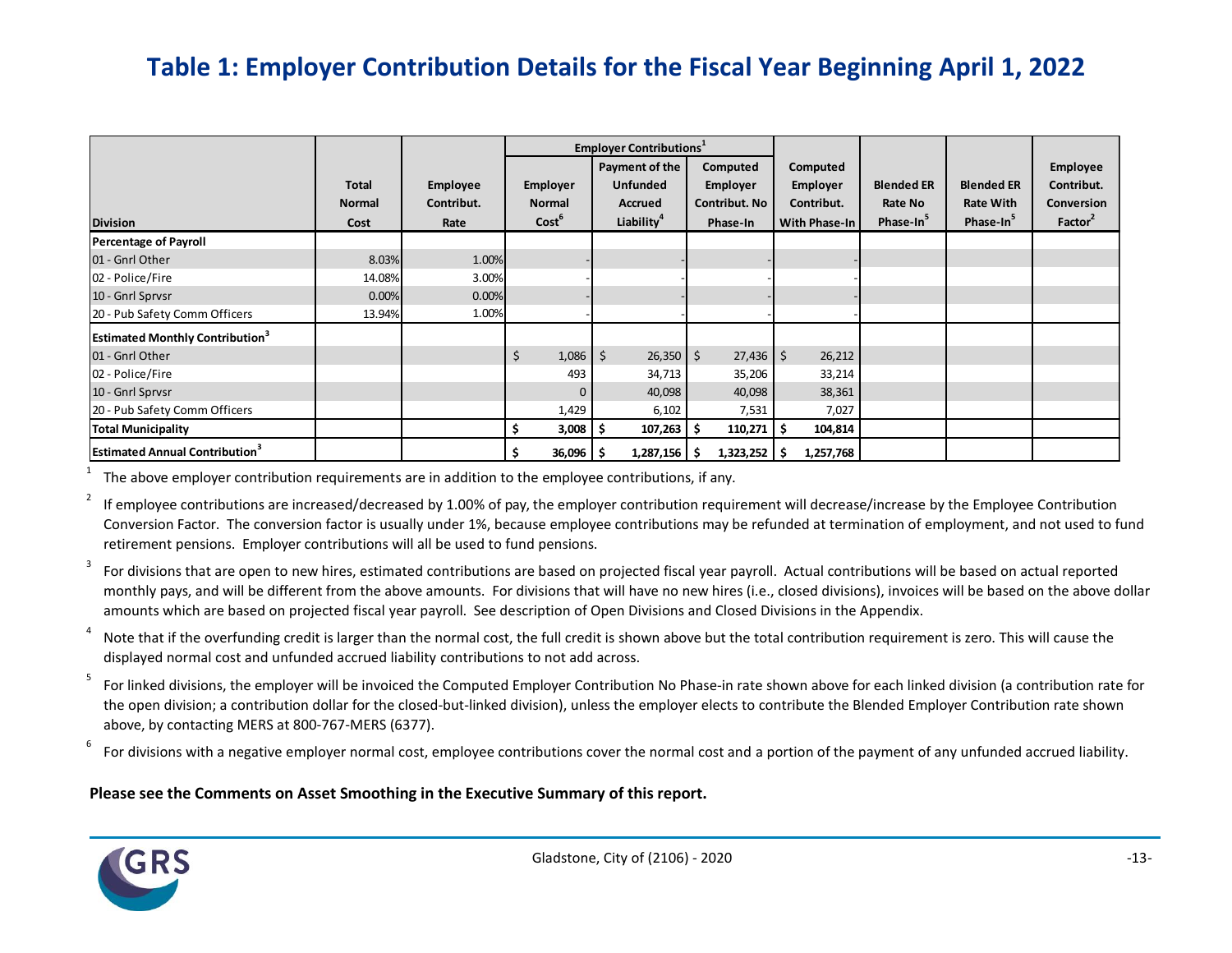# **Table 2: Benefit Provisions**

|                                      | 2020 Valuation             | 2019 Valuation             |
|--------------------------------------|----------------------------|----------------------------|
| <b>Benefit Multiplier:</b>           | 2.50% Multiplier (80% max) | 2.50% Multiplier (80% max) |
| <b>Normal Retirement Age:</b>        | 60                         | 60                         |
| Vesting:                             | 10 years                   | 10 years                   |
| <b>Early Retirement (Unreduced):</b> | 55/25                      | 55/25                      |
| <b>Early Retirement (Reduced):</b>   | 50/25                      | 50/25                      |
|                                      | 55/15                      | 55/15                      |
| <b>Final Average Compensation:</b>   | 5 years                    | 5 years                    |
| <b>Employee Contributions:</b>       | 1.00%                      | 1.00%                      |
| <b>DC Plan for New Hires:</b>        | 1/1/1998                   | 1/1/1998                   |
| <b>Act 88:</b>                       | No.                        | No                         |
|                                      |                            |                            |

### **01 - Gnrl Other: Closed to new hires**

### **02 - Police/Fire: Closed to new hires**

|                                      | 2020 Valuation             | 2019 Valuation             |
|--------------------------------------|----------------------------|----------------------------|
| <b>Benefit Multiplier:</b>           | 2.50% Multiplier (80% max) | 2.50% Multiplier (80% max) |
| <b>Normal Retirement Age:</b>        | 60                         | 60                         |
| Vesting:                             | 10 years                   | 10 years                   |
| <b>Early Retirement (Unreduced):</b> | 25 & Out                   | 25 & Out                   |
| Early Retirement (Reduced):          | 55/15                      | 55/15                      |
| <b>Final Average Compensation:</b>   | 3 years                    | 3 years                    |
| <b>Employee Contributions:</b>       | 3.00%                      | 3.00%                      |
| <b>DC Plan for New Hires:</b>        | 1/1/2009                   | 1/1/2009                   |
| <b>Act 88:</b>                       | No.                        | No                         |
|                                      |                            |                            |

### **10 - Gnrl Sprvsr: Closed to new hires**

|                                      | 2020 Valuation             | 2019 Valuation             |
|--------------------------------------|----------------------------|----------------------------|
| <b>Benefit Multiplier:</b>           | 2.50% Multiplier (80% max) | 2.50% Multiplier (80% max) |
| <b>Normal Retirement Age:</b>        | 60                         | 60                         |
| Vesting:                             | 10 years                   | 10 years                   |
| <b>Early Retirement (Unreduced):</b> | 55/20                      | 55/20                      |
|                                      | 25 & Out                   | 25 & Out                   |
| <b>Early Retirement (Reduced):</b>   | 55/15                      | 55/15                      |
| <b>Final Average Compensation:</b>   | 3 years                    | 3 years                    |
| <b>Employee Contributions:</b>       | $0.00\%$                   | 0.00%                      |
| <b>DC Plan for New Hires:</b>        | 1/1/1998                   | 1/1/1998                   |
| <b>Act 88:</b>                       | No                         | No                         |
|                                      |                            |                            |

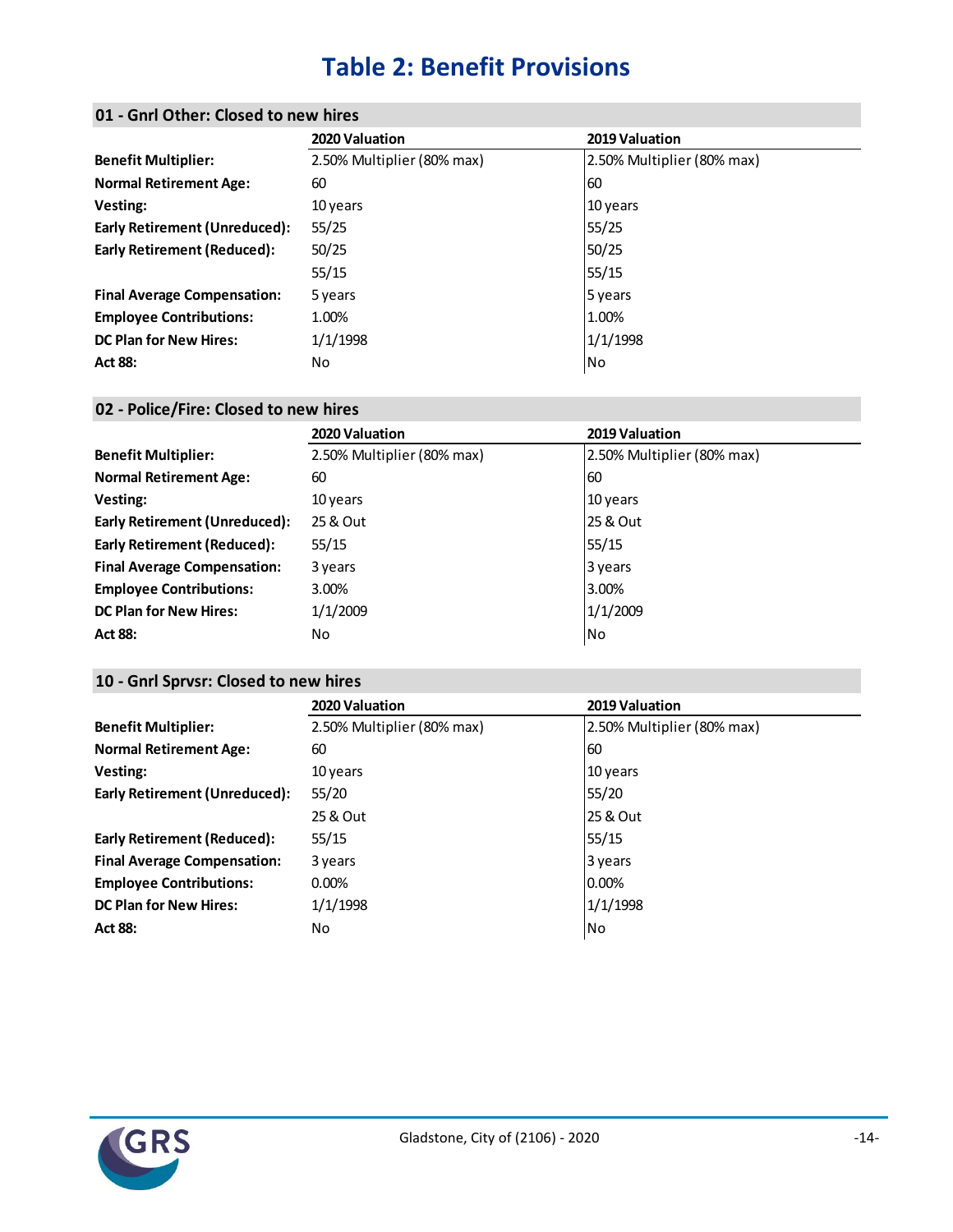### **20 - Pub Safety Comm Officers: Closed to new hires**

|                                    | 2020 Valuation             | 2019 Valuation             |
|------------------------------------|----------------------------|----------------------------|
| <b>Benefit Multiplier:</b>         | 2.50% Multiplier (80% max) | 2.50% Multiplier (80% max) |
| <b>Normal Retirement Age:</b>      | 60                         | 60                         |
| Vesting:                           | 10 years                   | 10 years                   |
| Early Retirement (Unreduced):      | 25 & Out                   | 125 & Out                  |
| Early Retirement (Reduced):        | 55/15                      | 55/15                      |
| <b>Final Average Compensation:</b> | 3 years                    | 3 years                    |
| <b>Employee Contributions:</b>     | 1.00%                      | 1.00%                      |
| <b>DC Plan for New Hires:</b>      | 6/1/2015                   | 6/1/2015                   |
| <b>Act 88:</b>                     | No.                        | <b>No</b>                  |
|                                    |                            |                            |

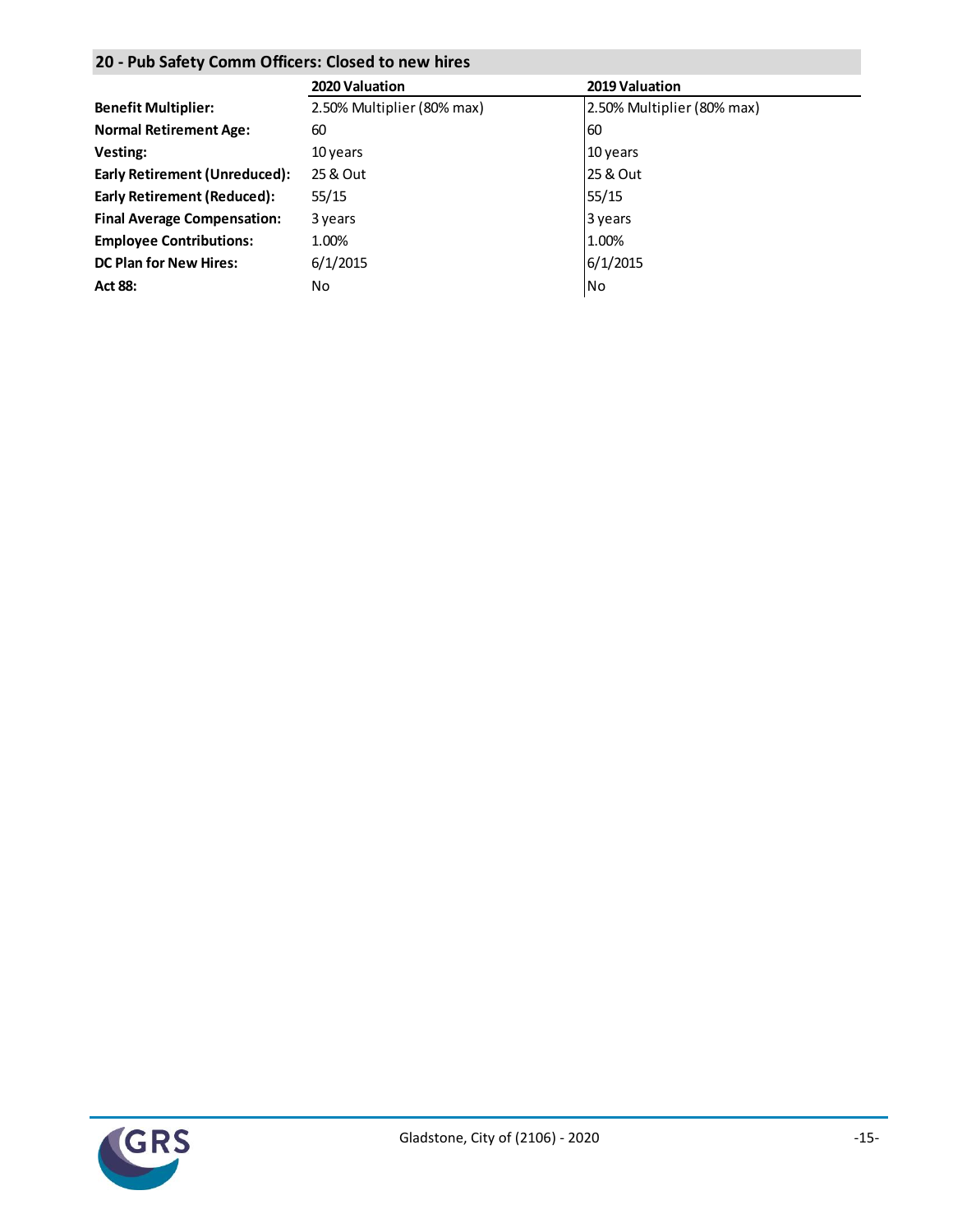|                                   | 2020 Valuation |    |                                | 2019 Valuation          |    |                                | 2020 Valuation        |                                                   |                                                       |  |
|-----------------------------------|----------------|----|--------------------------------|-------------------------|----|--------------------------------|-----------------------|---------------------------------------------------|-------------------------------------------------------|--|
| <b>Division</b>                   | <b>Number</b>  |    | Annual<br>Payroll <sup>1</sup> | <b>Number</b>           |    | Annual<br>Payroll <sup>1</sup> | <b>Average</b><br>Age | Average<br><b>Benefit</b><br>Service <sup>2</sup> | <b>Average</b><br>Eligibility<br>Service <sup>2</sup> |  |
| 01 - Gnrl Other                   |                |    |                                |                         |    |                                |                       |                                                   |                                                       |  |
| <b>Active Employees</b>           | 3              | \$ | 214,263                        | 3                       | \$ | 193,475                        | 54.5                  | 31.2                                              | 31.2                                                  |  |
| <b>Vested Former Employees</b>    | 3              |    | 12,417                         | 3                       |    | 12,417                         | 58.7                  | 9.0                                               | 15.1                                                  |  |
| <b>Retirees and Beneficiaries</b> | 13             |    | 223,043                        | 13                      |    | 237,240                        | 75.6                  |                                                   |                                                       |  |
| Pending Refunds                   | 0              |    |                                | 0                       |    |                                |                       |                                                   |                                                       |  |
| 02 - Police/Fire                  |                |    |                                |                         |    |                                |                       |                                                   |                                                       |  |
| <b>Active Employees</b>           | 2              | \$ | 117,136                        | $\overline{2}$          | \$ | 107,517                        | 53.9                  | 28.1                                              | 28.1                                                  |  |
| <b>Vested Former Employees</b>    | 0              |    | 0                              | 0                       |    | 0                              | 0.0                   | 0.0                                               | 0.0                                                   |  |
| <b>Retirees and Beneficiaries</b> | 13             |    | 349,132                        | 13                      |    | 349,132                        | 72.1                  |                                                   |                                                       |  |
| Pending Refunds                   | 0              |    |                                | 0                       |    |                                |                       |                                                   |                                                       |  |
| 10 - Gnrl Sprvsr                  |                |    |                                |                         |    |                                |                       |                                                   |                                                       |  |
| <b>Active Employees</b>           | 0              | Ś. | 0                              | 0                       | \$ | 0                              | 0.0                   | 0.0                                               | 0.0                                                   |  |
| <b>Vested Former Employees</b>    | 0              |    | $\Omega$                       | 0                       |    | 0                              | 0.0                   | 0.0                                               | 0.0                                                   |  |
| Retirees and Beneficiaries        | 15             |    | 449,267                        | 15                      |    | 449,267                        | 68.9                  |                                                   |                                                       |  |
| Pending Refunds                   | 0              |    |                                | $\mathbf{0}$            |    |                                |                       |                                                   |                                                       |  |
| 20 - Pub Safety Comm Officers     |                |    |                                |                         |    |                                |                       |                                                   |                                                       |  |
| <b>Active Employees</b>           | 2              | \$ | 172,771                        | $\overline{2}$          | \$ | 146,968                        | 51.4                  | 21.1                                              | 21.1                                                  |  |
| <b>Vested Former Employees</b>    | 0              |    | 0                              | 0                       |    | 0                              | 0.0                   | 0.0                                               | 0.0                                                   |  |
| <b>Retirees and Beneficiaries</b> | 0              |    | 0                              | 0                       |    | 0                              | 0.0                   |                                                   |                                                       |  |
| Pending Refunds                   | 0              |    |                                | 0                       |    |                                |                       |                                                   |                                                       |  |
| <b>Total Municipality</b>         |                |    |                                |                         |    |                                |                       |                                                   |                                                       |  |
| <b>Active Employees</b>           | 7              | \$ | 504,170                        | 7                       | \$ | 447,960                        | 53.4                  | 27.4                                              | 27.4                                                  |  |
| <b>Vested Former Employees</b>    | 3              |    | 12,417                         | 3                       |    | 12,417                         | 58.7                  | 9.0                                               | 15.1                                                  |  |
| <b>Retirees and Beneficiaries</b> | 41             |    | 1,021,442                      | 41                      |    | 1,035,639                      | 72.0                  |                                                   |                                                       |  |
| <b>Pending Refunds</b>            | <u>0</u>       |    |                                | $\overline{\mathbf{0}}$ |    |                                |                       |                                                   |                                                       |  |
| <b>Total Participants</b>         | 51             |    |                                | 51                      |    |                                |                       |                                                   |                                                       |  |

# **Table 3: Participant Summary**

1 Annual payroll for active employees; annual deferred benefits payable for vested former employees; annual benefits being paid for retirees and beneficiaries.

2 Descriptions can be found under Miscellaneous and Technical Assumptions in the Appendix.

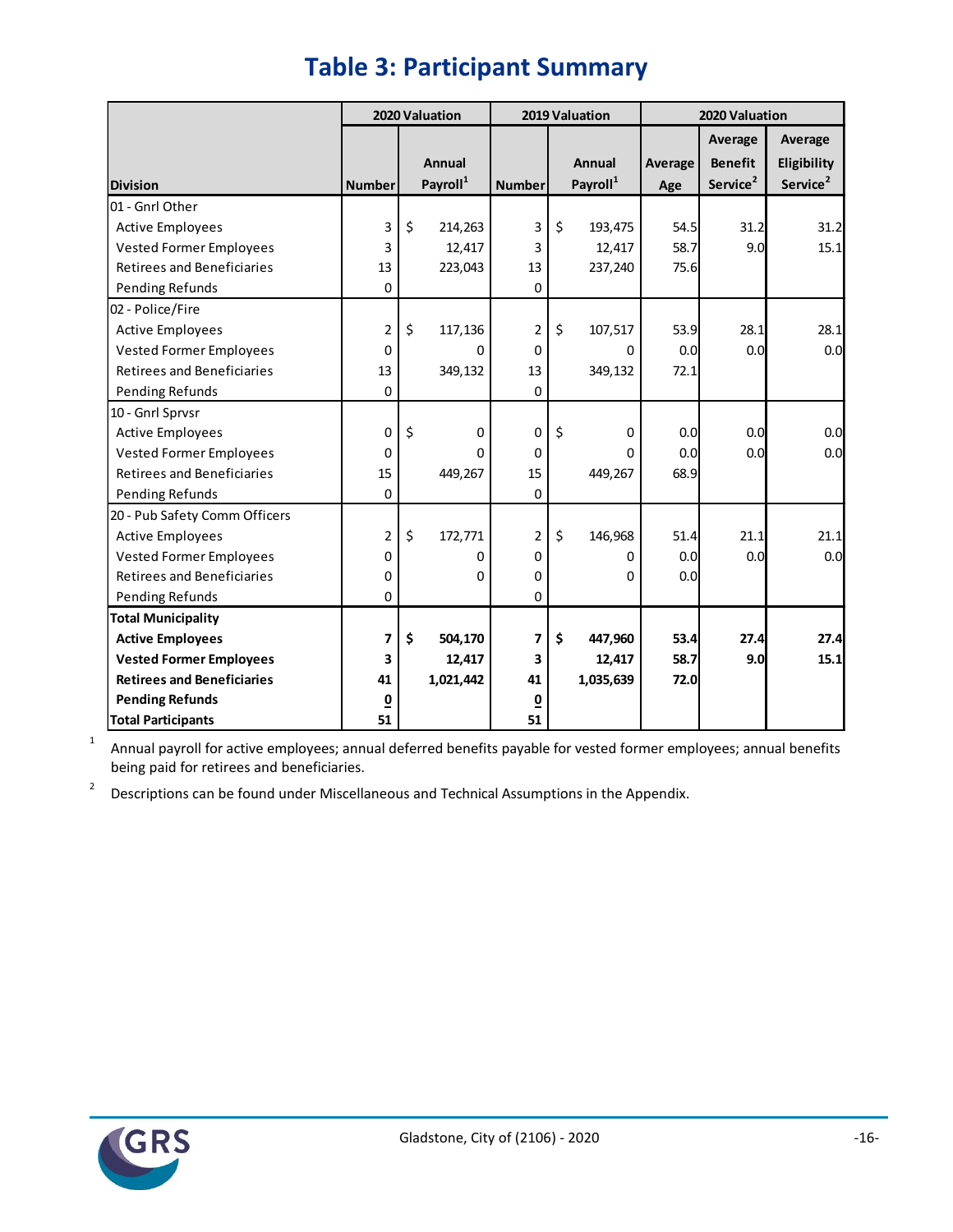|                                 | 2020 Valuation |                      | 2019 Valuation        |    |                      |             |                       |
|---------------------------------|----------------|----------------------|-----------------------|----|----------------------|-------------|-----------------------|
|                                 |                | <b>Employer and</b>  |                       |    | <b>Employer and</b>  |             |                       |
| <b>Division</b>                 |                | Retiree <sup>1</sup> | Employee <sup>2</sup> |    | Retiree <sup>1</sup> |             | Employee <sup>2</sup> |
| 01 - Gnrl Other                 | \$             | 2,267,588            | \$<br>24,167          | \$ | 1,964,645            | S           | 22,672                |
| 02 - Police/Fire                |                | 2,378,564            | 84,996                |    | 2,148,945            |             | 80,471                |
| 10 - Gnrl Sprvsr                |                | 2,506,887            |                       |    | 2,280,581            |             |                       |
| 20 - Pub Safety Comm Officers   |                | 537,439              | 52,063                |    | 408,648              |             | 51,106                |
| S1 - Surplus Unassociated       |                | 231,315              |                       |    | 204,867              |             |                       |
| Municipality Total <sup>3</sup> | \$             | 7,921,792            | \$<br>161,226         |    | 7,007,686            | -\$         | 154,248               |
| Combined Assets <sup>3</sup>    |                | \$8,083,019          |                       |    |                      | \$7,161,934 |                       |

1 Reserve for Employer Contributions and Benefit Payments.

2 Reserve for Employee Contributions.

3 Totals may not add due to rounding.

The December 31, 2020 valuation assets (actuarial value of assets) are equal to 0.972357 times the reported market value of assets (compared to 1.013179 as of December 31, 2019). Refer to the Appendix for a description of the valuation asset derivation and a detailed calculation of valuation assets.

Assets in the Surplus division(s) are employer assets that have been reserved separately and may be used within the plan at the employer's discretion at some point in the future. These assets are not used in calculating the employer contribution for the fiscal year beginning April 1, 2022.

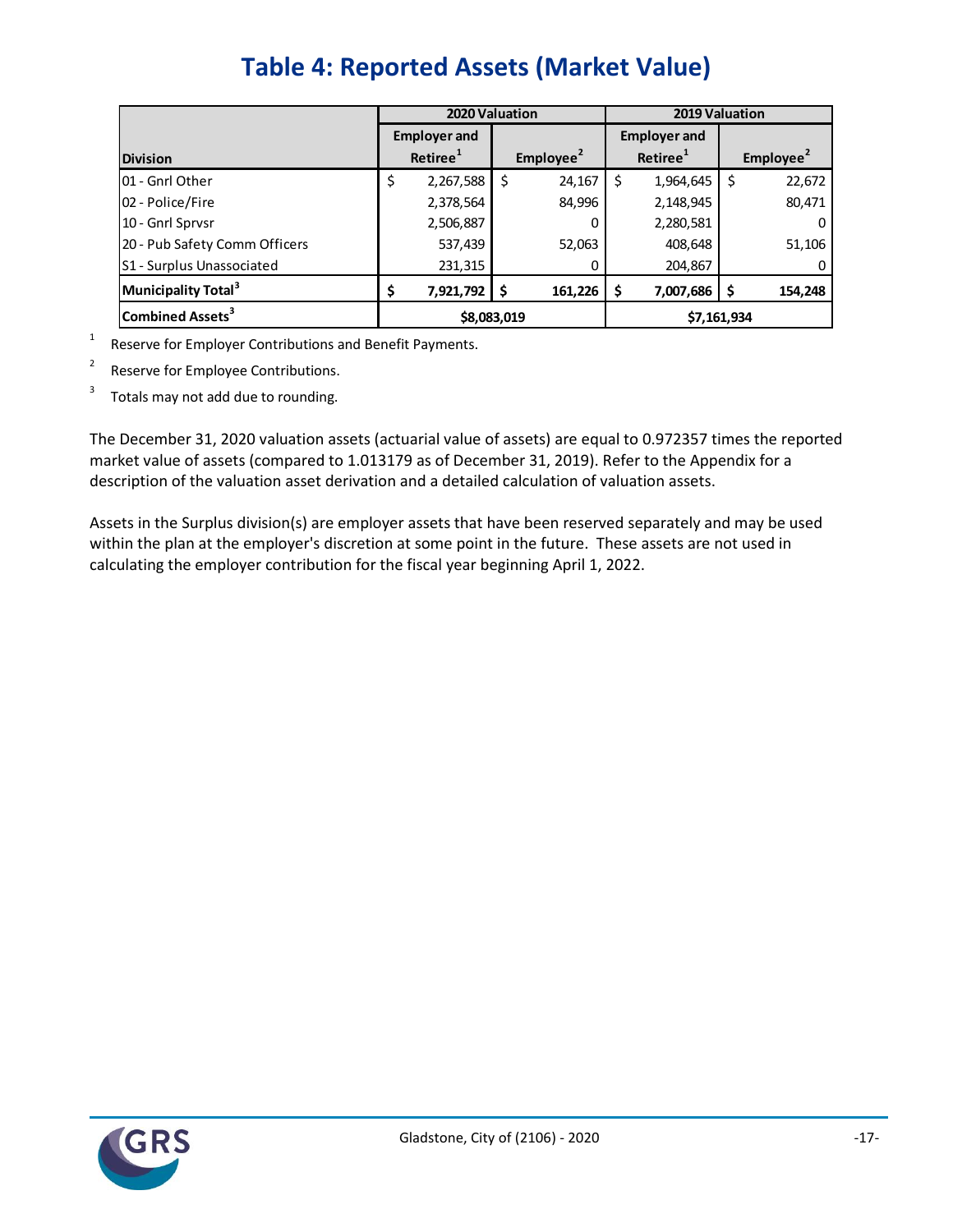# **Table 5: Flow of Valuation Assets**

|              |                               |                   |                      | Investment    |                  |                        |                  |                  |
|--------------|-------------------------------|-------------------|----------------------|---------------|------------------|------------------------|------------------|------------------|
| Year         |                               |                   |                      | <b>Income</b> |                  | <b>Employee</b>        |                  | <b>Valuation</b> |
| <b>Ended</b> | <b>Employer Contributions</b> |                   | <b>Employee</b>      | (Valuation    | <b>Benefit</b>   | Contribution           | <b>Net</b>       | <b>Asset</b>     |
| 12/31        | <b>Required</b>               | <b>Additional</b> | <b>Contributions</b> | Assets)       | <b>Payments</b>  | <b>Refunds</b>         | <b>Transfers</b> | <b>Balance</b>   |
|              |                               |                   |                      |               |                  |                        |                  |                  |
| 2010         | \$<br>419,157                 |                   | \$<br>0              | \$<br>261,583 | \$<br>(770, 769) | $\zeta$<br>$\mathbf 0$ | \$<br>$\pmb{0}$  | \$<br>5,952,408  |
| 2011         | 473,478                       | \$<br>0           | 3,034                | 263,817       | (797,924)        | 0                      | 0                | 5,894,813        |
| 2012         | 532,869                       | 0                 | 6,447                | 242,108       | (795, 345)       | 0                      | 0                | 5,880,892        |
| 2013         | 551,565                       | 0                 | 8,975                | 334,811       | (804, 846)       | 0                      | 0                | 5,971,397        |
| 2014         | 547,524                       | $\pmb{0}$         | 10,075               | 329,959       | (840, 962)       | 0                      | 0                | 6,017,993        |
|              |                               |                   |                      |               |                  |                        |                  |                  |
| 2015         | 642,574                       | $\mathbf 0$       | 12,492               | 293,733       | (842, 391)       | $\mathbf 0$            | 0                | 6,124,401        |
| 2016         | 700,911                       | 9,018             | 12,791               | 337,027       | (836,086)        | 0                      | 131,383          | 6,479,445        |
| 2017         | 765,945                       | 3,006             | 8,995                | 391,109       | (936, 654)       | 0                      | 0                | 6,711,846        |
| 2018         | 863,181                       | 93,750            | 6,601                | 255,160       | (1,006,284)      | 0                      | 0                | 6,924,254        |
| 2019         | 928,788                       | 93,750            | 6,625                | 341,224       | (1,038,320)      | 0                      | $\mathbf 0$      | 7,256,321        |
|              |                               |                   |                      |               |                  |                        |                  |                  |
| 2020         | 1,025,388                     | $\pmb{0}$         | 6,824                | 601,954       | (1,030,907)      | 0                      | 0                | 7,859,580        |

#### Notes:

Transfers in and out are usually related to the transfer of participants between municipalities, and to employer and employee payments for service credit purchases (if any) that the governing body has approved.

Additional employer contributions, if any, are shown separately starting in 2011. Prior to 2011, additional contributions are combined with the required employer contributions.

The investment income column reflects the recognized investment income based on Valuation Assets. It does not reflect the market value investment return in any given year.

The Valuation Asset balance includes assets from Surplus divisions, if any.

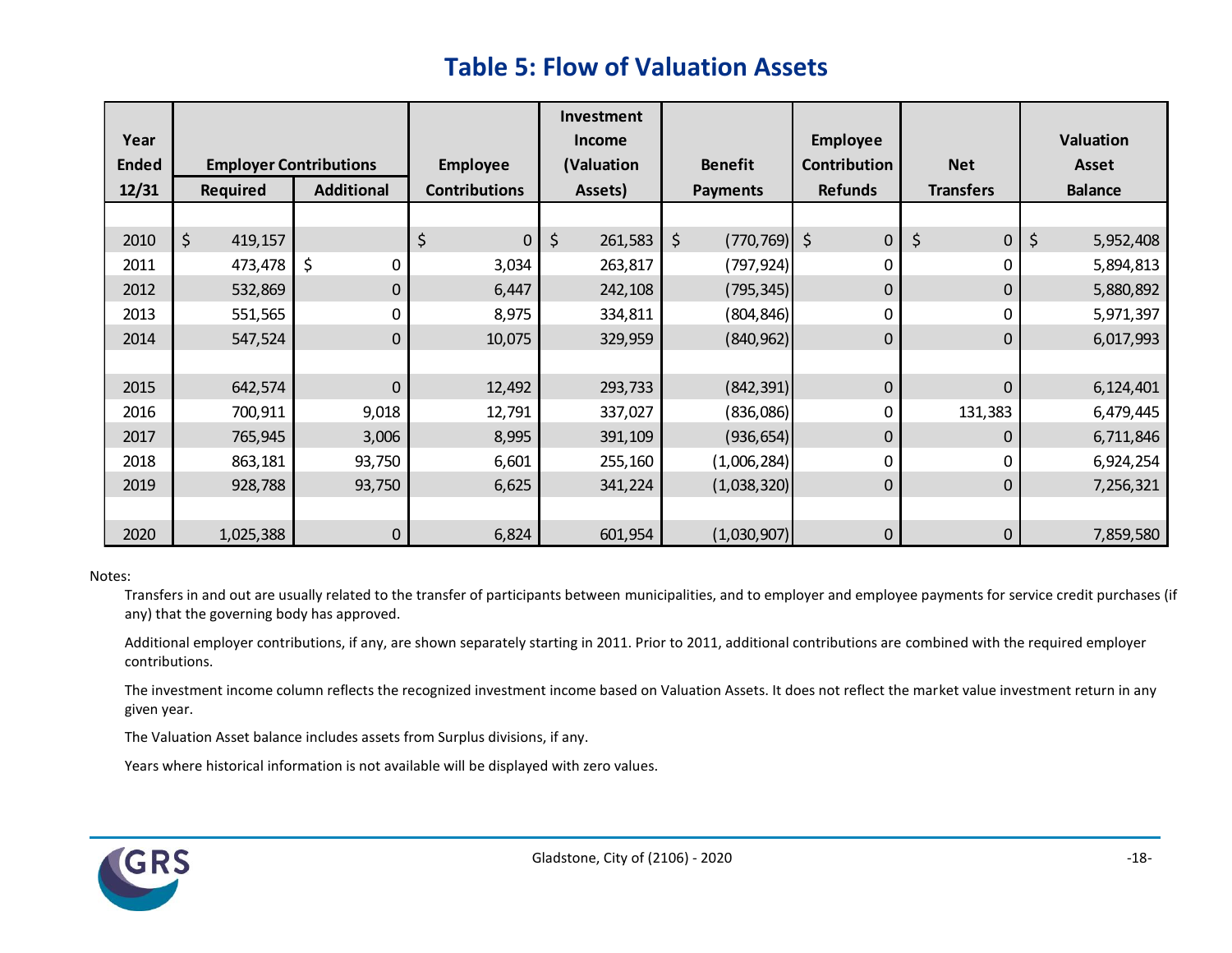# **Table 6: Actuarial Accrued Liabilities and Valuation Assets as of December 31, 2020**

|                               | <b>Actuarial Accrued Liability</b> |                  |                      |                |                |                         |               | <b>Unfunded</b>    |
|-------------------------------|------------------------------------|------------------|----------------------|----------------|----------------|-------------------------|---------------|--------------------|
|                               |                                    | <b>Vested</b>    |                      |                |                |                         |               | (Overfunded)       |
|                               | <b>Active</b>                      | Former           | <b>Retirees and</b>  | Pending        |                |                         | Percent       | <b>Accrued</b>     |
| <b>Division</b>               | <b>Employees</b>                   | <b>Employees</b> | <b>Beneficiaries</b> | <b>Refunds</b> | <b>Total</b>   | <b>Valuation Assets</b> | <b>Funded</b> | <b>Liabilities</b> |
| 01 - Gnrl Other               | 1,572,253                          | 131,799          | $2,088,525$ \$       |                | $3,792,577$ \$ | 2,228,403               | 58.8% \$      | 1,564,174          |
| 02 - Police/Fire              | 981,288                            | 0                | 3,702,777            |                | 4,684,065      | 2,395,460               | 51.1%         | 2,288,605          |
| 10 - Gnrl Sprvsr              |                                    |                  | 4,766,702            |                | 4,766,702      | 2,437,589               | 51.1%         | 2,329,113          |
| 20 - Pub Safety Comm Officers | 982,563                            |                  |                      |                | 982,563        | 573,207                 | 58.3%         | 409,356            |
| S1 - Surplus Unassociated     |                                    |                  |                      |                |                | 224.921                 |               | (224, 921)         |
| <b>Total</b>                  | $3,536,104$ \$                     | 131,799          | $10,558,004$   \$    |                | 14,225,907 \$  | 7,859,580               | 55.2%         | 6,366,327          |

#### **Please see the Comments on Asset Smoothing in the Executive Summary of this report.**

The December 31, 2020 valuation assets (actuarial value of assets) are equal to 0.972357 times the reported market value of assets. Refer to the Appendix for a description of the valuation asset derivation and a detailed calculation of valuation assets.

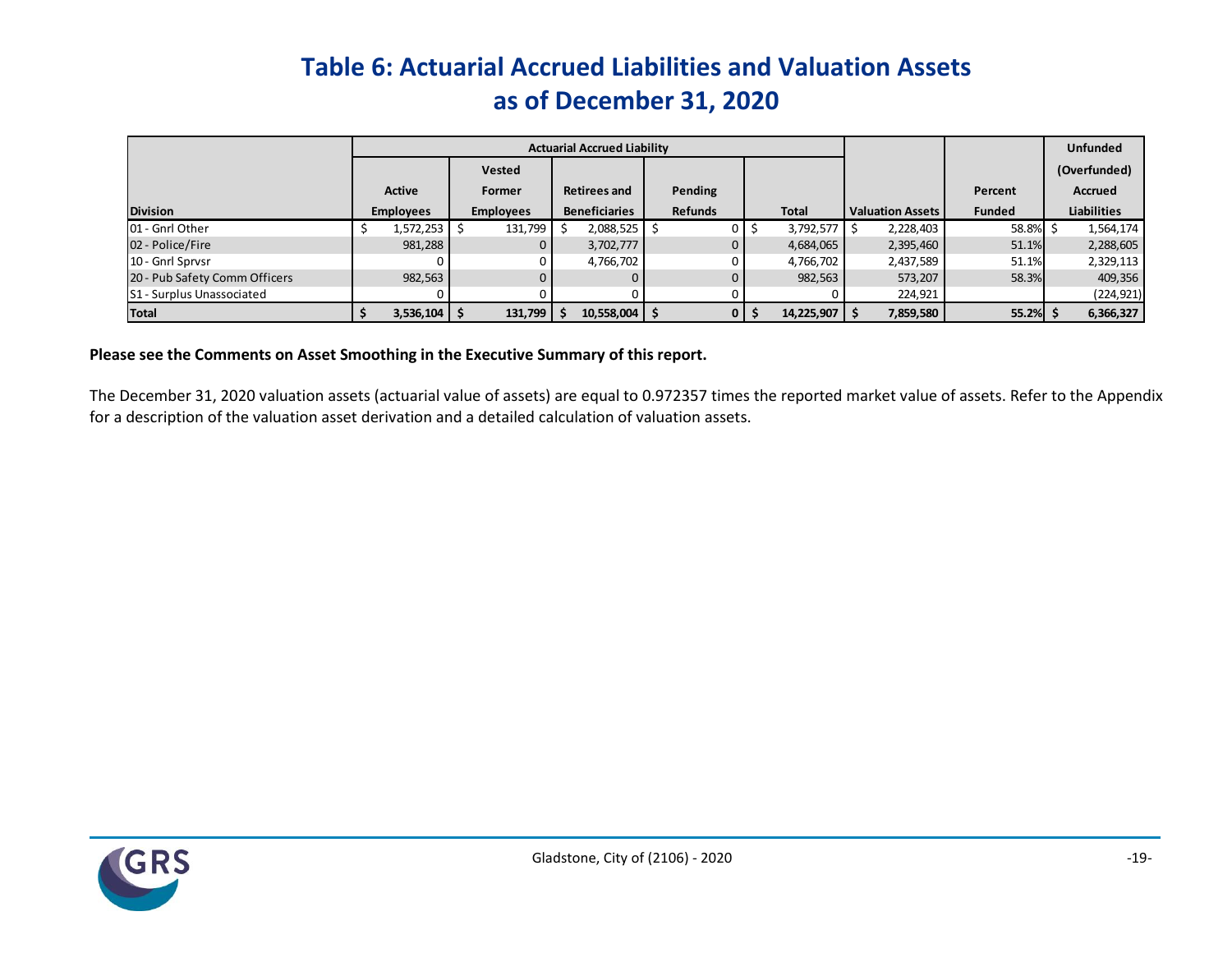# **Table 7: Actuarial Accrued Liabilities - Comparative Schedule**

|                       |                          |                         |                | <b>Unfunded</b><br>(Overfunded) |
|-----------------------|--------------------------|-------------------------|----------------|---------------------------------|
| <b>Valuation Date</b> | <b>Actuarial</b>         |                         | <b>Percent</b> | <b>Accrued</b>                  |
| December 31           | <b>Accrued Liability</b> | <b>Valuation Assets</b> | <b>Funded</b>  | <b>Liabilities</b>              |
|                       |                          |                         |                |                                 |
| 2006                  | \$<br>9,458,205          | $\zeta$<br>5,555,587    | 59%            | \$<br>3,902,618                 |
| 2007                  | 10,106,769               | 5,728,761               | 57%            | 4,378,008                       |
| 2008                  | 10,614,912               | 6,190,015               | 58%            | 4,424,897                       |
| 2009                  | 10,986,694               | 6,042,437               | 55%            | 4,944,257                       |
| 2010                  | 11, 164, 862             | 5,952,408               | 53%            | 5,212,454                       |
|                       |                          |                         |                |                                 |
| 2011                  | 11,437,934               | 5,894,813               | 52%            | 5,543,121                       |
| 2012                  | 11,584,977               | 5,880,892               | 51%            | 5,704,085                       |
| 2013                  | 12,069,637               | 5,971,397               | 50%            | 6,098,240                       |
| 2014                  | 12,207,092               | 6,017,993               | 49%            | 6,189,099                       |
| 2015                  | 12,923,689               | 6,124,401               | 47%            | 6,799,288                       |
|                       |                          |                         |                |                                 |
| 2016                  | 13,494,881               | 6,479,445               | 48%            | 7,015,436                       |
| 2017                  | 13,493,534               | 6,711,846               | 50%            | 6,781,688                       |
| 2018                  | 13,499,223               | 6,924,254               | 51%            | 6,574,969                       |
| 2019                  | 13,933,210               | 7,256,321               | 52%            | 6,676,889                       |
| 2020                  | 14,225,907               | 7,859,580               | 55%            | 6,366,327                       |

Notes: Actuarial assumptions were revised for the 2008, 2009, 2010, 2011, 2012, 2015, 2019 and 2020 actuarial valuations.

The Valuation Assets include assets from Surplus divisions, if any.

Years where historical information is not available will be displayed with zero values.

Throughout this report are references to valuation results generated prior to the 2018 valuation date. Results prior to 2018 were received directly from the prior actuary or extracted from the previous valuation system by MERS's technology service provider.

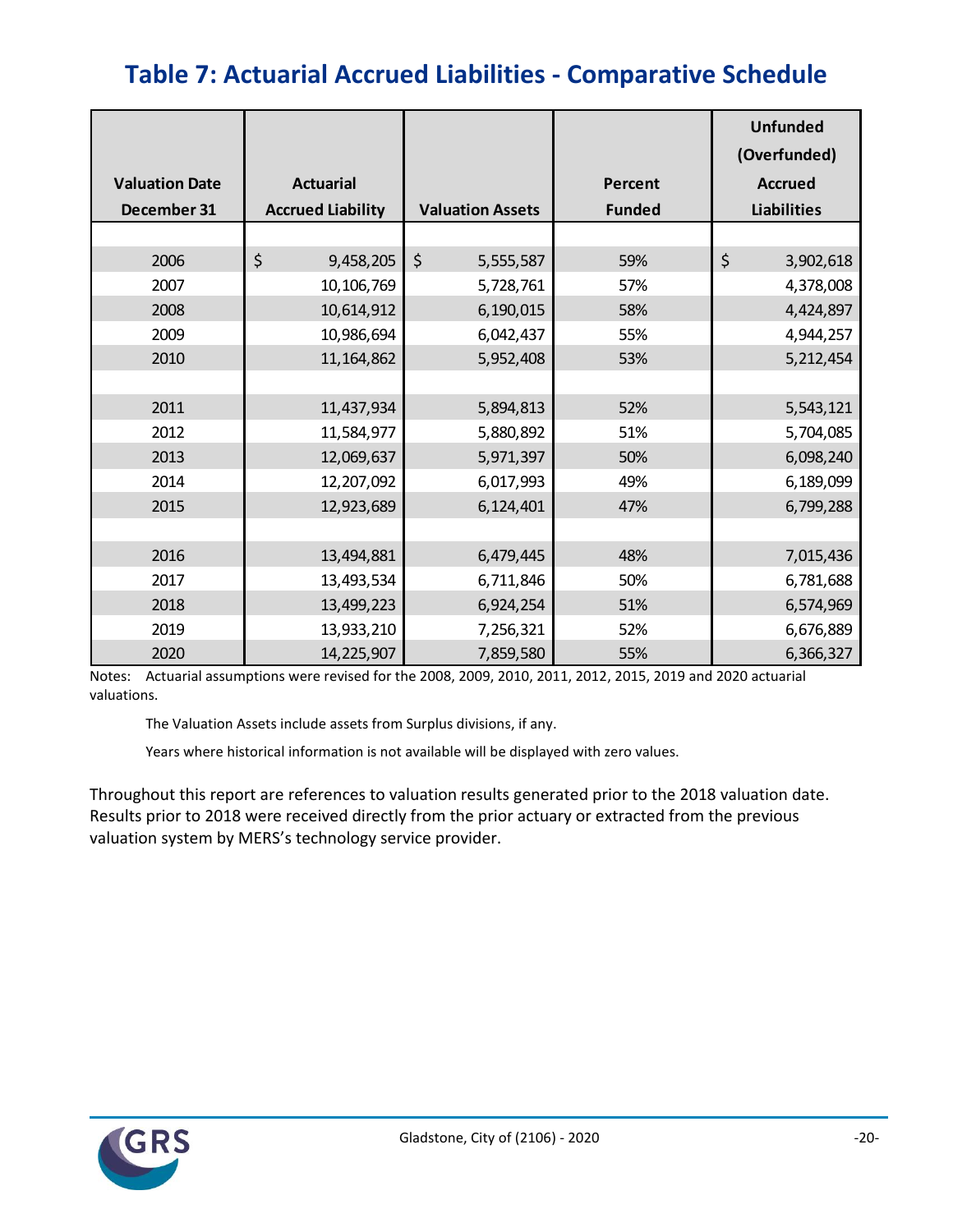# **Tables 8 and 9: Division-Based Comparative Schedules**

### **Division 01 - Gnrl Other**

|                       |                          |                         |               | <b>Unfunded</b><br>(Overfunded) |
|-----------------------|--------------------------|-------------------------|---------------|---------------------------------|
| <b>Valuation Date</b> | <b>Actuarial</b>         |                         | Percent       | <b>Accrued</b>                  |
| December 31           | <b>Accrued Liability</b> | <b>Valuation Assets</b> | <b>Funded</b> | <b>Liabilities</b>              |
| 2010                  | \$<br>2,832,519          | Ś.<br>1,592,428         | 56%           | \$<br>1,240,091                 |
| 2011                  | 2,844,540                | 1,585,803               | 56%           | 1,258,737                       |
| 2012                  | 2,973,242                | 1,587,965               | 53%           | 1,385,277                       |
| 2013                  | 3,109,056                | 1,600,665               | 52%           | 1,508,391                       |
| 2014                  | 3,193,163                | 1,609,857               | 50%           | 1,583,306                       |
|                       |                          |                         |               |                                 |
| 2015                  | 3,332,384                | 1,652,760               | 50%           | 1,679,624                       |
| 2016                  | 3,480,979                | 1,739,142               | 50%           | 1,741,837                       |
| 2017                  | 3,517,943                | 1,829,075               | 52%           | 1,688,868                       |
| 2018                  | 3,549,046                | 1,901,830               | 54%           | 1,647,216                       |
| 2019                  | 3,746,347                | 2,013,507               | 54%           | 1,732,840                       |
|                       |                          |                         |               |                                 |
| 2020                  | 3,792,577                | 2,228,403               | 59%           | 1,564,174                       |

**Table 8-01: Actuarial Accrued Liabilities - Comparative Schedule**

Notes: Actuarial assumptions were revised for the 2010, 2011, 2012, 2015, 2019 and 2020 actuarial valuations.

|  |  |  | Table 9-01: Computed Employer Contributions - Comparative Schedule |
|--|--|--|--------------------------------------------------------------------|
|--|--|--|--------------------------------------------------------------------|

|                       | <b>Active Employees</b> |                    | Computed                  | <b>Employee</b>     |
|-----------------------|-------------------------|--------------------|---------------------------|---------------------|
| <b>Valuation Date</b> |                         | Annual             | <b>Employer</b>           | <b>Contribution</b> |
| December 31           | <b>Number</b>           | Payroll            | Contribution <sup>1</sup> | Rate <sup>2</sup>   |
| 2010                  | $\overline{4}$          | $\zeta$<br>203,451 | \$12,025                  | 0.00%               |
| 2011                  | 4                       | 201,843            | \$13,726                  | 1.00%               |
| 2012                  | $\overline{4}$          | 207,692            | \$13,068                  | 1.00%               |
| 2013                  | 4                       | 214,519            | \$15,279                  | 1.00%               |
| 2014                  | $\overline{4}$          | 219,351            | \$17,063                  | 1.00%               |
|                       |                         |                    |                           |                     |
| 2015                  | $\overline{4}$          | 229,648            | \$19,714                  | 1.00%               |
| 2016                  | 3                       | 184,133            | \$21,251                  | 1.00%               |
| 2017                  | 3                       | 183,906            | \$22,226                  | 1.00%               |
| 2018                  | 3                       | 183,747            | \$23,737                  | 1.00%               |
| 2019                  | 3                       | 193,475            | \$27,084                  | 1.00%               |
|                       |                         |                    |                           |                     |
| 2020                  | 3                       | 214,263            | \$27,436                  | 1.00%               |

1 For open divisions, a percent of pay contribution is shown. For closed divisions, a monthly dollar contribution is shown.

 2 For each valuation year, the computed employer contribution is based on the employee rate. If the employee rate changes during the applicable fiscal year, the computed employer contribution will be adjusted.

Note: The contributions shown in Table 9 for the 12/31/2015 through 12/31/2020 valuations do not reflect the phase-in of the change in contribution requirements associated with the new actuarial assumptions. The full contribution without phase-in is shown in Table 9 above.

See the Benefit Provision History, later in this report, for past benefit provision changes.

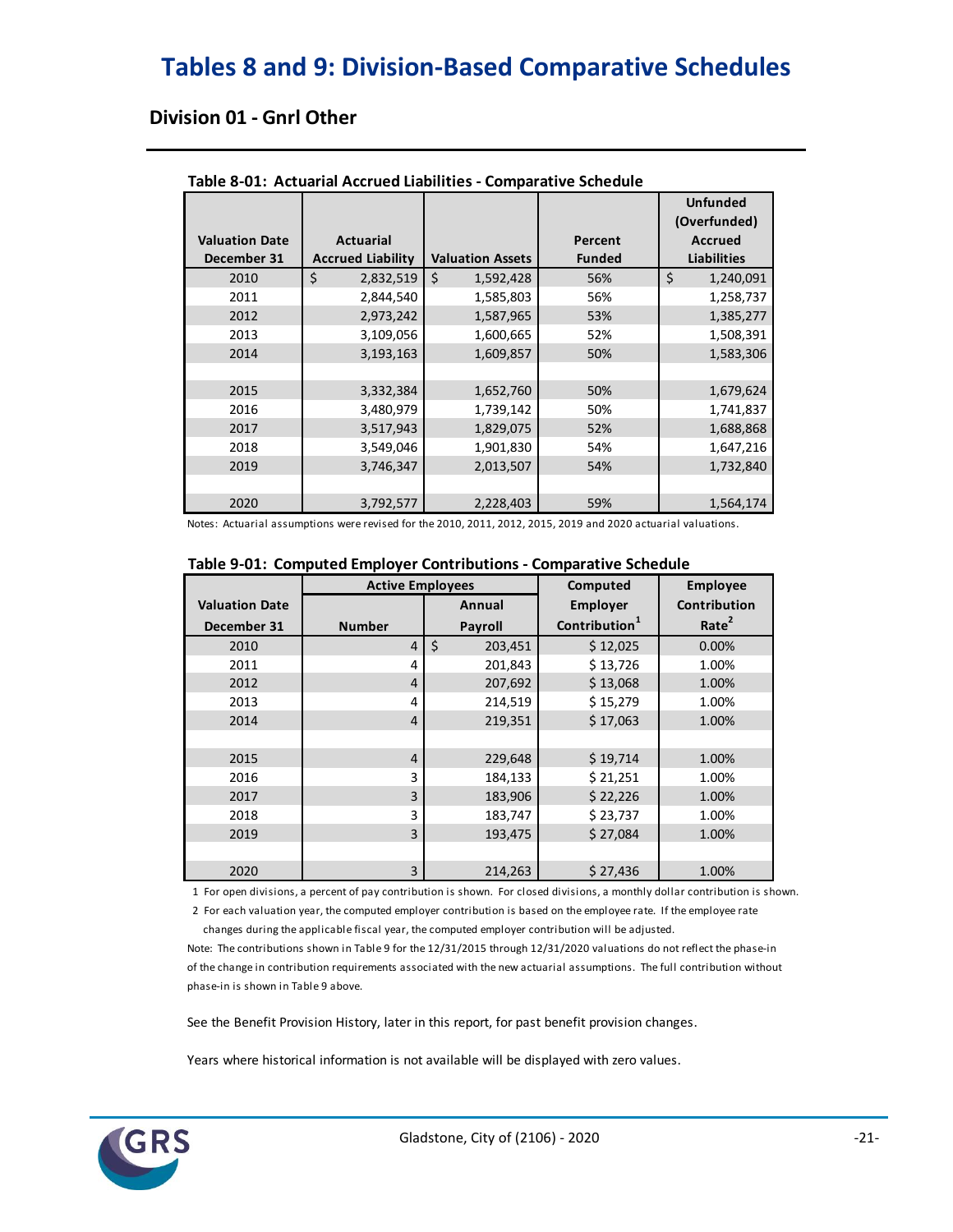|                       |                          |                         |               | <b>Unfunded</b><br>(Overfunded) |
|-----------------------|--------------------------|-------------------------|---------------|---------------------------------|
| <b>Valuation Date</b> | <b>Actuarial</b>         |                         | Percent       | <b>Accrued</b>                  |
| December 31           | <b>Accrued Liability</b> | <b>Valuation Assets</b> | <b>Funded</b> | <b>Liabilities</b>              |
| 2010                  | \$<br>3,931,016          | \$<br>2,059,880         | 52%           | \$<br>1,871,136                 |
| 2011                  | 4,081,585                | 2,065,252               | 51%           | 2,016,333                       |
| 2012                  | 4,164,506                | 2,084,799               | 50%           | 2,079,707                       |
| 2013                  | 4,375,137                | 2,156,982               | 49%           | 2,218,155                       |
| 2014                  | 4,360,750                | 2,242,838               | 51%           | 2,117,912                       |
|                       |                          |                         |               |                                 |
| 2015                  | 4,330,064                | 2,159,797               | 50%           | 2,170,267                       |
| 2016                  | 4,448,686                | 2,264,730               | 51%           | 2,183,956                       |
| 2017                  | 4,541,528                | 2,284,179               | 50%           | 2,257,349                       |
| 2018                  | 4,486,548                | 2,243,614               | 50%           | 2,242,934                       |
| 2019                  | 4,628,349                | 2,258,797               | 49%           | 2,369,552                       |
|                       |                          |                         |               |                                 |
| 2020                  | 4,684,065                | 2,395,460               | 51%           | 2,288,605                       |

|  | Table 9-02: Computed Employer Contributions - Comparative Schedule |  |  |  |
|--|--------------------------------------------------------------------|--|--|--|
|--|--------------------------------------------------------------------|--|--|--|

|                       |                | <b>Active Employees</b> |                           | <b>Employee</b>     |
|-----------------------|----------------|-------------------------|---------------------------|---------------------|
| <b>Valuation Date</b> |                | Annual                  | <b>Employer</b>           | <b>Contribution</b> |
| December 31           | <b>Number</b>  | <b>Payroll</b>          | Contribution <sup>1</sup> | Rate <sup>2</sup>   |
| 2010                  | $\overline{7}$ | \$<br>424,870           | \$14,000                  | 0.00%               |
| 2011                  | 7              | 409,073                 | \$15,065                  | 1.00%               |
| 2012                  | $\overline{7}$ | 408,831                 | \$16,055                  | 1.00%               |
| 2013                  | 7              | 418,329                 | \$17,760                  | 1.00%               |
| 2014                  | 7              | 357,354                 | \$17,056                  | 2.00%               |
|                       |                |                         |                           |                     |
| 2015                  | 6              | 310,657                 | \$18,831                  | 3.00%               |
| 2016                  | 5              | 273,218                 | \$20,354                  | 3.00%               |
| 2017                  | $\overline{2}$ | 106,104                 | \$22,786                  | 3.00%               |
| 2018                  | $\overline{2}$ | 106,284                 | \$26,324                  | 3.00%               |
| 2019                  | $\overline{2}$ | 107,517                 | \$33,510                  | 3.00%               |
|                       |                |                         |                           |                     |
| 2020                  | $\overline{2}$ | 117,136                 | \$35,206                  | 3.00%               |

1 For open divisions, a percent of pay contribution is shown. For closed divisions, a monthly dollar contribution is shown.

 2 For each valuation year, the computed employer contribution is based on the employee rate. If the employee rate changes during the applicable fiscal year, the computed employer contribution will be adjusted.

Note: The contributions shown in Table 9 for the 12/31/2015 through 12/31/2020 valuations do not reflect the phase-in of the change in contribution requirements associated with the new actuarial assumptions. The full contribution without phase-in is shown in Table 9 above.

See the Benefit Provision History, later in this report, for past benefit provision changes.

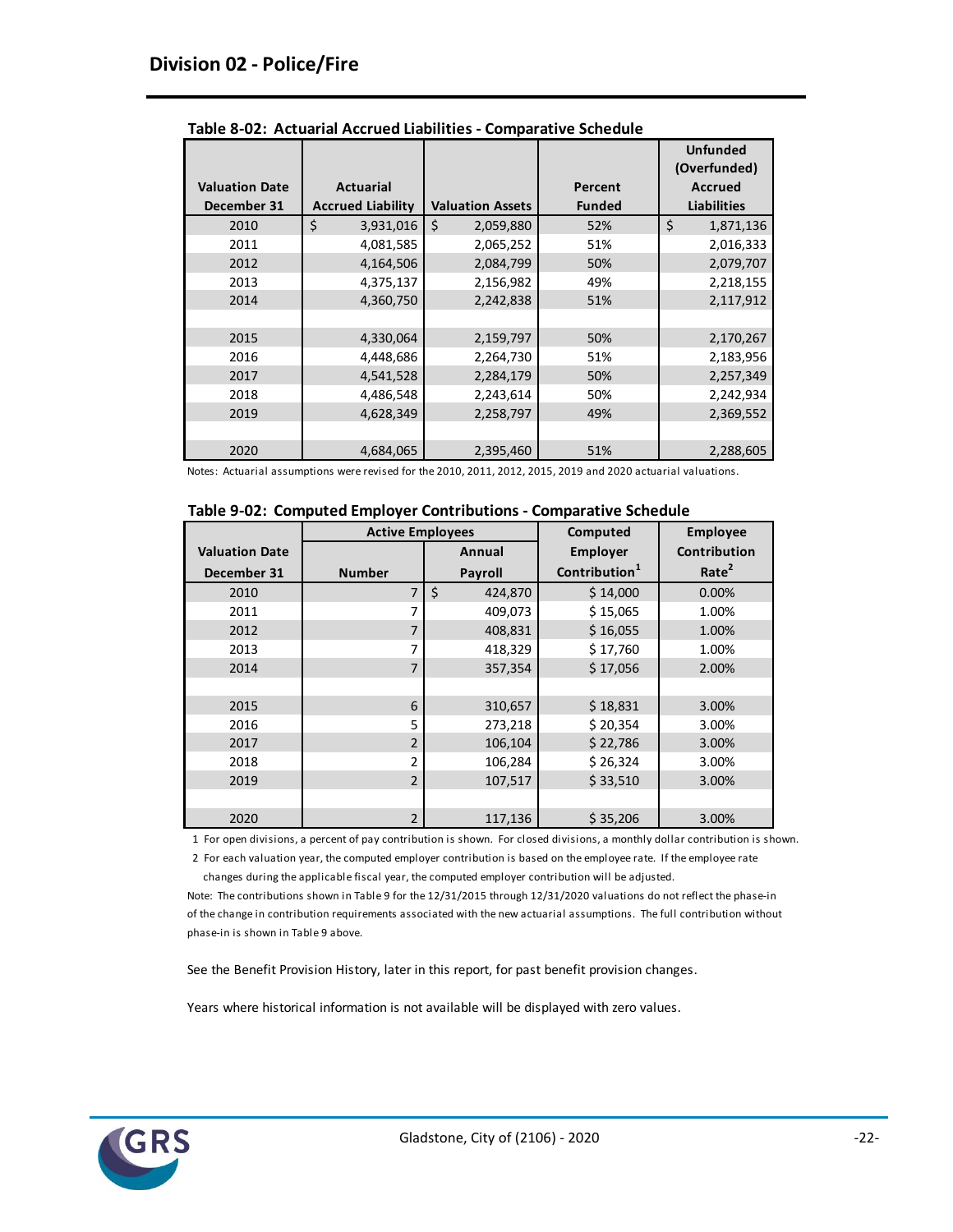|                                      |                                              |                         |                          | <b>Unfunded</b><br>(Overfunded) |
|--------------------------------------|----------------------------------------------|-------------------------|--------------------------|---------------------------------|
| <b>Valuation Date</b><br>December 31 | <b>Actuarial</b><br><b>Accrued Liability</b> | <b>Valuation Assets</b> | Percent<br><b>Funded</b> | Accrued<br><b>Liabilities</b>   |
| 2010                                 | \$<br>4,401,327                              | \$<br>2,300,100         | 52%                      | \$<br>2,101,227                 |
| 2011                                 | 4,511,809                                    | 2,243,758               | 50%                      | 2,268,051                       |
| 2012                                 | 4,447,229                                    | 2,208,128               | 50%                      | 2,239,101                       |
| 2013                                 | 4,585,444                                    | 2,213,750               | 48%                      | 2,371,694                       |
| 2014                                 | 4,653,179                                    | 2,165,298               | 47%                      | 2,487,881                       |
|                                      |                                              |                         |                          |                                 |
| 2015                                 | 4,862,221                                    | 2,131,210               | 44%                      | 2,731,011                       |
| 2016                                 | 4,942,022                                    | 2,188,385               | 44%                      | 2,753,637                       |
| 2017                                 | 4,732,412                                    | 2,269,507               | 48%                      | 2,462,905                       |
| 2018                                 | 4,730,607                                    | 2,290,526               | 48%                      | 2,440,081                       |
| 2019                                 | 4,762,686                                    | 2,310,637               | 49%                      | 2,452,049                       |
|                                      |                                              |                         |                          |                                 |
| 2020                                 | 4,766,702                                    | 2,437,589               | 51%                      | 2,329,113                       |

|  | Table 9-10: Computed Employer Contributions - Comparative Schedule |  |  |  |
|--|--------------------------------------------------------------------|--|--|--|
|--|--------------------------------------------------------------------|--|--|--|

|                       | <b>Active Employees</b> |               | Computed                  | <b>Employee</b>     |
|-----------------------|-------------------------|---------------|---------------------------|---------------------|
| <b>Valuation Date</b> |                         | Annual        | <b>Employer</b>           | <b>Contribution</b> |
| December 31           | <b>Number</b>           | Payroll       | Contribution <sup>1</sup> | Rate <sup>2</sup>   |
| 2010                  | 3                       | \$<br>203,152 | \$19,608                  | 0.00%               |
| 2011                  | 3                       | 213,180       | \$23,989                  | 0.00%               |
| 2012                  | 3                       | 195,436       | \$19,822                  | 0.00%               |
| 2013                  | 3                       | 226,901       | \$23,198                  | 0.00%               |
| 2014                  | $\overline{2}$          | 149,894       | \$25,311                  | 0.00%               |
|                       |                         |               |                           |                     |
| 2015                  | $\overline{2}$          | 154,596       | \$30,548                  | 0.00%               |
| 2016                  | 2                       | 162,160       | \$32,558                  | 0.00%               |
| 2017                  | $\mathbf{1}$            | 92,503        | \$31,426                  | 0.00%               |
| 2018                  | 0                       | n             | \$34,003                  | 0.00%               |
| 2019                  | $\Omega$                | $\Omega$      | \$37,726                  | 0.00%               |
|                       |                         |               |                           |                     |
| 2020                  | 0                       | $\mathbf 0$   | \$40,098                  | 0.00%               |

1 For open divisions, a percent of pay contribution is shown. For closed divisions, a monthly dollar contribution is shown.

 2 For each valuation year, the computed employer contribution is based on the employee rate. If the employee rate changes during the applicable fiscal year, the computed employer contribution will be adjusted.

Note: The contributions shown in Table 9 for the 12/31/2015 through 12/31/2020 valuations do not reflect the phase-in of the change in contribution requirements associated with the new actuarial assumptions. The full contribution without phase-in is shown in Table 9 above.

See the Benefit Provision History, later in this report, for past benefit provision changes.

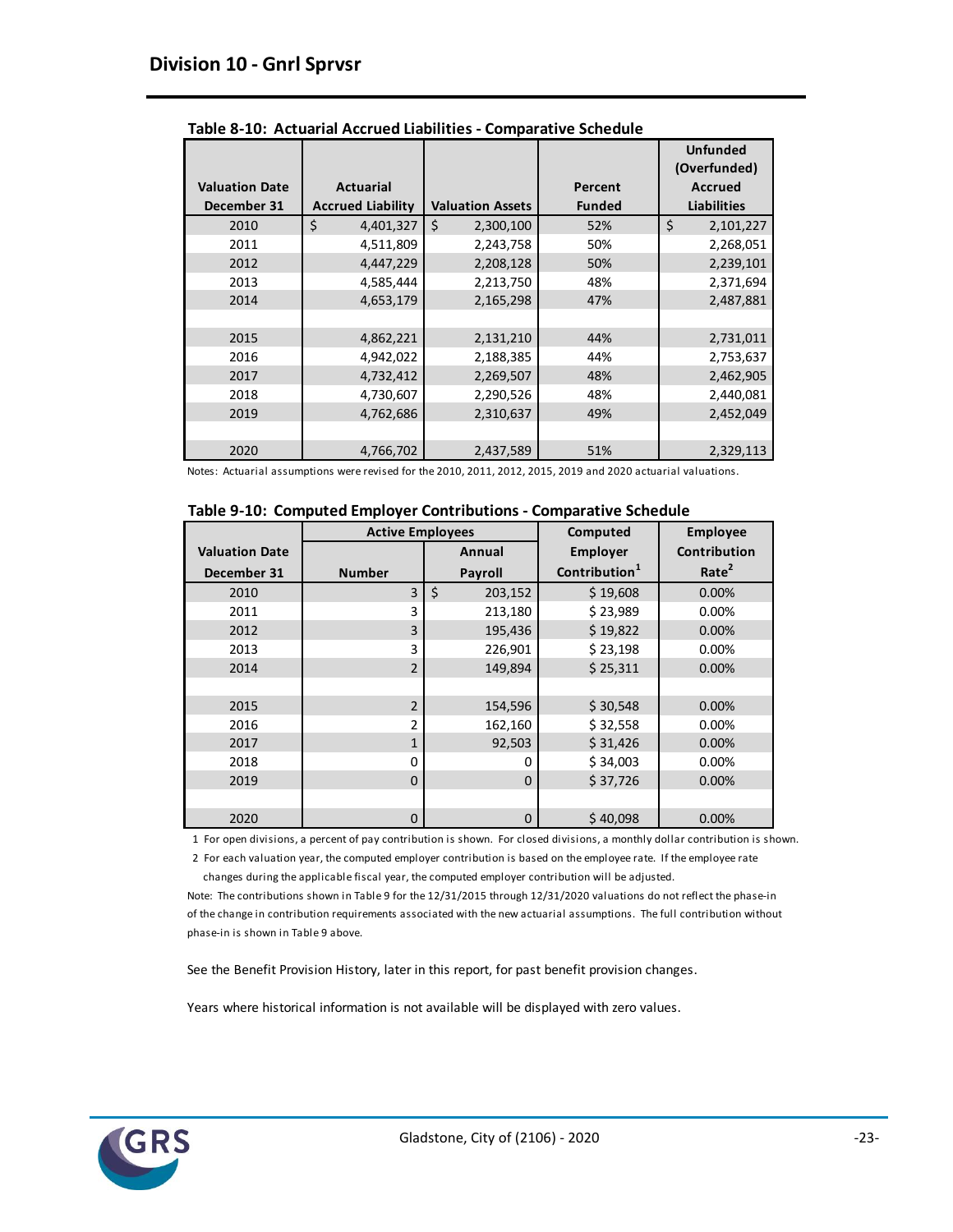|                                      |                                              |                         |                          | <b>Unfunded</b><br>(Overfunded)      |
|--------------------------------------|----------------------------------------------|-------------------------|--------------------------|--------------------------------------|
| <b>Valuation Date</b><br>December 31 | <b>Actuarial</b><br><b>Accrued Liability</b> | <b>Valuation Assets</b> | Percent<br><b>Funded</b> | <b>Accrued</b><br><b>Liabilities</b> |
| 2010                                 | \$<br>$\Omega$                               | \$<br>$\mathbf 0$       | 0%                       | \$<br>0                              |
| 2011                                 | 0                                            | 0                       | 0%                       | ი                                    |
| 2012                                 | 0                                            | 0                       | 0%                       | 0                                    |
| 2013                                 | 0                                            | 0                       | 0%                       | 0                                    |
| 2014                                 | $\Omega$                                     | $\Omega$                | 0%                       | 0                                    |
|                                      |                                              |                         |                          |                                      |
| 2015                                 | 399,020                                      | 180,634                 | 45%                      | 218,386                              |
| 2016                                 | 623,194                                      | 287,188                 | 46%                      | 336,006                              |
| 2017                                 | 701,651                                      | 329,085                 | 47%                      | 372,566                              |
| 2018                                 | 733,022                                      | 386,395                 | 53%                      | 346,627                              |
| 2019                                 | 795,828                                      | 465,813                 | 59%                      | 330,015                              |
|                                      |                                              |                         |                          |                                      |
| 2020                                 | 982,563                                      | 573,207                 | 58%                      | 409,356                              |

**Table 8-20: Actuarial Accrued Liabilities - Comparative Schedule**

|  | Table 9-20: Computed Employer Contributions - Comparative Schedule |  |  |  |
|--|--------------------------------------------------------------------|--|--|--|
|--|--------------------------------------------------------------------|--|--|--|

|                       | <b>Active Employees</b> |                   | Computed                  | <b>Employee</b>     |
|-----------------------|-------------------------|-------------------|---------------------------|---------------------|
| <b>Valuation Date</b> |                         | Annual            | <b>Employer</b>           | <b>Contribution</b> |
| December 31           | <b>Number</b>           | Payroll           | Contribution <sup>1</sup> | Rate <sup>2</sup>   |
| 2010                  | $\mathbf 0$             | \$<br>$\mathbf 0$ | \$0                       | 0.00%               |
| 2011                  | 0                       | 0                 | \$0                       | 0.00%               |
| 2012                  | 0                       | $\Omega$          | \$0                       | 0.00%               |
| 2013                  | 0                       | 0                 | \$0                       | 0.00%               |
| 2014                  | $\mathbf 0$             | $\mathbf 0$       | \$0                       | 0.00%               |
|                       |                         |                   |                           |                     |
| 2015                  | $\mathbf{1}$            | 65,619            | 32.13%                    | 1.00%               |
| 2016                  | $\overline{2}$          | 132,482           | \$4,154                   | 1.00%               |
| 2017                  | $\overline{2}$          | 142,869           | \$4,861                   | 1.00%               |
| 2018                  | $\overline{2}$          | 144,016           | \$5,105                   | 1.00%               |
| 2019                  | $\overline{2}$          | 146,968           | \$5,862                   | 1.00%               |
|                       |                         |                   |                           |                     |
| 2020                  | $\overline{2}$          | 172,771           | \$7,531                   | 1.00%               |

1 For open divisions, a percent of pay contribution is shown. For closed divisions, a monthly dollar contribution is shown.

 2 For each valuation year, the computed employer contribution is based on the employee rate. If the employee rate changes during the applicable fiscal year, the computed employer contribution will be adjusted.

Note: The contributions shown in Table 9 for the 12/31/2015 through 12/31/2020 valuations do not reflect the phase-in of the change in contribution requirements associated with the new actuarial assumptions. The full contribution without phase-in is shown in Table 9 above.

See the Benefit Provision History, later in this report, for past benefit provision changes.

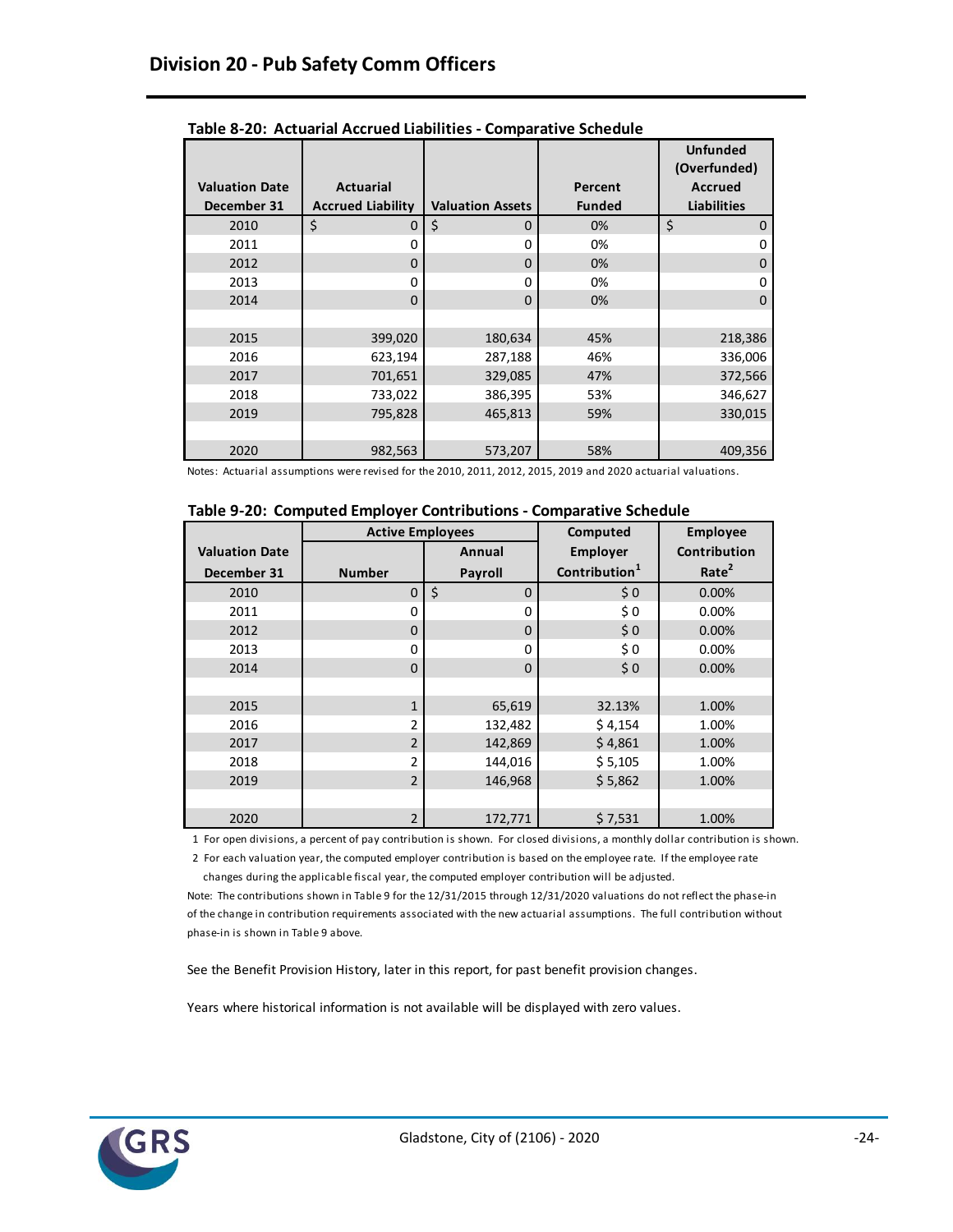|                       |                          |                         |               | <b>Unfunded</b><br>(Overfunded) |
|-----------------------|--------------------------|-------------------------|---------------|---------------------------------|
| <b>Valuation Date</b> | <b>Actuarial</b>         |                         | Percent       | <b>Accrued</b>                  |
| December 31           | <b>Accrued Liability</b> | <b>Valuation Assets</b> | <b>Funded</b> | <b>Liabilities</b>              |
| 2010                  | \$<br>$\Omega$           | \$<br>$\Omega$          |               | \$<br>$\Omega$                  |
| 2011                  | 0                        | 0                       |               | 0                               |
| 2012                  | 0                        | $\Omega$                |               | 0                               |
| 2013                  | 0                        | 0                       |               | 0                               |
| 2014                  | $\Omega$                 | $\Omega$                |               | $\Omega$                        |
|                       |                          |                         |               |                                 |
| 2015                  | $\mathbf 0$              | $\mathbf 0$             |               | $\Omega$                        |
| 2016                  | 0                        | 0                       |               | 0                               |
| 2017                  | 0                        | $\Omega$                |               | 0                               |
| 2018                  | 0                        | 101,889                 |               | (101, 889)                      |
| 2019                  | 0                        | 207,567                 |               | (207, 567)                      |
|                       |                          |                         |               |                                 |
| 2020                  | $\mathbf 0$              | 224,921                 |               | (224, 921)                      |

**Table 8-S1: Actuarial Accrued Liabilities - Comparative Schedule**

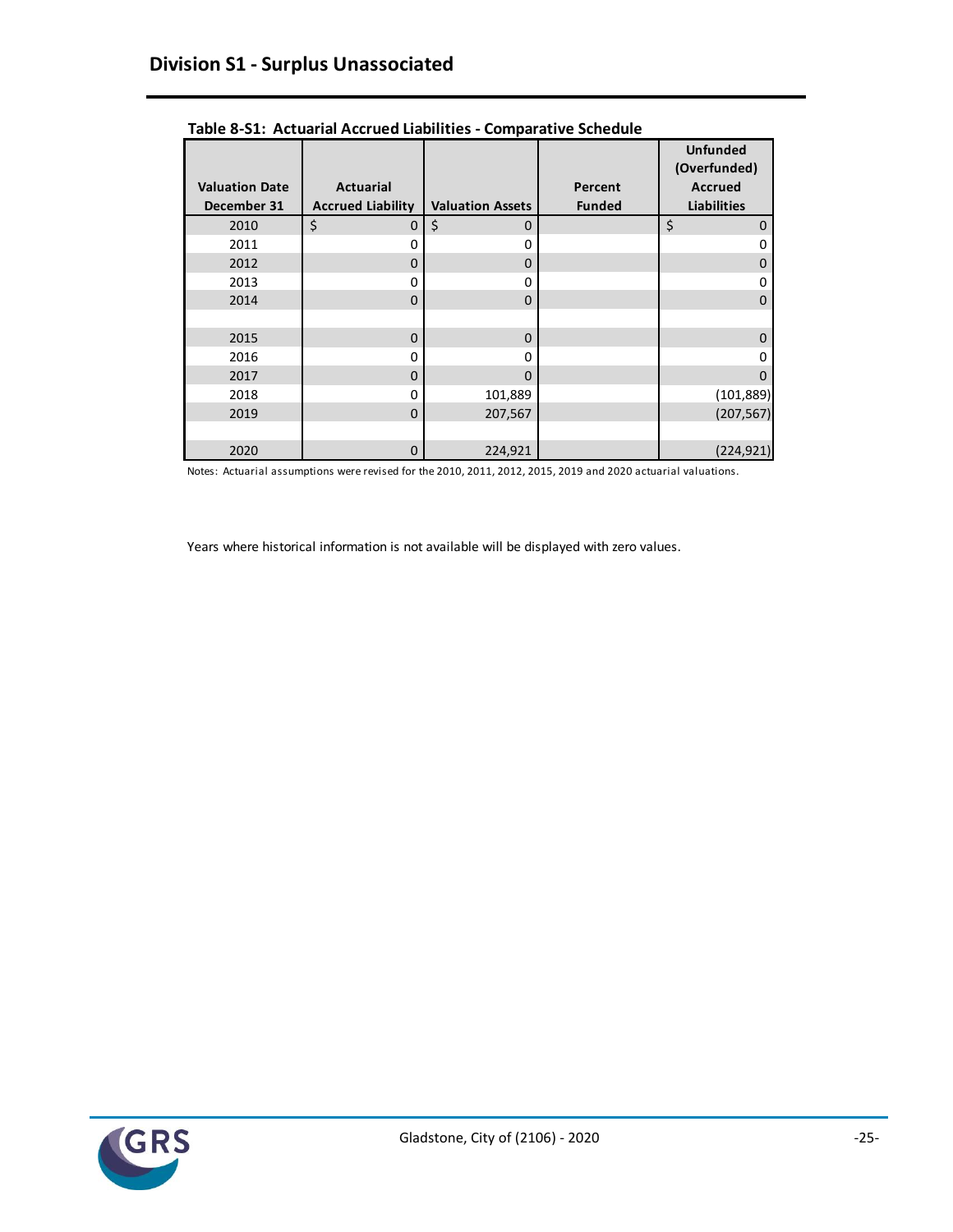### **Division 01 - Gnrl Other**

|                    |                            |                                  |                                                 | Amounts for Fiscal Year Beginning 4/1/2022 |                                                       |                                                  |    |                                   |
|--------------------|----------------------------|----------------------------------|-------------------------------------------------|--------------------------------------------|-------------------------------------------------------|--------------------------------------------------|----|-----------------------------------|
| <b>Type of UAL</b> | Date<br><b>Established</b> | Original<br>Balance <sup>1</sup> | Original<br>Amortization<br>Period <sup>2</sup> |                                            | <b>Outstanding</b><br><b>UAL Balance</b> <sup>3</sup> | Remaining<br>Amortization<br>Period <sup>2</sup> |    | Annual<br>Amortization<br>Payment |
| Initial            | 12/31/2015 \$              | 1,679,624                        | 9                                               | \$                                         | 936,988                                               | 4                                                | \$ | 257,904                           |
| (Gain)/Loss        | 12/31/2016                 | 115,212                          | 10                                              |                                            | 93,933                                                | 6                                                |    | 17,940                            |
| (Gain)/Loss        | 12/31/2017                 | 28,031                           | 10                                              |                                            | 25,240                                                | 7                                                |    | 4,212                             |
| (Gain)/Loss        | 12/31/2018                 | 68,002                           | 10                                              |                                            | 66,235                                                | 8                                                |    | 9,864                             |
| (Gain)/Loss        | 12/31/2019                 | 94,800                           | 10                                              |                                            | 97,895                                                | 9                                                |    | 13,224                            |
| Assumption         | 12/31/2019                 | 121,130                          | 10                                              |                                            | 118,101                                               | 9                                                |    | 15,948                            |
| Experience         | 12/31/2020                 | (21, 313)                        | 10                                              |                                            | (23, 289)                                             | 10                                               |    | (2,892)                           |
| <b>Total</b>       |                            |                                  |                                                 |                                            | 1,315,103                                             |                                                  |    | 316,200                           |

#### **Table 10-01: Layered Amortization Schedule**

 $<sup>1</sup>$  For each type of UAL (layer), this is the original balance as of the date the layer was established.</sup>

 $^2$  According to the MERS amortization policy, each type of UAL (layer) is amortized over a specific period (see Appendix on MERS website).

 $^3$  This is the remaining balance as of the valuation date, projected to the beginning of the fiscal year shown above.

The unfunded accrued liability (UAL) as of December 31, 2020 (see Table 6) is projected to the beginning of the fiscal appropriate period. Please see the Appendix on the MERS website for a detailed description of the amortization policy. year for which the contributions are being calculated. This allows the 2020 valuation to take into account the expected future contributions that are based on past valuations. Each type of UAL (layer) is amortized over the

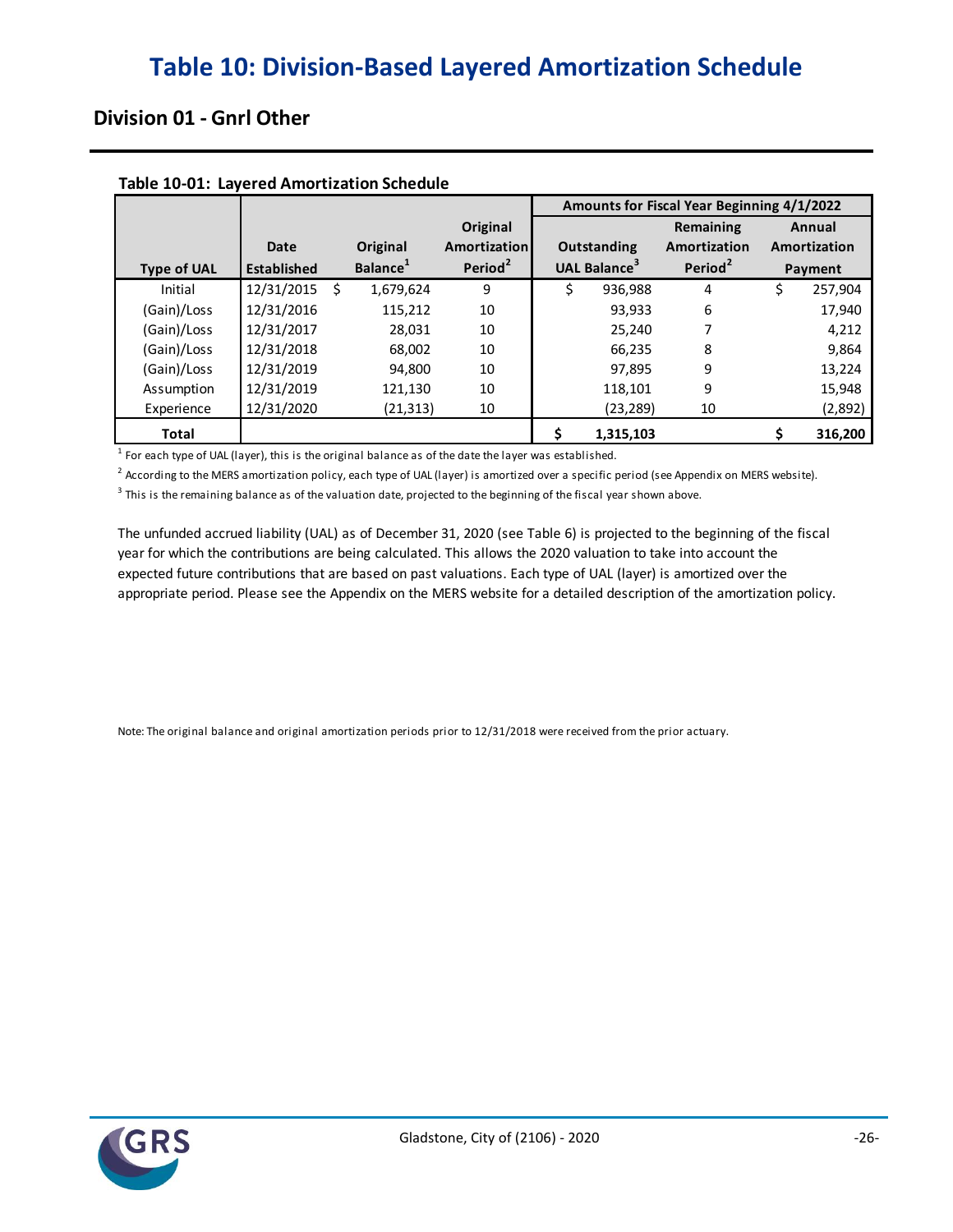|                    |                    |      |                      |                     | Amounts for Fiscal Year Beginning 4/1/2022 |                                 |                     |    |              |
|--------------------|--------------------|------|----------------------|---------------------|--------------------------------------------|---------------------------------|---------------------|----|--------------|
|                    |                    |      |                      | Original            |                                            |                                 | Remaining           |    | Annual       |
|                    | Date               |      | Original             | Amortization        |                                            | Outstanding                     | Amortization        |    | Amortization |
| <b>Type of UAL</b> | <b>Established</b> |      | Balance <sup>1</sup> | Period <sup>2</sup> |                                            | <b>UAL Balance</b> <sup>3</sup> | Period <sup>2</sup> |    | Payment      |
| Initial            | 12/31/2015         | - \$ | 2,170,267            | 14                  | \$                                         | 1,569,443                       | 5                   | \$ | 352,596      |
| (Gain)/Loss        | 12/31/2016         |      | 30,001               | 12                  |                                            | 24,507                          | 5                   |    | 5,508        |
| (Gain)/Loss        | 12/31/2017         |      | 107,359              | 10                  |                                            | 96,676                          |                     |    | 16,140       |
| (Gain)/Loss        | 12/31/2018         |      | 37,563               | 10                  |                                            | 36,596                          | 8                   |    | 5,448        |
| (Gain)/Loss        | 12/31/2019         |      | 54,702               | 10                  |                                            | 56,493                          | 9                   |    | 7,632        |
| Assumption         | 12/31/2019         |      | 165,298              | 10                  |                                            | 160,956                         | 9                   |    | 21,732       |
| Experience         | 12/31/2020         |      | 55,394               | 10                  |                                            | 60,529                          | 10                  |    | 7,500        |
| Total              |                    |      |                      |                     |                                            | 2,005,200                       |                     |    | 416,556      |

|  |  |  | Table 10-02: Layered Amortization Schedule |  |
|--|--|--|--------------------------------------------|--|
|--|--|--|--------------------------------------------|--|

 $<sup>1</sup>$  For each type of UAL (layer), this is the original balance as of the date the layer was established.</sup>

 $^2$  According to the MERS amortization policy, each type of UAL (layer) is amortized over a specific period (see Appendix on MERS website).

 $^3$  This is the remaining balance as of the valuation date, projected to the beginning of the fiscal year shown above.

The unfunded accrued liability (UAL) as of December 31, 2020 (see Table 6) is projected to the beginning of the fiscal appropriate period. Please see the Appendix on the MERS website for a detailed description of the amortization policy. year for which the contributions are being calculated. This allows the 2020 valuation to take into account the expected future contributions that are based on past valuations. Each type of UAL (layer) is amortized over the

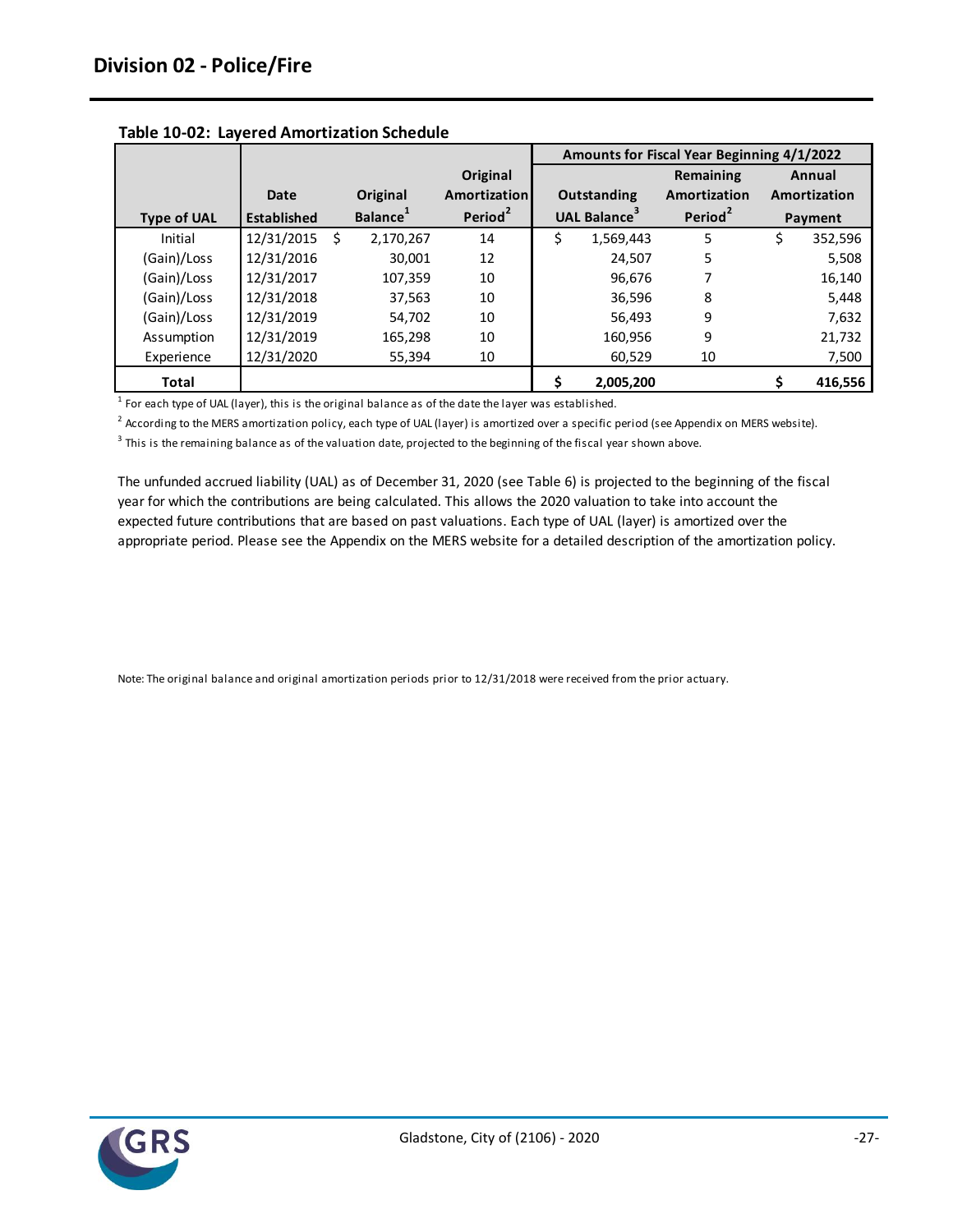|                    |                    |      |                      |                     | Amounts for Fiscal Year Beginning 4/1/2022 |                                 |                     |    |              |
|--------------------|--------------------|------|----------------------|---------------------|--------------------------------------------|---------------------------------|---------------------|----|--------------|
|                    |                    |      |                      | Original            |                                            |                                 | Remaining           |    | Annual       |
|                    | Date               |      | Original             | <b>Amortization</b> |                                            | Outstanding                     | Amortization        |    | Amortization |
| <b>Type of UAL</b> | <b>Established</b> |      | Balance <sup>1</sup> | Period <sup>2</sup> |                                            | <b>UAL Balance</b> <sup>3</sup> | Period <sup>2</sup> |    | Payment      |
| Initial            | 12/31/2015         | - \$ | 2,731,011            | 9                   | \$                                         | 1,531,107                       | 4                   | \$ | 421,440      |
| (Gain)/Loss        | 12/31/2016         |      | 100.923              | 10                  |                                            | 82.283                          | 6                   |    | 15,720       |
| (Gain)/Loss        | 12/31/2017         |      | (157, 046)           | 10                  |                                            | (141, 420)                      | 7                   |    | (23, 616)    |
| (Gain)/Loss        | 12/31/2018         |      | 170,465              | 10                  |                                            | 166,057                         | 8                   |    | 24,744       |
| (Gain)/Loss        | 12/31/2019         |      | 55,329               | 10                  |                                            | 57,142                          | 9                   |    | 7,716        |
| Assumption         | 12/31/2019         |      | 155,068              | 10                  |                                            | 150,232                         | 9                   |    | 20,292       |
| Experience         | 12/31/2020         |      | 109,906              | 10                  |                                            | 120,095                         | 10                  |    | 14,880       |
| <b>Total</b>       |                    |      |                      |                     |                                            | 1,965,496                       |                     |    | 481,176      |

**Table 10-10: Layered Amortization Schedule**

 $<sup>1</sup>$  For each type of UAL (layer), this is the original balance as of the date the layer was established.</sup>

 $^2$  According to the MERS amortization policy, each type of UAL (layer) is amortized over a specific period (see Appendix on MERS website).

 $^3$  This is the remaining balance as of the valuation date, projected to the beginning of the fiscal year shown above.

The unfunded accrued liability (UAL) as of December 31, 2020 (see Table 6) is projected to the beginning of the fiscal appropriate period. Please see the Appendix on the MERS website for a detailed description of the amortization policy. year for which the contributions are being calculated. This allows the 2020 valuation to take into account the expected future contributions that are based on past valuations. Each type of UAL (layer) is amortized over the

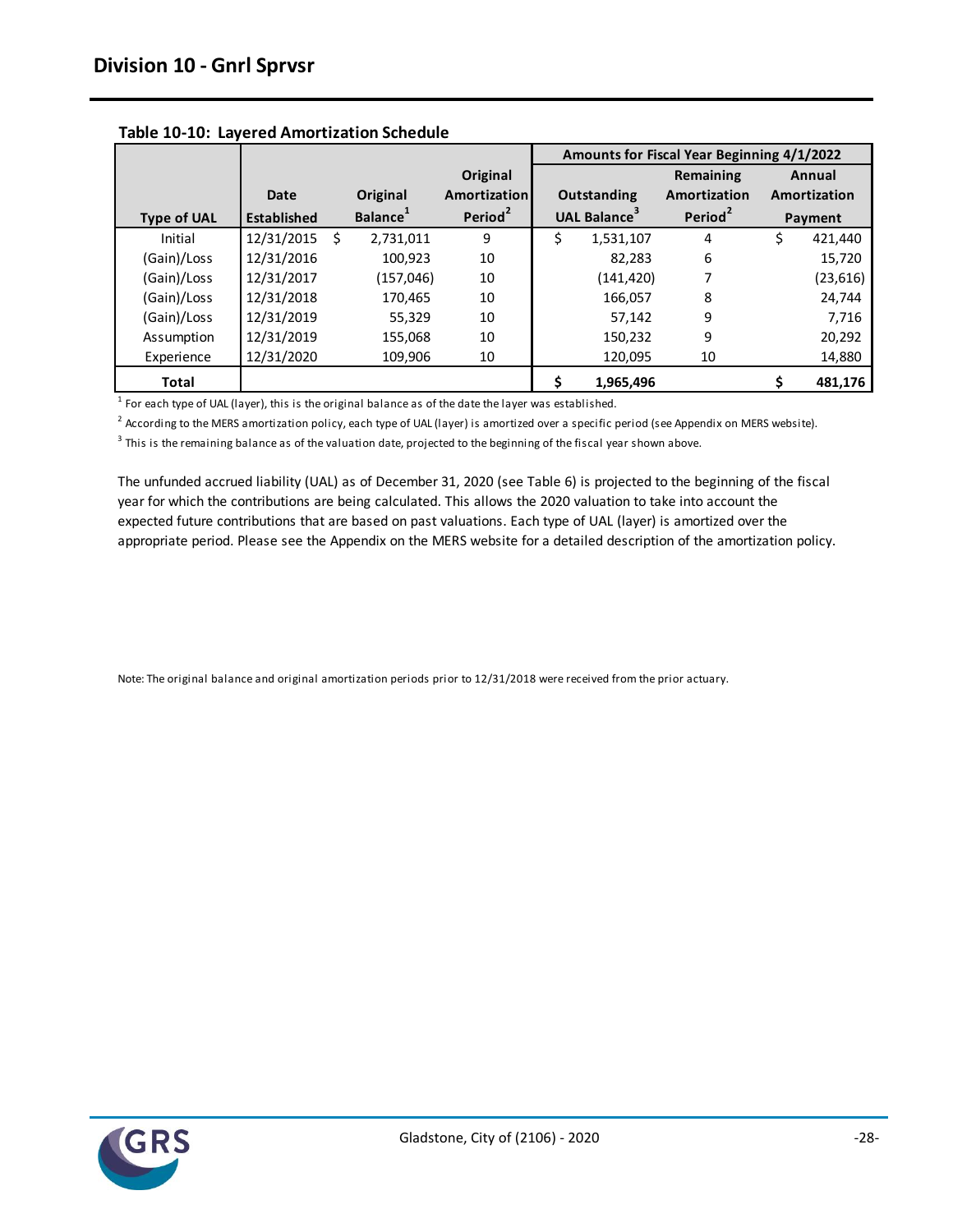|                    |                    |                      |                     | Amounts for Fiscal Year Beginning 4/1/2022 |                                 |                     |    |              |
|--------------------|--------------------|----------------------|---------------------|--------------------------------------------|---------------------------------|---------------------|----|--------------|
|                    |                    |                      | Original            |                                            |                                 | Remaining           |    | Annual       |
|                    | Date               | Original             | Amortization        |                                            | Outstanding                     | Amortization        |    | Amortization |
| <b>Type of UAL</b> | <b>Established</b> | Balance <sup>1</sup> | Period <sup>2</sup> |                                            | <b>UAL Balance</b> <sup>3</sup> | Period <sup>2</sup> |    | Payment      |
| Initial            | 12/31/2015         | 218.386<br>\$        | 23                  | Ś                                          | 165,238                         | 5                   | \$ | 37,128       |
| (Gain)/Loss        | 12/31/2016         | 118,511              | 12                  |                                            | 96,859                          | 5                   |    | 21,756       |
| (Gain)/Loss        | 12/31/2017         | 23,623               | 10                  |                                            | 21,284                          |                     |    | 3,552        |
| (Gain)/Loss        | 12/31/2018         | (22, 443)            | 10                  |                                            | (21,858)                        | 8                   |    | (3, 252)     |
| (Gain)/Loss        | 12/31/2019         | (23, 871)            | 10                  |                                            | (24,656)                        | 9                   |    | (3, 324)     |
| Assumption         | 12/31/2019         | 24,798               | 10                  |                                            | 24,279                          | 9                   |    | 3,276        |
| Experience         | 12/31/2020         | 104,025              | 10                  |                                            | 113,669                         | 10                  |    | 14,088       |
| Total              |                    |                      |                     |                                            | 374.815                         |                     |    | 73,224       |

|  |  | Table 10-20: Layered Amortization Schedule |  |
|--|--|--------------------------------------------|--|
|--|--|--------------------------------------------|--|

 $<sup>1</sup>$  For each type of UAL (layer), this is the original balance as of the date the layer was established.</sup>

 $^2$  According to the MERS amortization policy, each type of UAL (layer) is amortized over a specific period (see Appendix on MERS website).

 $^3$  This is the remaining balance as of the valuation date, projected to the beginning of the fiscal year shown above.

The unfunded accrued liability (UAL) as of December 31, 2020 (see Table 6) is projected to the beginning of the fiscal appropriate period. Please see the Appendix on the MERS website for a detailed description of the amortization policy. year for which the contributions are being calculated. This allows the 2020 valuation to take into account the expected future contributions that are based on past valuations. Each type of UAL (layer) is amortized over the

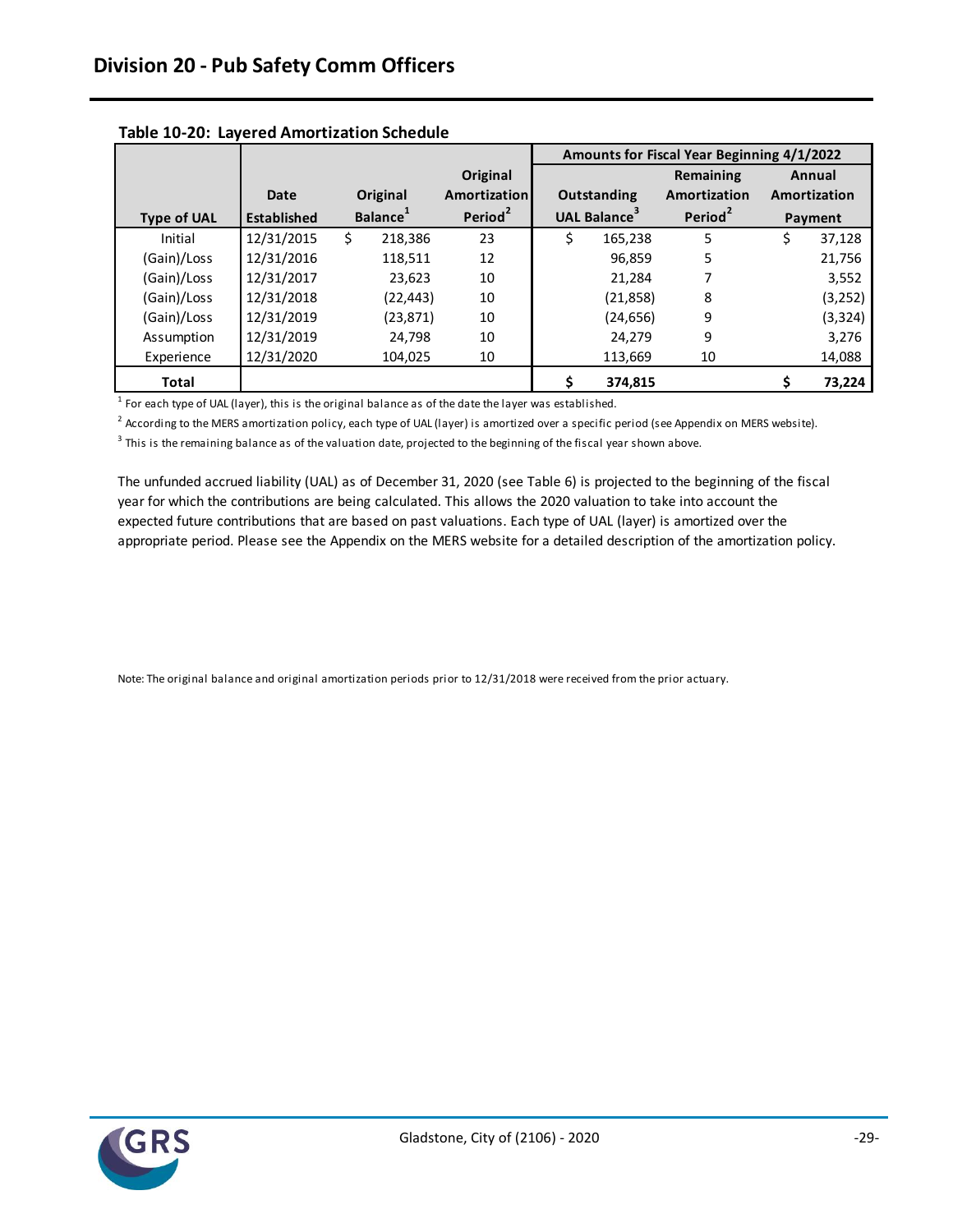### **GASB Statement No. 68 Information**

The following information has been prepared to provide some of the information necessary to complete GASB Statement No. 68 disclosures. GASB Statement No. 68 is effective for fiscal years beginning after June 15, 2014. Additional resources, including an Implementation Guide, are available at [http://www.mersofmich.com/.](http://www.mersofmich.com/)

| <b>Actuarial Valuation Date:</b><br>Measurement Date of the Total Pension Liability (TPL):                                                                                                                                                                                                                                                     |                | 12/31/2020<br>12/31/2020        |
|------------------------------------------------------------------------------------------------------------------------------------------------------------------------------------------------------------------------------------------------------------------------------------------------------------------------------------------------|----------------|---------------------------------|
| At 12/31/2020, the following employees were covered by the benefit terms:<br>Inactive employees or beneficiaries currently receiving benefits:<br>Inactive employees entitled to but not yet receiving benefits (including refunds):<br>Active employees:                                                                                      |                | 41<br>3<br>$\overline{1}$<br>51 |
| Total Pension Liability as of 12/31/2019 measurement date:                                                                                                                                                                                                                                                                                     | \$             | 13,624,507                      |
| Total Pension Liability as of 12/31/2020 measurement date:                                                                                                                                                                                                                                                                                     | \$             | 13,904,396                      |
| Service Cost for the year ending on the 12/31/2020 measurement date:                                                                                                                                                                                                                                                                           | \$             | 53,632                          |
| Change in the Total Pension Liability due to:<br>- Benefit changes <sup>1</sup> :<br>- Differences between expected and actual experience <sup>2</sup> :<br>- Changes in assumptions <sup>2</sup> :                                                                                                                                            | \$<br>\$<br>\$ | 0<br>(10, 976)<br>269,813       |
| Average expected remaining service lives of all employees (active and inactive):                                                                                                                                                                                                                                                               |                | $\mathbf{1}$                    |
| $^1$ A change in liability due to benefit changes is immediately recognized when calculating pension expense for the year.<br>$^2$ Changes in liability due to differences between actual and expected experience, and changes in assumptions, are<br>recognized in pension expense over the average remaining service lives of all employees. |                |                                 |
| Covered employee payroll (Needed for Required Supplementary Information):                                                                                                                                                                                                                                                                      | \$             | 504,170                         |
| Note: Covered employee payroll may differ from the GASB Statement No. 68 definition.                                                                                                                                                                                                                                                           |                |                                 |
| Sensitivity of the Net Pension Liability to changes in the discount rate:                                                                                                                                                                                                                                                                      |                |                                 |
| 10/ Desmass Current Dissount                                                                                                                                                                                                                                                                                                                   |                | $10/$ lnerones                  |

|                                                         | 1% Decrease | Current Discount | 1% Increase              |
|---------------------------------------------------------|-------------|------------------|--------------------------|
|                                                         | $(6.60\%)$  | Rate (7.60%)     | $(8.60\%)$               |
| Change in Net Pension Liability as of $12/31/2020$ : \$ | 1.369.566   |                  | $0 \quad$ \$ (1,165,478) |

Note: The current discount rate shown for GASB Statement No. 68 purposes is higher than the MERS assumed rate of return. This is because for GASB Statement No. 68 purposes, the discount rate must be gross of administrative expenses, whereas for funding purposes it is net of administrative expenses.

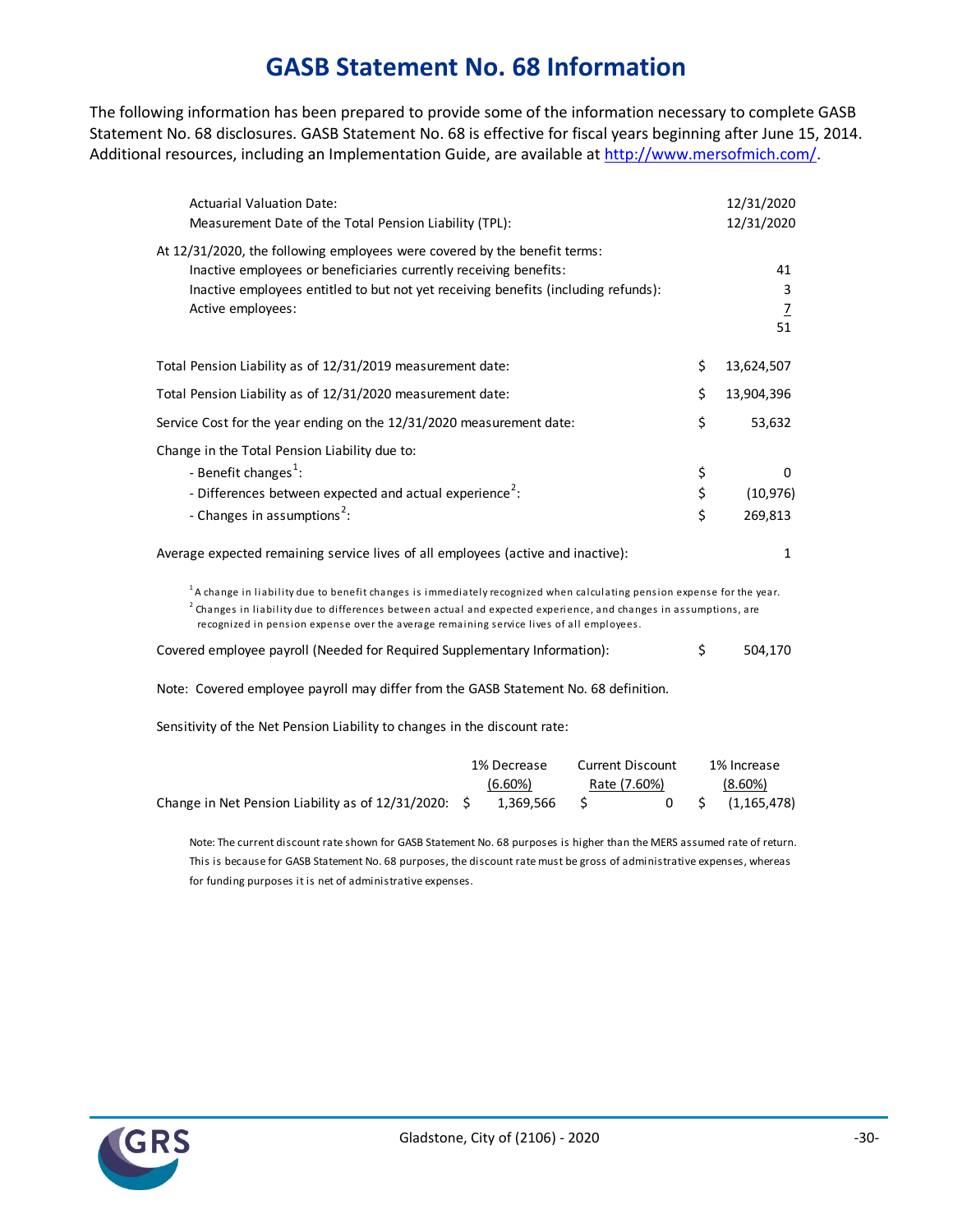### **GASB Statement No. 68 Information**

This page is for those municipalities who need to "roll-forward" their total pension liability due to the timing of completion of the actuarial valuation in relation to their fiscal year-end.

The following information has been prepared to provide some of the information necessary to complete GASB Statement No. 68 disclosures. GASB Statement No. 68 is effective for fiscal years beginning after June 15, 2014. Additional resources, including an Implementation Guide, are available at www.mersofmich.com.

| <b>Actuarial Valuation Date:</b><br>Measurement Date of the Total Pension Liability (TPL):                                                                                                                                                                                                                                                    |                | 12/31/2020<br>12/31/2021                   |
|-----------------------------------------------------------------------------------------------------------------------------------------------------------------------------------------------------------------------------------------------------------------------------------------------------------------------------------------------|----------------|--------------------------------------------|
| At 12/31/2020, the following employees were covered by the benefit terms:<br>Inactive employees or beneficiaries currently receiving benefits:<br>Inactive employees entitled to but not yet receiving benefits (including refunds):<br>Active employees:                                                                                     |                | 41<br>3<br>$\underline{7}$<br>51           |
| Total Pension Liability as of 12/31/2020 measurement date:                                                                                                                                                                                                                                                                                    | \$             | 13,596,760                                 |
| Total Pension Liability as of 12/31/2021 measurement date:                                                                                                                                                                                                                                                                                    | \$             | 13,916,157                                 |
| Service Cost for the year ending on the 12/31/2021 measurement date:                                                                                                                                                                                                                                                                          | \$             | 49,602                                     |
| Change in the Total Pension Liability due to:<br>- Benefit changes <sup>1</sup> :<br>- Differences between expected and actual experience <sup>2</sup> :<br>- Changes in assumptions <sup>2</sup> :                                                                                                                                           | \$<br>\$<br>\$ | 0<br>40,698<br>290,350                     |
| Average expected remaining service lives of all employees (active and inactive):                                                                                                                                                                                                                                                              |                | $\mathbf{1}$                               |
| $^1$ A change in liability due to benefit changes is immediately recognized when calculating pension expense for the year.<br>$2$ Changes in liability due to differences between actual and expected experience, and changes in assumptions, are<br>recognized in pension expense over the average remaining service lives of all employees. |                |                                            |
| Covered employee payroll (Needed for Required Supplementary Information):                                                                                                                                                                                                                                                                     | \$             | 504,170                                    |
| Note: Covered employee payroll may differ from the GASB Statement No. 68 definition.                                                                                                                                                                                                                                                          |                |                                            |
| Sensitivity of the Net Pension Liability to changes in the discount rate:                                                                                                                                                                                                                                                                     |                |                                            |
| 1% Decrease<br><b>Current Discount</b><br>(6.60%)<br>Rate (7.60%)<br>\$<br>Change in Net Pension Liability as of 12/31/2021:<br>Ś.<br>1,341,494<br>0                                                                                                                                                                                          | \$             | 1% Increase<br>$(8.60\%)$<br>(1, 143, 447) |

Note: The current discount rate shown for GASB Statement No. 68 purposes is higher than the MERS assumed rate of return. This is because for GASB Statement No. 68 purposes, the discount rate must be gross of administrative expenses, whereas for funding purposes it is net of administrative expenses.

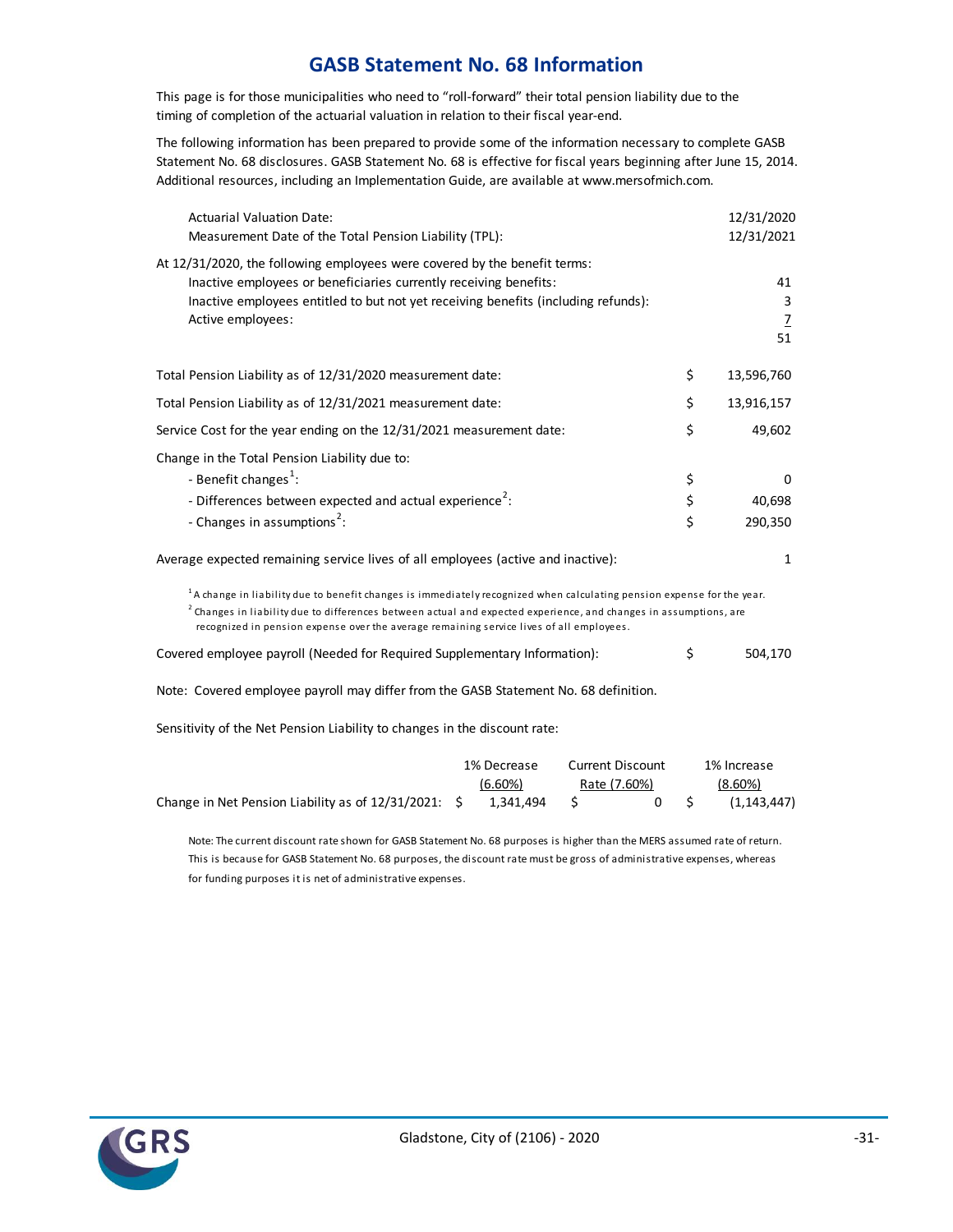# **Benefit Provision History**

The following benefit provision history is provided by MERS. Any corrections to this history or discrepancies between this information and information displayed elsewhere in the valuation report should be reported to MERS. All provisions are listed by date of adoption.

| 01 - Gnrl Other      |                                                                                       |
|----------------------|---------------------------------------------------------------------------------------|
| 12/1/2020            | Non-Accelerated Amortization                                                          |
| 12/1/2016            | Service Credit Purchase Estimates - Yes                                               |
| 4/1/2013             | <b>Option B Yes</b>                                                                   |
| 4/1/2013             | Accelerated to 15-year Amortization                                                   |
| 9/1/2011             | Member Contribution Rate 1.00%                                                        |
| 1/1/2008             | E 2% COLA Adopted (01/01/2008)                                                        |
| 1/1/2007             | E 2% COLA Adopted (01/01/2007)                                                        |
| 1/1/2006             | E 2% COLA Adopted (01/01/2006)<br>E 2% COLA Adopted (01/01/2005)                      |
| 1/1/2005<br>1/1/2004 | E 2% COLA Adopted (01/01/2004)                                                        |
| 1/1/2003             | E 2% COLA Adopted (01/01/2003)                                                        |
| 4/1/2002             | Temporary Benefit FAC-3 (3 Year Final Average Compensation) (04/01/2002 - 06/03/2002) |
| 4/1/2002             | Temporary 2.75% Multiplier (80% max) (04/01/2002 - 06/03/2002)                        |
| 1/1/2002             | E 2% COLA Adopted (01/01/2002)                                                        |
| 1/1/2001             | E 2% COLA Adopted (01/01/2001)                                                        |
| 4/1/2000             | Benefit B-4 (80% max)                                                                 |
| 4/1/2000             | Benefit F55 (With 25 Years of Service)                                                |
| 1/1/2000             | E 2% COLA Adopted (01/01/2000)                                                        |
| 1/1/1999             | Flexible E 2% COLA Adopted (01/01/1999)                                               |
|                      | E 2% COLA Adopted (01/01/1998)                                                        |
| 1/1/1998<br>1/1/1998 | DC Adoption Date 01-01-1998                                                           |
|                      |                                                                                       |
| 1/1/1997             | E 2% COLA Adopted (01/01/1997)                                                        |
| 1/1/1996             | E 2% COLA Adopted (01/01/1996)                                                        |
| 1/1/1995             | E 2% COLA Adopted (01/01/1995)                                                        |
| 1/1/1993             | E 2% COLA Adopted (01/01/1993)                                                        |
| 1/1/1992             | Benefit C-2/Base B-1                                                                  |
| 1/1/1992             | E 2% COLA Adopted (01/01/1992)                                                        |
| 1/1/1991             | E 2% COLA Adopted (01/01/1991)                                                        |
| 1/1/1990             | E 2% COLA Adopted (01/01/1990)                                                        |
| 1/1/1989             | E 2% COLA Adopted (01/01/1989)                                                        |
| 1/1/1987             | E 2% COLA Adopted (01/01/1987)                                                        |
| 4/1/1984             | Benefit B-1                                                                           |
| 4/1/1982             | Member Contribution Rate 0.00%                                                        |
| 10/1/1979            | Benefit FAC-5 (5 Year Final Average Compensation)                                     |
| 10/1/1979            | 10 Year Vesting                                                                       |
| 10/1/1979            | Benefit C-1 (Old)                                                                     |
| 10/1/1979            | Member Contribution Rate 3.00% Under \$4,200.00 - Then 5.00%                          |
|                      | Defined Benefit Normal Retirement Age - 60                                            |
|                      | Early Reduced (.5%) at Age 50 with 25 Years or Age 55 with 15 Years                   |
|                      | Fiscal Month - April                                                                  |

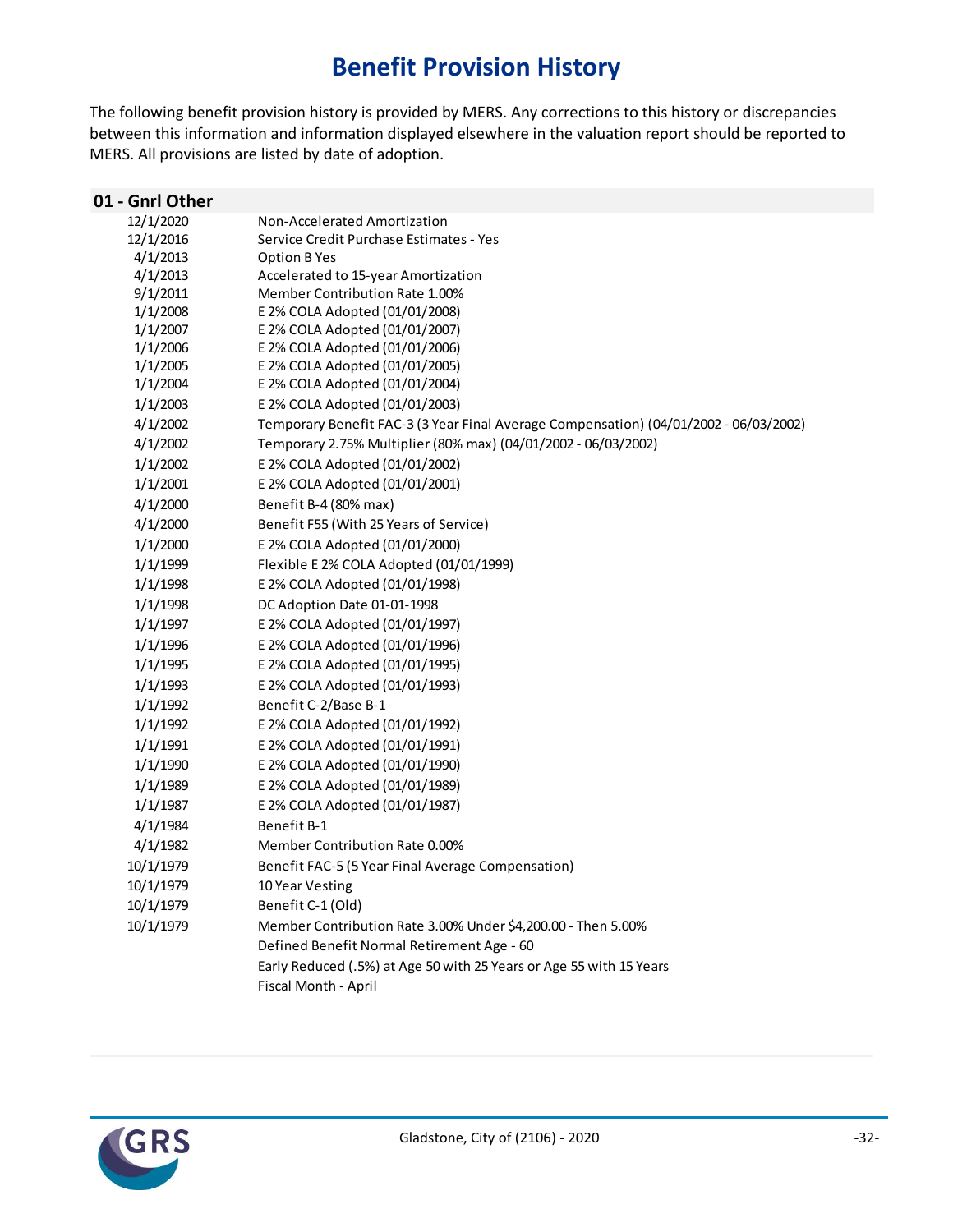### **02 - Police/Fire**

| 12/1/2020  | Non-Accelerated Amortization                                        |
|------------|---------------------------------------------------------------------|
| 12/31/2018 | Accelerated to 5-year Amortization                                  |
| 12/1/2016  | Service Credit Purchase Estimates - Yes                             |
| 4/1/2015   | <b>Member Contribution Rate 3.00%</b>                               |
| 4/1/2013   | Non Standard Compensation Definition                                |
| 4/1/2013   | <b>Member Contribution Rate 2.00%</b>                               |
|            | Member Contribution Rate 1.00%                                      |
| 7/1/2011   |                                                                     |
| 1/1/2009   | DC Adoption Date 01-01-2009                                         |
| 1/1/2008   | E 2% COLA Adopted (01/01/2008)                                      |
| 1/1/2007   | E 2% COLA Adopted (01/01/2007)                                      |
| 1/1/2006   | E 2% COLA Adopted (01/01/2006)                                      |
| 1/1/2005   | E 2% COLA Adopted (01/01/2005)                                      |
| 4/1/2004   | Benefit FAC-3 (3 Year Final Average Compensation)                   |
| 1/1/2004   | E 2% COLA Adopted (01/01/2004)                                      |
| 1/1/2003   | E 2% COLA Adopted (01/01/2003)                                      |
| 1/1/2002   | E 2% COLA Adopted (01/01/2002)                                      |
| 4/1/2001   | 25 Years & Out                                                      |
| 1/1/2001   | E 2% COLA Adopted (01/01/2001)                                      |
| 1/1/2000   | E 2% COLA Adopted (01/01/2000)                                      |
| 1/1/1999   | Flexible E 2% COLA Adopted (01/01/1999)                             |
| 1/1/1998   | E 2% COLA Adopted (01/01/1998)                                      |
| 4/1/1997   | Benefit B-4 (80% max)                                               |
| 1/1/1997   | E 2% COLA Adopted (01/01/1997)                                      |
| 1/1/1996   | E 2% COLA Adopted (01/01/1996)                                      |
| 1/1/1995   | E 2% COLA Adopted (01/01/1995)                                      |
| 10/1/1993  | Temporary Benefit B-4 (80% max) (10/01/1993 - 01/01/1994)           |
| 4/1/1993   | Benefit B-3 (80% max)                                               |
| 4/1/1993   | Benefit F55 (With 25 Years of Service)                              |
| 1/1/1993   | E 2% COLA Adopted (01/01/1993)                                      |
| 1/1/1992   | Benefit C-2/Base B-1                                                |
| 1/1/1992   | E 2% COLA Adopted (01/01/1992)                                      |
| 1/1/1991   | E 2% COLA Adopted (01/01/1991)                                      |
| 1/1/1990   | E 2% COLA Adopted (01/01/1990)                                      |
| 1/1/1989   | E 2% COLA Adopted (01/01/1989)                                      |
| 1/1/1987   | E 2% COLA Adopted (01/01/1987)                                      |
| 4/1/1986   | Member Contribution Rate 0.00%                                      |
| 4/1/1985   | Member Contribution Rate 2.00%                                      |
| 10/1/1979  | Benefit FAC-5 (5 Year Final Average Compensation)                   |
| 10/1/1979  | 10 Year Vesting                                                     |
| 10/1/1979  | Benefit C-1 (Old)                                                   |
| 10/1/1979  | Member Contribution Rate 3.00% Under \$4,200.00 - Then 5.00%        |
|            | Defined Benefit Normal Retirement Age - 60                          |
|            | Early Reduced (.5%) at Age 50 with 25 Years or Age 55 with 15 Years |
|            | Fiscal Month - April                                                |

### **10 - Gnrl Sprvsr**

| 12/1/2020 | Non-Accelerated Amortization            |
|-----------|-----------------------------------------|
| 12/1/2016 | Service Credit Purchase Estimates - Yes |
| 4/1/2013  | Option B Yes                            |

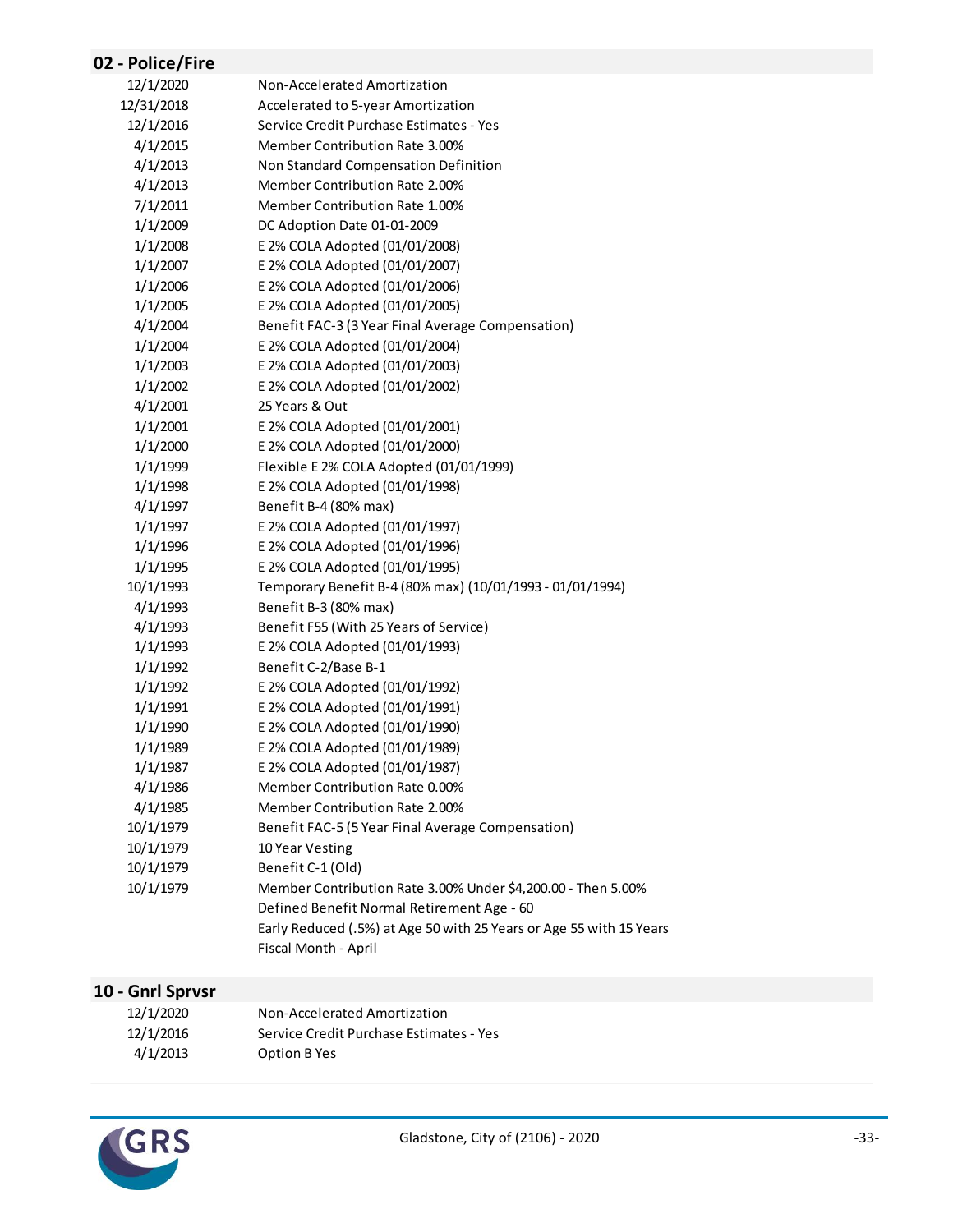### **10 - Gnrl Sprvsr**

| 4/1/2013  | Accelerated to 15-year Amortization                                                   |
|-----------|---------------------------------------------------------------------------------------|
| 1/1/2008  | E 2% COLA Adopted (01/01/2008)                                                        |
| 12/1/2007 | Benefit FAC-3 (3 Year Final Average Compensation)                                     |
| 1/1/2007  | E 2% COLA Adopted (01/01/2007)                                                        |
| 4/1/2006  | Temporary Benefit FAC-3 (3 Year Final Average Compensation) (04/01/2006 - 05/31/2006) |
| 1/1/2006  | E 2% COLA Adopted (01/01/2006)                                                        |
| 1/1/2005  | E 2% COLA Adopted (01/01/2005)                                                        |
| 4/1/2004  | Temporary 22 Years & Out (04/01/2004 - 06/03/2004)                                    |
| 1/1/2004  | E 2% COLA Adopted (01/01/2004)                                                        |
| 1/1/2003  | E 2% COLA Adopted (01/01/2003)                                                        |
| 10/1/2002 | 25 Years & Out                                                                        |
| 1/1/2002  | E 2% COLA Adopted (01/01/2002)                                                        |
| 1/1/2001  | E 2% COLA Adopted (01/01/2001)                                                        |
| 1/1/2000  | E 2% COLA Adopted (01/01/2000)                                                        |
| 1/1/1999  | Flexible E 2% COLA Adopted (01/01/1999)                                               |
| 1/1/1998  | E 2% COLA Adopted (01/01/1998)                                                        |
| 1/1/1998  | DC Adoption Date 01-01-1998                                                           |
| 1/1/1997  | E 2% COLA Adopted (01/01/1997)                                                        |
| 1/1/1996  | E 2% COLA Adopted (01/01/1996)                                                        |
| 1/1/1995  | E 2% COLA Adopted (01/01/1995)                                                        |
| 3/1/1991  | Benefit B-4 (80% max)                                                                 |
| 3/1/1991  | Member Contribution Rate 0.00%                                                        |
| 9/1/1989  | Benefit C-2/Base B-1                                                                  |
| 9/1/1989  | Benefit F55 (With 20 Years of Service)                                                |
| 7/1/1987  | Benefit FAC-5 (5 Year Final Average Compensation)                                     |
| 7/1/1987  | 10 Year Vesting                                                                       |
| 7/1/1987  | Benefit F55 (With 25 Years of Service)                                                |
|           | Defined Benefit Normal Retirement Age - 60                                            |
|           | Early Reduced (.5%) at Age 50 with 25 Years or Age 55 with 15 Years                   |
|           | Fiscal Month - April                                                                  |
|           |                                                                                       |

### **20 - Pub Safety Comm Officers**

| 12/1/2020  | Non-Accelerated Amortization                                        |
|------------|---------------------------------------------------------------------|
| 12/31/2018 | Accelerated to 5-year Amortization                                  |
| 12/1/2016  | Service Credit Purchase Estimates - Yes                             |
| 6/1/2015   | 25 Years & Out                                                      |
| 6/1/2015   | Benefit FAC-3 (3 Year Final Average Compensation)                   |
| 6/1/2015   | 10 Year Vesting                                                     |
| 6/1/2015   | Benefit B-4 (80% max)                                               |
| 6/1/2015   | Participant Contribution Rate 1%                                    |
| 6/1/2015   | DC Adoption Date 06-01-2015                                         |
|            | Defined Benefit Normal Retirement Age - 60                          |
|            | Early Reduced (.5%) at Age 50 with 25 Years or Age 55 with 15 Years |
|            | Fiscal Month - April                                                |

### **S1 - Surplus Unassociated**

Fiscal Month - April

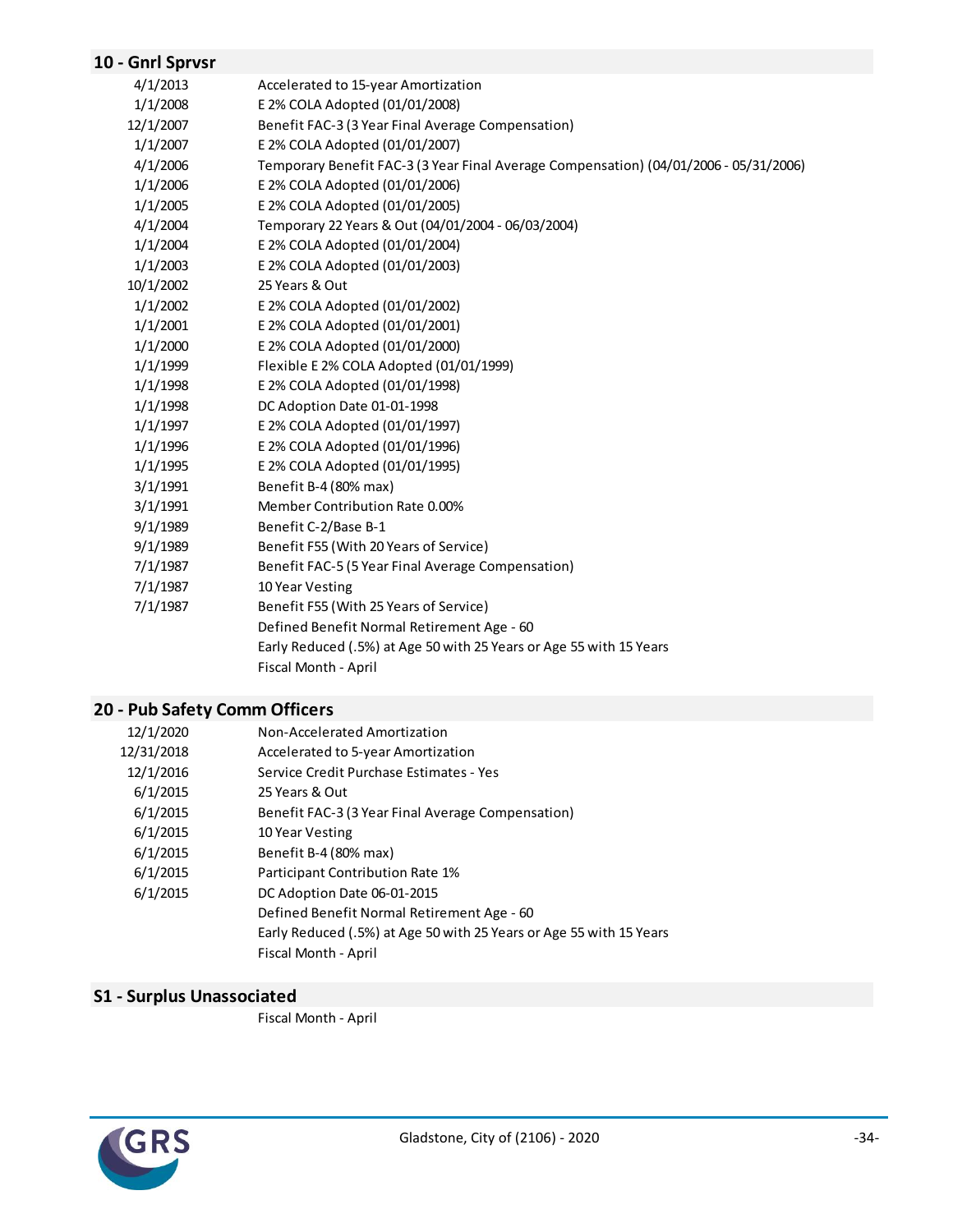# **Plan Provisions, Actuarial Assumptions, and Actuarial Funding Method**

Details on MERS plan provisions, actuarial assumptions, and actuarial methodology can be found in the Appendix. Some actuarial assumptions are specific to this municipality and its divisions. These are listed below.

#### **Increase in Final Average Compensation**

| <b>Division</b>      | <b>FAC Increase</b><br><b>Assumption</b> |  |
|----------------------|------------------------------------------|--|
| <b>All Divisions</b> | 6.00%                                    |  |

### **Miscellaneous and Technical Assumptions**

Loads – None.

**Amortization Policy for Closed Not Linked Divisions:** The default funding policy for closed not linked divisions, including open divisions with zero active members, is to follow a non-accelerated amortization, where each closed period decreases by one-year each year until the period is exhausted. In select instances, closed not linked division(s) may follow an accelerated amortization policy.

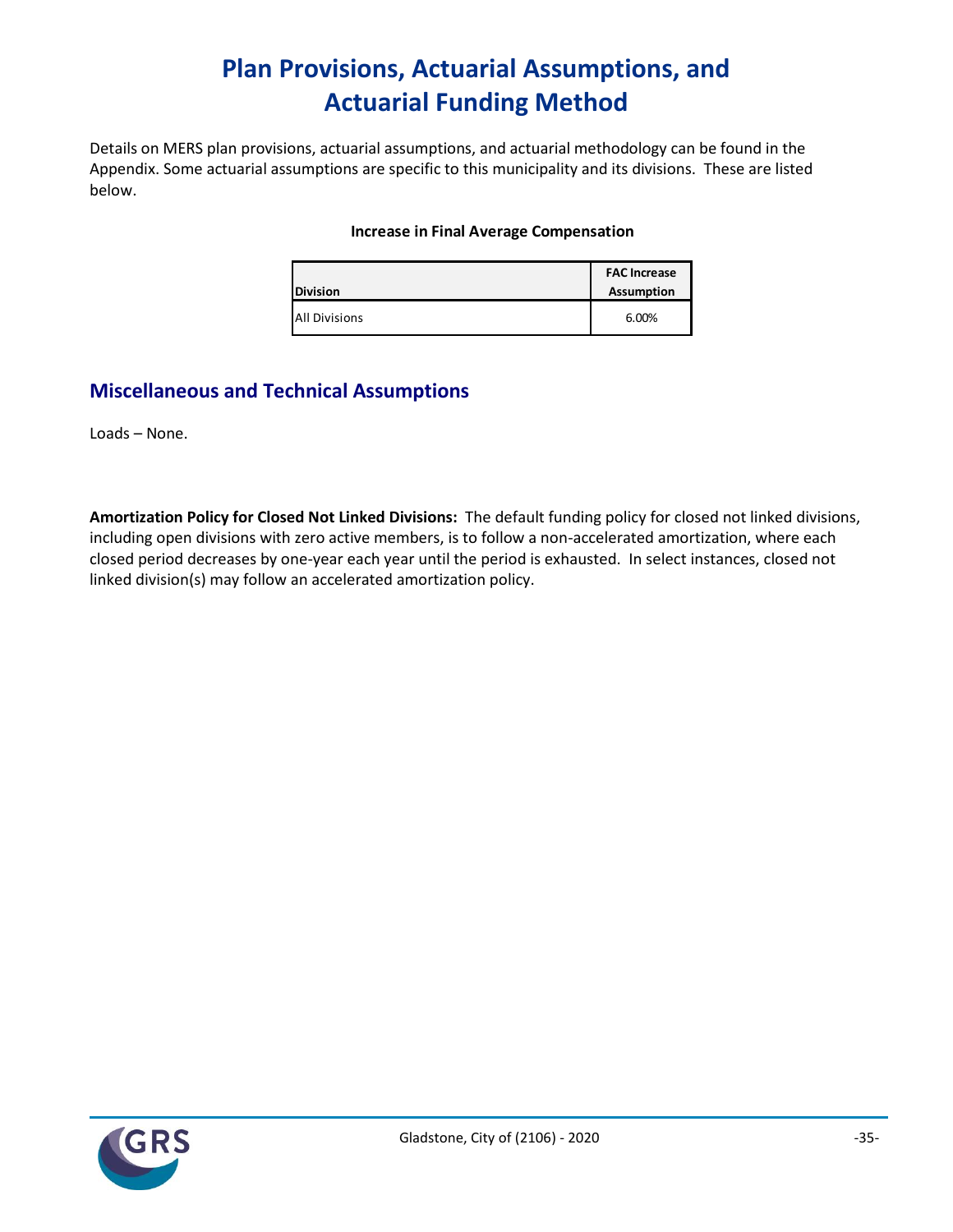# **Risk Commentary**

Determination of the accrued liability, the employer contribution, and the funded ratio requires the use of assumptions regarding future economic and demographic experience. Risk measures, as illustrated in this report, are intended to aid in the understanding of the effects of future experience differing from the assumptions used in the course of the actuarial valuation. Risk measures may also help with illustrating the potential volatility in the accrued liability, the actuarially determined contribution and the funded ratio that result from the differences between actual experience and the actuarial assumptions.

Future actuarial measurements may differ significantly from the current measurements presented in this report due to such factors as the following: plan experience differing from that anticipated by the economic or demographic assumptions; changes in economic or demographic assumptions due to changing conditions; increases or decreases expected as part of the natural operation of the methodology used for these measurements (such as the end of an amortization period, or additional cost or contribution requirements based on the Plan's funded status); and changes in plan provisions or applicable law. The scope of an actuarial valuation does not include an analysis of the potential range of such future measurements.

Examples of risk that may reasonably be anticipated to significantly affect the plan's future financial condition include:

- **Investment Risk** actual investment returns may differ from the expected returns;
- **Asset/Liability Mismatch** changes in asset values may not match changes in liabilities, thereby altering the gap between the accrued liability and assets and consequently altering the funded status and contribution requirements;
- **Salary and Payroll Risk** actual salaries and total payroll may differ from expected, resulting in actual future accrued liability and contributions differing from expected;
- **Longevity Risk** members may live longer or shorter than expected and receive pensions for a period of time other than assumed; and
- **Other Demographic Risks –** members may terminate, retire or become disabled at times or with benefits other than assumed resulting in actual future accrued liability and contributions differing from expected.

The effects of certain trends in experience can generally be anticipated. For example, if the investment return since the most recent actuarial valuation is less (or more) than the assumed rate, the cost of the plan can be expected to increase (or decrease). Likewise, if longevity is improving (or worsening), increases (or decreases) in cost can be anticipated.

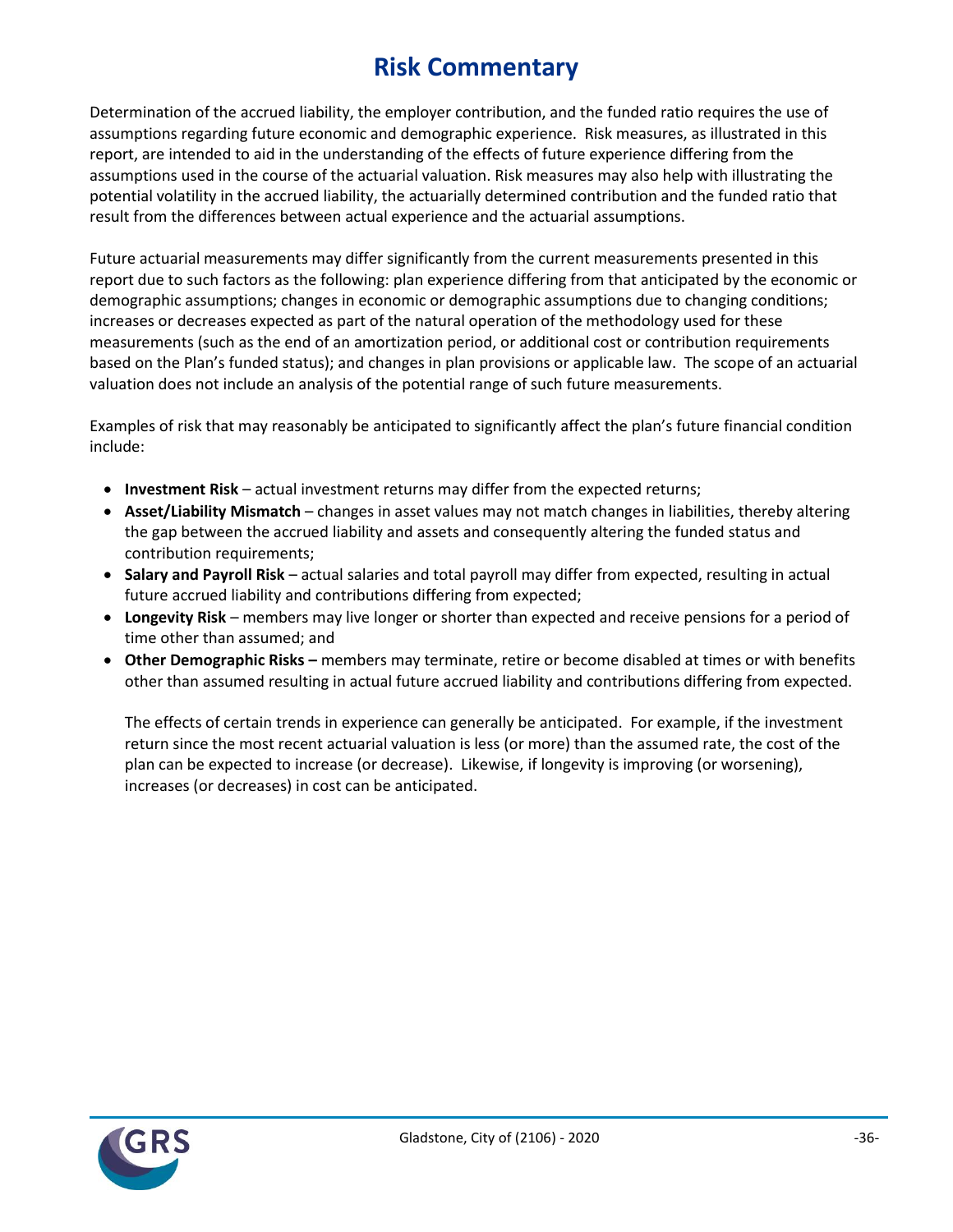#### **PLAN MATURITY MEASURES**

Risks facing a pension plan evolve over time. A young plan with virtually no investments and paying few benefits may experience little investment risk. An older plan with a large number of members in pay status and a significant trust may be much more exposed to investment risk. Generally accepted plan maturity measures include the following:

|                                                           | 12/31/2020 | 12/31/2019 | 12/31/2018 |
|-----------------------------------------------------------|------------|------------|------------|
| 1. Ratio of the market value of assets to total payroll   | 16.0       | 16.0       | 14.6       |
| 2. Ratio of actuarial accrued liability to payroll        | 28.2       | 31.1       | 31.1       |
| 3. Ratio of actives to retirees and beneficiaries         | 0.2        | 0.2        | 0.2        |
| 4. Ratio of market value of assets to benefit payments    | 7.8        | 6.9        | 6.3        |
| 5. Ratio of net cash flow to market value of assets (boy) | $0.0\%$    | $-0.1%$    | $-0.6%$    |

#### **RATIO OF MARKET VALUE OF ASSETS TO TOTAL PAYROLL**

The relationship between assets and payroll is a useful indicator of the potential volatility of contributions. For example, if the market value of assets is 2.0 times the payroll, a return on assets 5% different than assumed would equal 10% of payroll. A higher (lower) or increasing (decreasing) level of this maturity measure generally indicates a higher (lower) or increasing (decreasing) volatility in plan sponsor contributions as a percentage of payroll.

#### **RATIO OF ACTUARIAL ACCRUED LIABILITY TO PAYROLL**

The relationship between actuarial accrued liability and payroll is a useful indicator of the potential volatility of contributions for a fully funded plan. A funding policy that targets a funded ratio of 100% is expected to result in the ratio of assets to payroll and the ratio of liability to payroll converging over time.

#### **RATIO OF ACTIVES TO RETIREES AND BENEFICIARIES**

A young plan with many active members and few retirees will have a high ratio of actives to retirees. A mature open plan may have close to the same number of actives to retirees resulting in a ratio near 1.0. A super-mature or closed plan may have significantly more retirees than actives resulting in a ratio below 1.0.

#### **RATIO OF MARKET VALUE OF ASSETS TO BENEFIT PAYMENTS**

The MERS' Actuarial Policy requires a total minimum contribution equal to the excess (if any) of three times the expected annual benefit payments over the projected market value of assets as of the participating municipality or court's Fiscal Year for which the contribution applies. The ratio of market value of assets to benefit payments as of the valuation date provides an indication of whether the division is at risk for triggering the minimum contribution rule in the near term. If the division triggers this minimum contribution rule, the required employer contributions could increase dramatically relative to previous valuations.

#### **RATIO OF NET CASH FLOW TO MARKET VALUE OF ASSETS**

A positive net cash flow means contributions exceed benefits and expenses. A negative cash flow means existing funds are being used to make payments. A certain amount of negative net cash flow is generally expected to occur when benefits are prefunded through a qualified trust. Large negative net cash flows as a percent of assets may indicate a super-mature plan or a need for additional contributions.